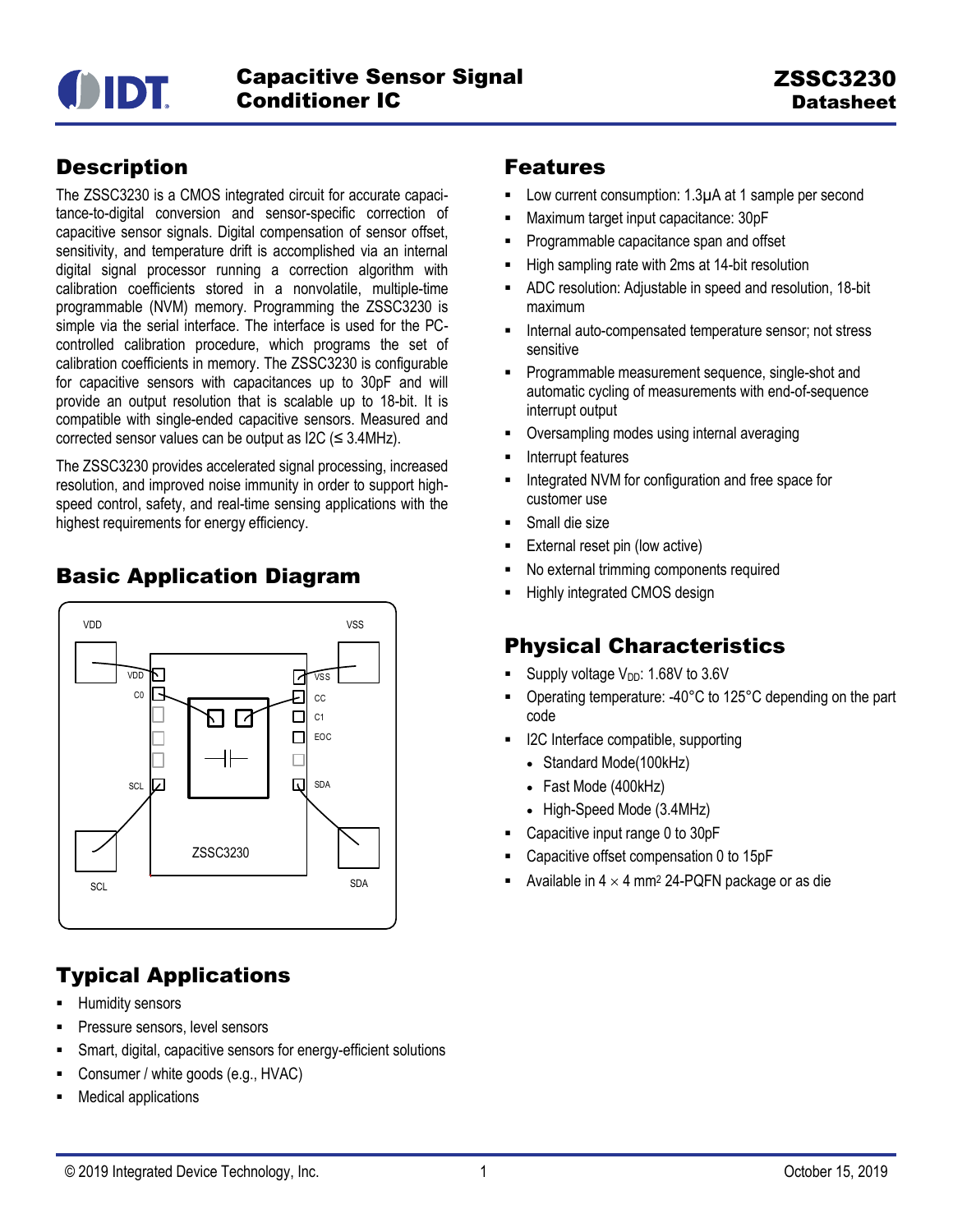## Block Diagram

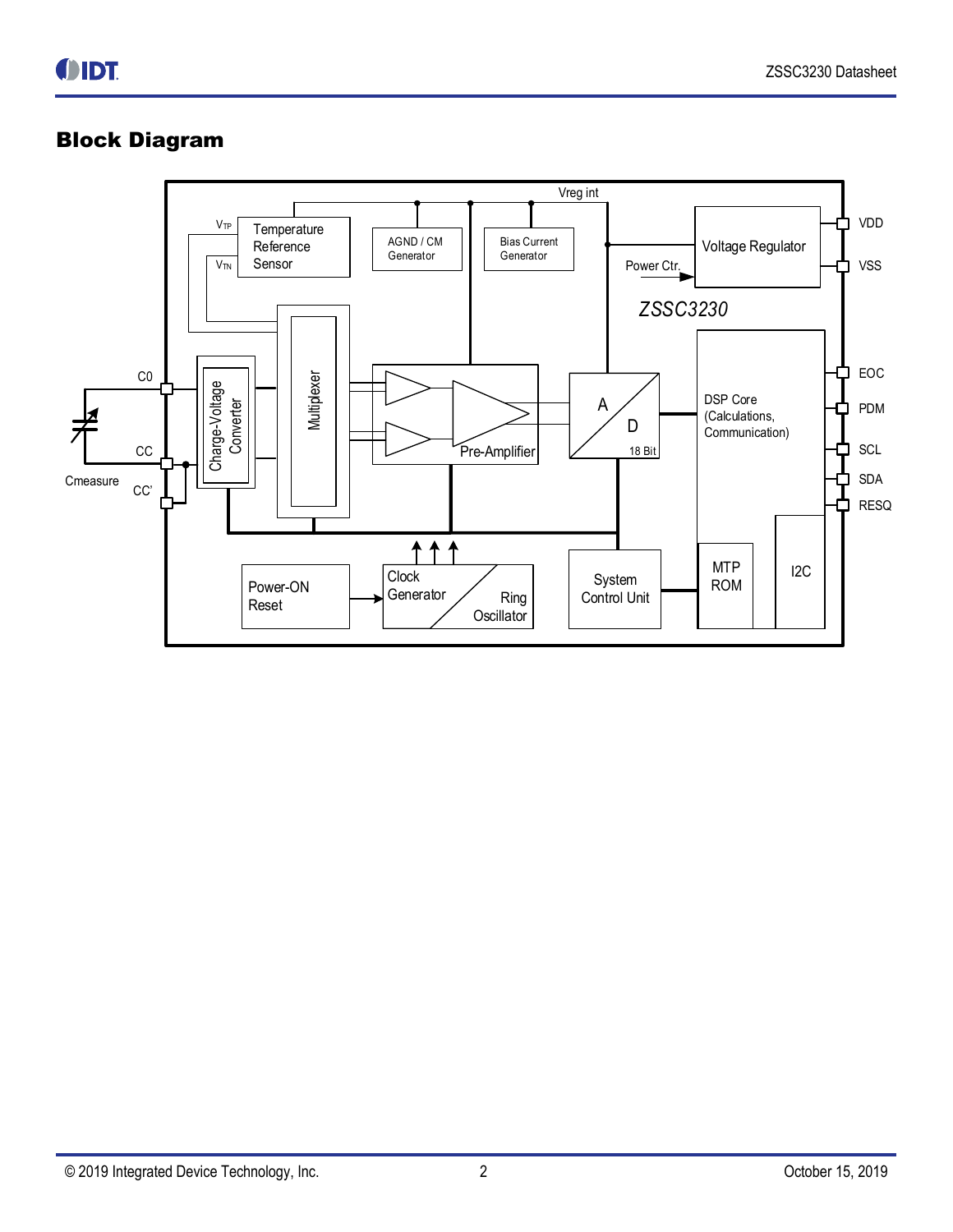## Typical Application Examples

### <span id="page-2-0"></span>Figure 1. Isolated C Mode **Figure 2. Grounded C Mode**



<span id="page-2-1"></span>

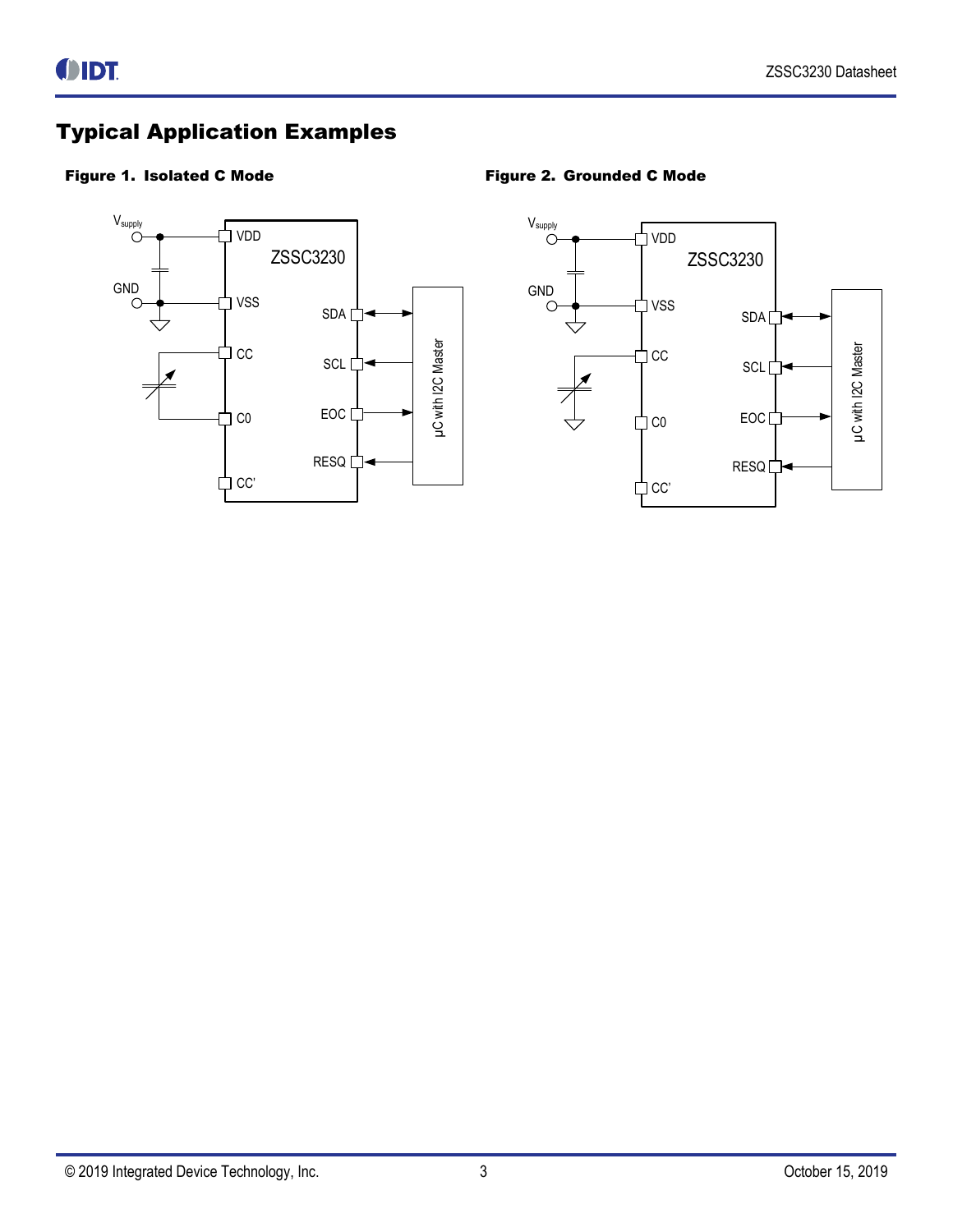# **OIDT**

## **Contents**

| 1.  |     |       |  |  |  |  |
|-----|-----|-------|--|--|--|--|
| 2.  |     |       |  |  |  |  |
| 3.  |     |       |  |  |  |  |
| 4.  |     |       |  |  |  |  |
| 5.  |     |       |  |  |  |  |
| 6.  |     |       |  |  |  |  |
|     | 6.1 |       |  |  |  |  |
|     |     |       |  |  |  |  |
|     |     | 6.2.1 |  |  |  |  |
|     |     | 6.2.2 |  |  |  |  |
|     |     | 6.2.3 |  |  |  |  |
|     |     | 6.2.4 |  |  |  |  |
|     |     | 6.2.5 |  |  |  |  |
|     | 6.3 |       |  |  |  |  |
|     | 6.4 |       |  |  |  |  |
|     | 6.5 |       |  |  |  |  |
|     |     | 6.5.1 |  |  |  |  |
|     |     | 6.5.2 |  |  |  |  |
|     |     | 6.5.3 |  |  |  |  |
|     | 6.6 |       |  |  |  |  |
|     |     | 6.6.1 |  |  |  |  |
|     |     | 6.6.2 |  |  |  |  |
|     |     | 6.6.3 |  |  |  |  |
|     | 6.7 |       |  |  |  |  |
|     |     | 6.7.1 |  |  |  |  |
|     |     | 6.7.2 |  |  |  |  |
|     |     | 6.7.3 |  |  |  |  |
|     |     | 6.7.4 |  |  |  |  |
| 7.  |     |       |  |  |  |  |
| 8.  |     |       |  |  |  |  |
| 9.  |     |       |  |  |  |  |
| 10. |     |       |  |  |  |  |
| 11. |     |       |  |  |  |  |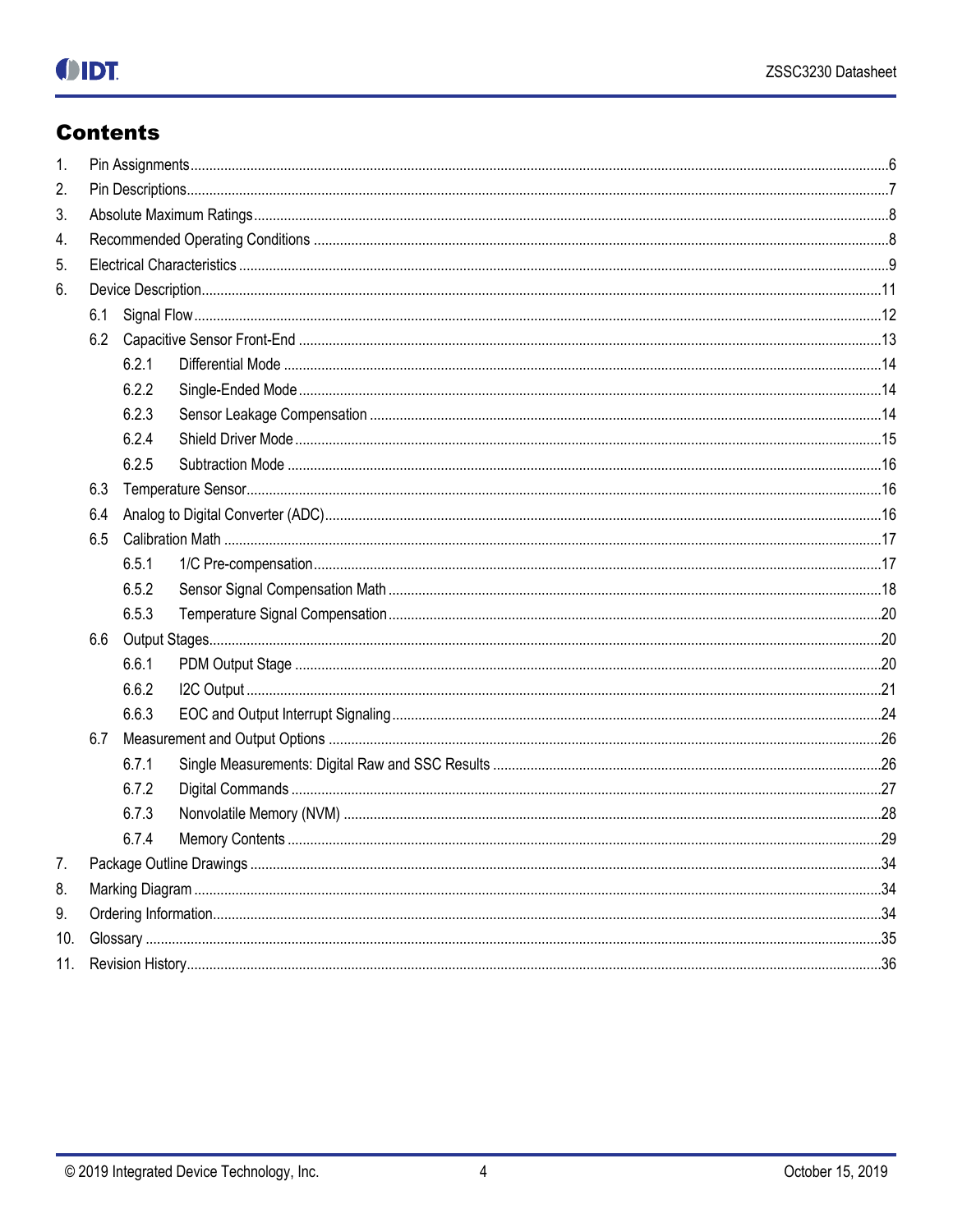# **List of Figures**

| Figure 1. |  |
|-----------|--|
| Figure 2. |  |
| Figure 3. |  |
| Figure 4. |  |
| Figure 5. |  |
| Figure 6. |  |
| Figure 7. |  |
| Figure 8. |  |
|           |  |
|           |  |
|           |  |
|           |  |
|           |  |
|           |  |
|           |  |
|           |  |
|           |  |

## **List of Tables**

| Table 1.  |  |
|-----------|--|
| Table 2.  |  |
| Table 3.  |  |
| Table 4.  |  |
| Table 5.  |  |
| Table 6.  |  |
| Table 7.  |  |
| Table 8.  |  |
| Table 9.  |  |
| Table 10. |  |
|           |  |
|           |  |
|           |  |
|           |  |
|           |  |
|           |  |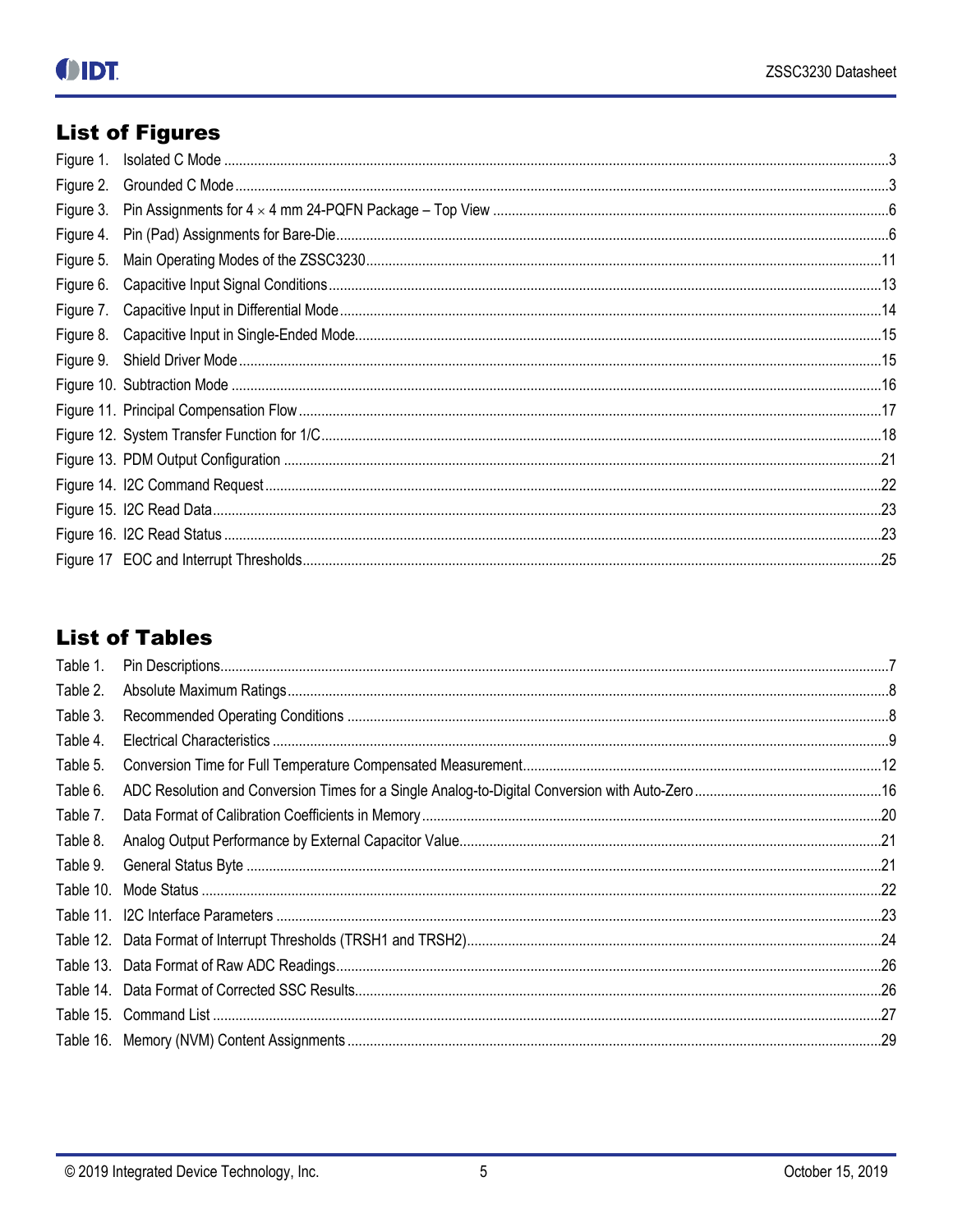### <span id="page-5-0"></span>1. Pin Assignments

The ZSSC3230 is available as 8-inch wafer\* and QFN24 package. Details about the package are provided in section [7.](#page-33-0)

#### <span id="page-5-1"></span>Figure 3. Pin Assignments for  $4 \times 4$  mm 24-PQFN Package - Top View



<span id="page-5-2"></span>Figure 4. Pin (Pad) Assignments for Bare-Die



l

<sup>\*</sup> Detailed information about wafer-shipments, etc., is available on request. See last page for contact information.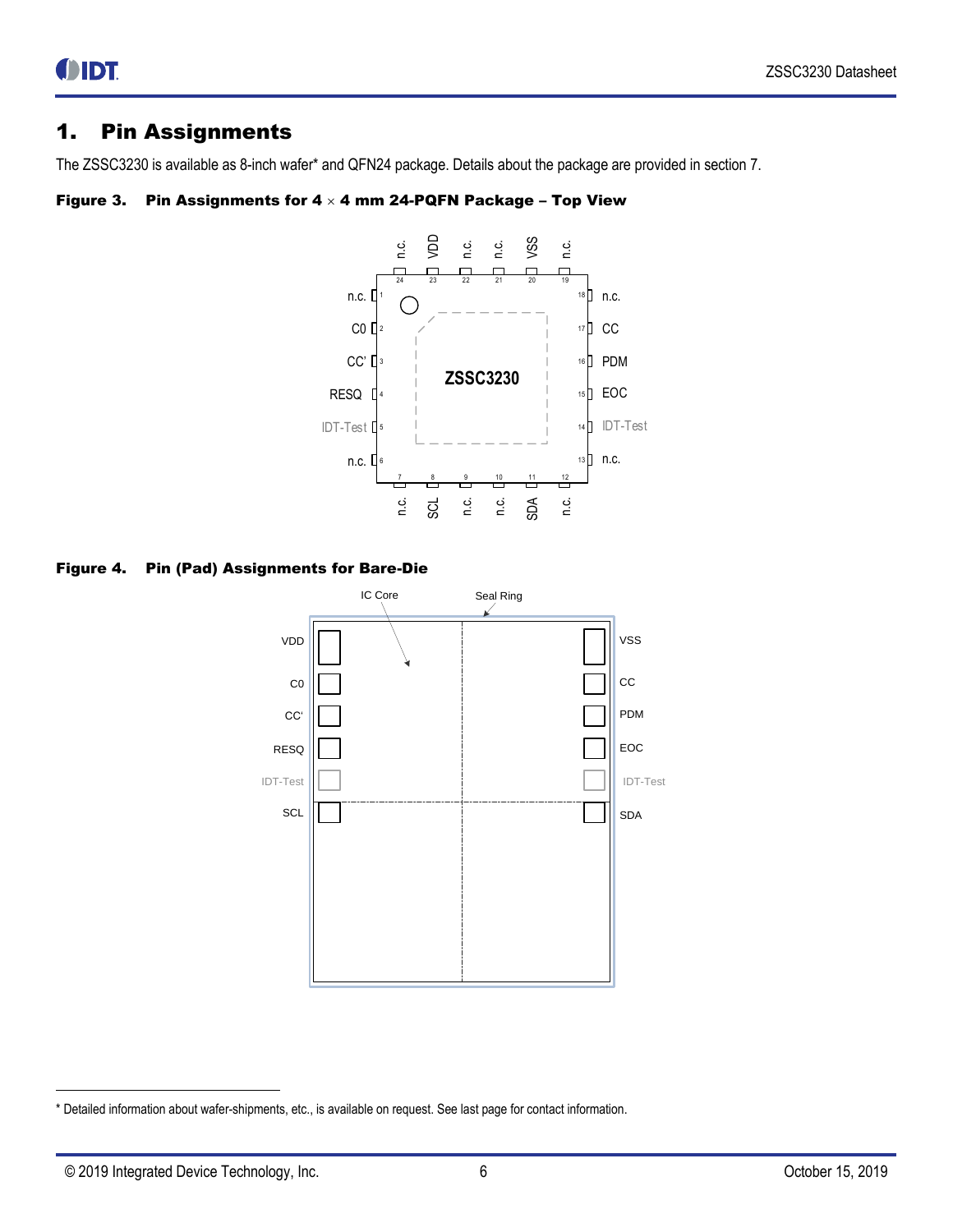## <span id="page-6-0"></span>2. Pin Descriptions

### <span id="page-6-1"></span>Table 1. Pin Descriptions

| <b>Pin Number</b> | <b>Name</b>     | <b>Type</b>           | <b>Description</b>                                           |
|-------------------|-----------------|-----------------------|--------------------------------------------------------------|
| 1                 | n.c.            |                       | No connection. Leave pin floating.                           |
| $\overline{2}$    | CO              | Analog Input          | Capacitor input signal.                                      |
| 3                 | CC'             | Analog Input          | Capacitor input signal, duplicate of CC (pin 17).            |
| 4                 | <b>RESQ</b>     | Digital Input         | RESET, low active; internal pull-up.                         |
| 5                 | <b>IDT-Test</b> |                       | Connect to VSS; otherwise no connection; leave pin floating. |
| 6                 | n.c.            |                       | No connection. Leave pin floating.                           |
| $\overline{7}$    | n.c.            |                       | No connection. Leave pin floating.                           |
| 8                 | <b>SCL</b>      | Digital Input         | Clock input for I2C interface.                               |
| 9                 | n.c.            |                       | No connection. Leave pin floating.                           |
| 10                | n.c.            |                       | No connection. Leave pin floating.                           |
| 11                | <b>SDA</b>      | Digital Input/Output  | Bi-directional data I/O for I2C. Pull-up to VDD.             |
| 12                | n.c.            |                       | No connection. Leave pin floating.                           |
| 13                | n.c.            |                       | No connection. Leave pin floating.                           |
| 14                | <b>IDT-Test</b> |                       | Connect to VSS; otherwise no connection; leave pin floating. |
| 15                | <b>EOC</b>      | <b>Digital Output</b> | End-of-conversion and output interrupt signal.               |
| 16                | <b>PDM</b>      | Digital Output        | Digital output for pulse-density modulated output.           |
| 17                | CC              | Analog Input          | Capacitor input signal, duplicate to CC' (pin 3).            |
| 18                | n.c.            |                       | No connection. Leave pin floating.                           |
| 19                | n.c.            |                       | No connection. Leave pin floating.                           |
| 20                | <b>VSS</b>      | Ground                | Power supply ground.                                         |
| 21                | n.c.            |                       | No connection. Leave pin floating.                           |
| 22                | n.c.            |                       | No connection. Leave pin floating.                           |
| 23                | VDD             | Supply                | Power supply.                                                |
| 24                | n.c.            |                       | No connection. Leave pin floating.                           |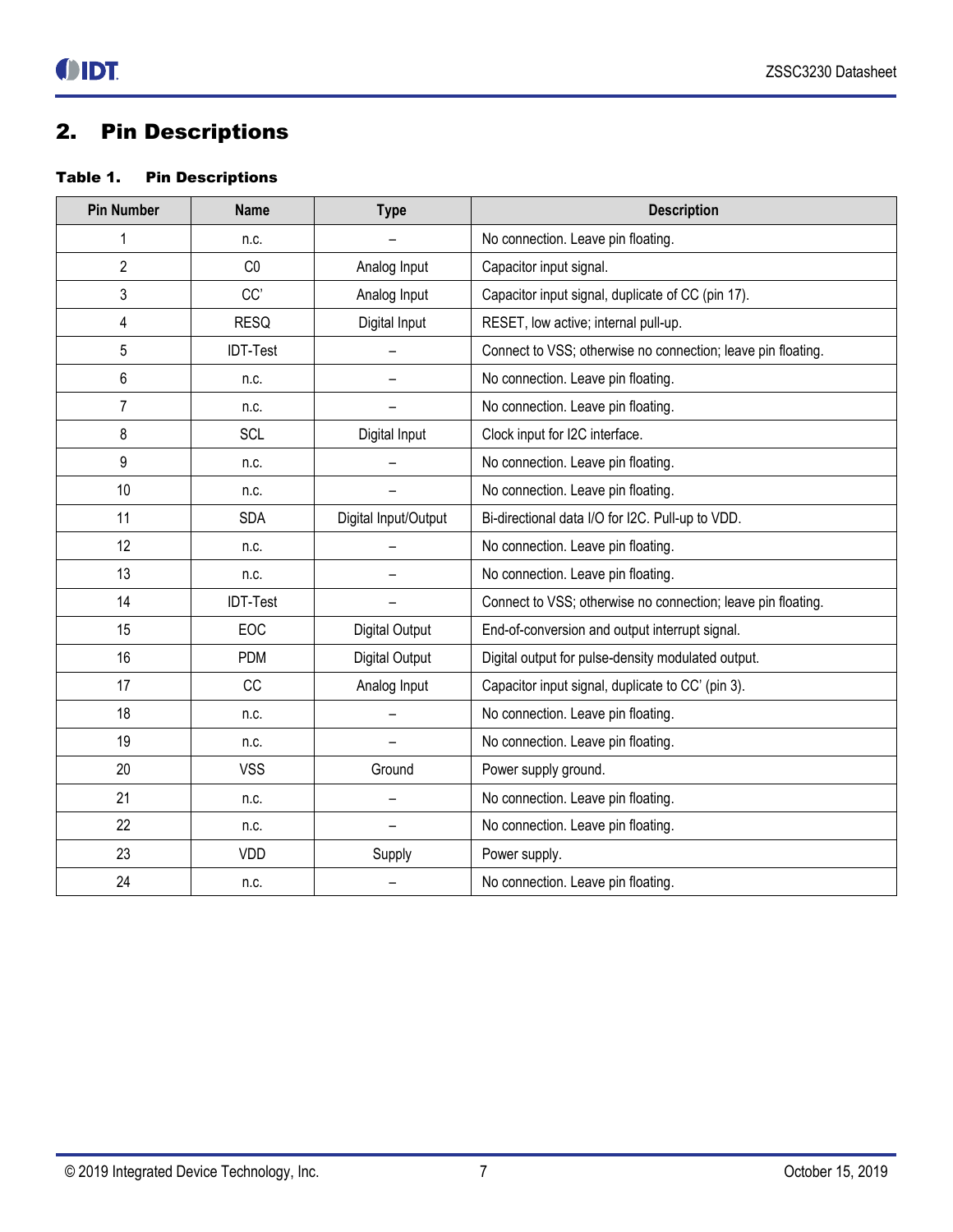## <span id="page-7-0"></span>3. Absolute Maximum Ratings

The absolute maximum ratings are stress ratings only. Stresses greater than those listed below can cause permanent damage to the device. Functional operation of the ZSSC3230 at absolute maximum ratings is not implied. Exposure to absolute maximum rating conditions may affect device reliability.

<span id="page-7-2"></span>Table 2. Absolute Maximum Ratings

| Symbol                    | <b>Parameter</b>                  | <b>Conditions</b>  | <b>Minimum</b> | <b>Maximum</b>                   | <b>Units</b> |
|---------------------------|-----------------------------------|--------------------|----------------|----------------------------------|--------------|
| TJ                        | Junction temperature              |                    |                | 135                              | °C           |
| $T_S$                     | Storage temperature               |                    | -45            | 150                              | $^{\circ}$ C |
|                           | ESD - Human Body Model            |                    |                | 2000                             | $\vee$       |
|                           | ESD - Charged Device Model        |                    |                | 750                              | V            |
|                           | Latch-up                          |                    | $-100$         | $+100$                           | mA           |
| <b>VDD</b> <sub>max</sub> | Voltage supply range              | Referenced to VSS  | $-0.3$         | 3.63                             | V            |
| $V_{IF\_max}$             | Voltage at digital interface pins | I2C pins: SDA, SCL | $-0.3$         | $VDD + 0.5V$<br>or 3.63V<br>max. | $\vee$       |

## <span id="page-7-1"></span>4. Recommended Operating Conditions

<span id="page-7-3"></span>Table 3. Recommended Operating Conditions

| <b>Symbol</b>    | <b>Parameter</b>                                                       | <b>Minimum</b> | <b>Typical</b> | <b>Maximum</b> | <b>Units</b> |
|------------------|------------------------------------------------------------------------|----------------|----------------|----------------|--------------|
| V <sub>DD</sub>  | Power supply voltage                                                   | 1.68           |                | 3.6            |              |
| IА.              | Ambient temperature                                                    | -40            |                | 125            | °C           |
| C <sub>VDD</sub> | External (parasitic) capacitance between VDD and VSS                   |                | 10             |                | nF           |
| <b>SRVDD POR</b> | Recommended V <sub>DD</sub> rise slew rate for power-on-reset (POR)[a] | 10             |                |                | V/ms         |

<span id="page-7-4"></span>[a] Per design, there is no (theoretical) minimum V<sub>DD</sub> slew-rate to trigger a clean POR; however, a reasonable slew rate is recommended.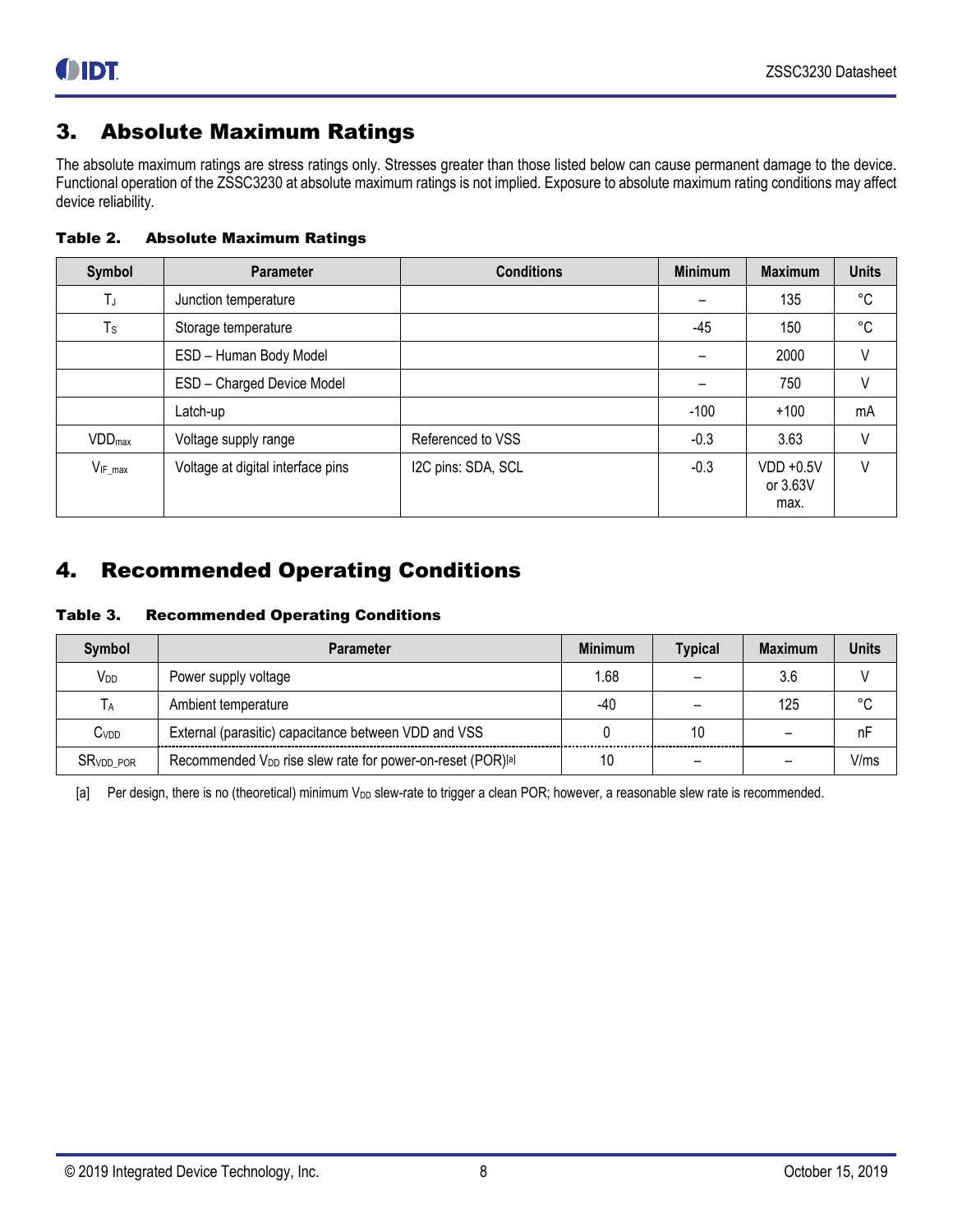## <span id="page-8-0"></span>5. Electrical Characteristics

All parameter values are valid only under specified operating conditions. All voltages are referenced to Vss.

#### <span id="page-8-1"></span>Table 4. Electrical Characteristics

| <b>Symbol</b>              | <b>Parameter</b>                                                     | <b>Conditions</b>                                                                                                                 | <b>Minimum</b>           | <b>Typical</b> | <b>Maximum</b>           | <b>Units</b> |
|----------------------------|----------------------------------------------------------------------|-----------------------------------------------------------------------------------------------------------------------------------|--------------------------|----------------|--------------------------|--------------|
| <b>IC Supply</b>           |                                                                      |                                                                                                                                   |                          |                |                          |              |
| $I_{IC}$                   | Current consumption,<br>active ZSSC3230                              | Excluding connected sensor elements;<br>$noise\_mode = 0$ ; see Table 16                                                          |                          | 750            | 1100                     | $\mu A$      |
| I <sub>IDLE</sub>          | Idle current consumption,<br>ZSSC3230 in Sleep<br><b>State</b>       |                                                                                                                                   | -                        | 0.07           | 1                        | μA           |
| <b>AVE</b>                 | Average current draw                                                 | Mean current consumption for one complete<br>SSC-measurement cycle per second at 14-bit<br>digital-only output, $noise\_mode = 0$ |                          | 1.7            | 3.3                      | μA           |
| <b>PSRR</b>                | Static power supply<br>rejection ratio (PSRR)                        | $VDD = 3V$                                                                                                                        |                          | 40             |                          | dB           |
| <b>CDC Characteristics</b> |                                                                      |                                                                                                                                   |                          |                |                          |              |
| CRANGE                     | Sensor capacitance<br>range                                          |                                                                                                                                   | 0                        |                | 30                       | pF           |
| COFFSET                    | Absolute sensor<br>capacitance offset                                |                                                                                                                                   | 0                        |                | 15                       | pF           |
| CSIGNAL                    | Effective sensor<br>capacitance                                      |                                                                                                                                   | $-15$                    |                | 15                       | pF           |
| $f_{cik}$                  | Analog base clock<br>frequency                                       |                                                                                                                                   | $\overline{\phantom{0}}$ | 750            | $\overline{\phantom{0}}$ | kHz          |
| <b>ENOB</b>                | Effective number of bits,<br>$\pm 3\sigma$ Noise                     | $r_{ADC}$ = 18-bit, no oversampling                                                                                               | -                        | 14.4           | —                        | Bit          |
|                            | Analog-to-Digital Converter (ADC, A2D)                               |                                                                                                                                   |                          |                |                          |              |
| <b>TADC</b>                | Resolution                                                           |                                                                                                                                   | 12                       |                | 18                       | Bit          |
| $f_{S,RAW}$                | Conversion rate:<br>conversions per second                           | Single external sensor A2D conversion<br>(including auto-zero measurement AZ);<br>resolution and mode dependent                   | 94                       |                | 1250                     | Hz           |
| fs, corr                   | SSC-conversion rate for<br>full SSC cycle;<br>conversions per second | Full SSC-measurements per second:<br>temperature (14-bit) + capacitance (12 to 18 bit)                                            | 86                       |                | 555                      | Hz           |
| $f_{S,TEMP}$               | SSC-conversion rate for<br>temperature<br>measurement                | 14-bit resolution                                                                                                                 |                          | 960            |                          | Hz           |
| ADCnoise                   | ADC-noise sigma                                                      | $r_{ADC} = 16$ -bit                                                                                                               | -                        | 1              | $\qquad \qquad -$        | <b>LSB</b>   |
| ENOB                       | Effective number of bits,<br>$\pm 3\sigma$ Noise                     | $r_{ADC}$ = 18-bit, no oversampling                                                                                               |                          | 16             |                          | Bit          |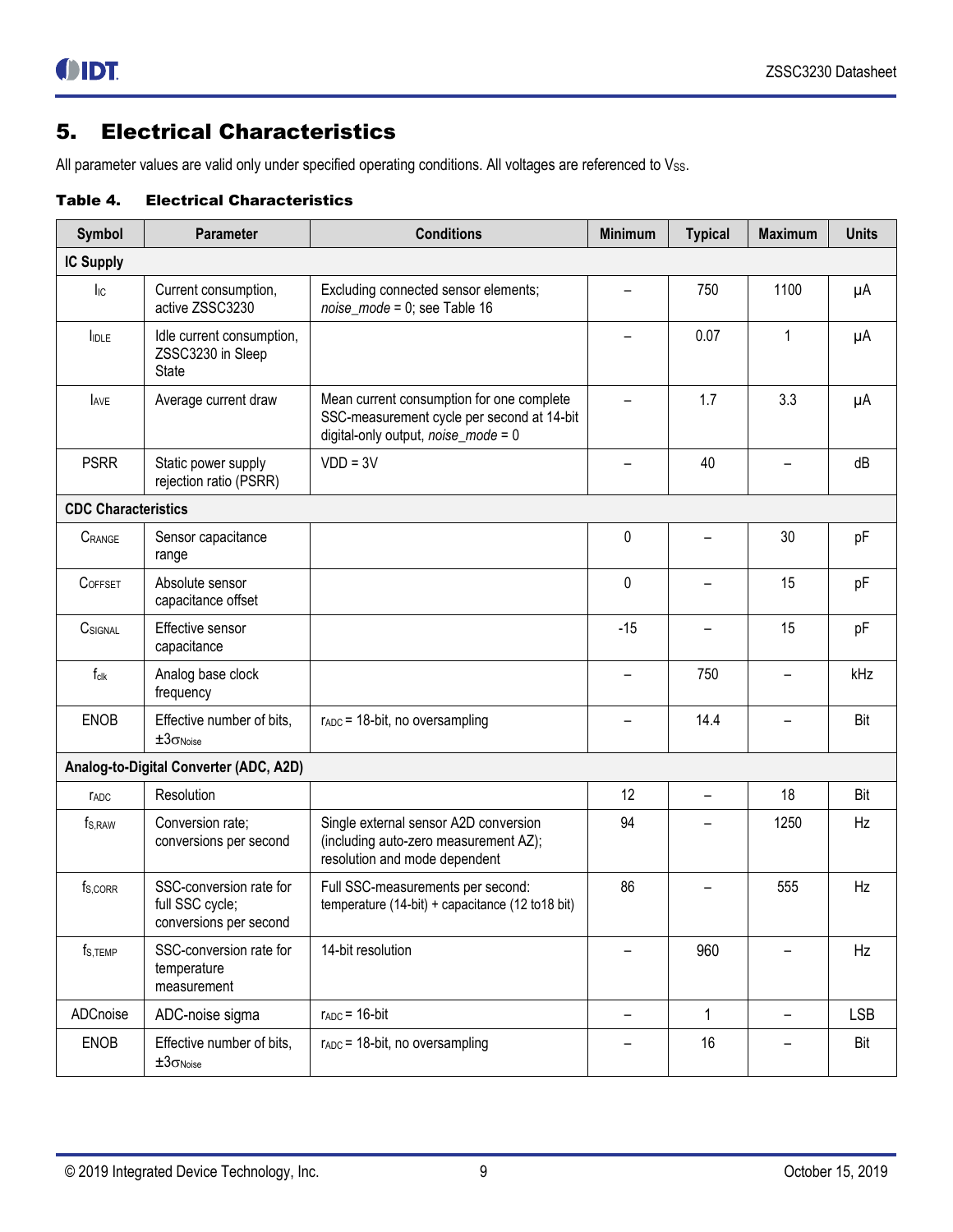| Symbol                       | <b>Parameter</b>                                                  | <b>Conditions</b>                                                                                                                                     | <b>Minimum</b>           | <b>Typical</b>           | <b>Maximum</b> | <b>Units</b> |
|------------------------------|-------------------------------------------------------------------|-------------------------------------------------------------------------------------------------------------------------------------------------------|--------------------------|--------------------------|----------------|--------------|
| <b>Power-Up Conditions</b>   |                                                                   |                                                                                                                                                       |                          |                          |                |              |
| $t_{\text{stop1}}$           | Start-up time<br>communication                                    | Delay between VDD ramp up and start of first<br>command (proven by design)                                                                            |                          |                          | 1              | ms           |
| t <sub>stup2</sub>           | Start-up time analog<br>operation                                 | Delay between VDD ramp up and analog<br>operation (proven by design)                                                                                  |                          |                          | 2.5            | ms           |
| t <sub>wup1</sub>            | Wake-up time<br>communication                                     | Delay between sleep state and start of first<br>command (proven by design)                                                                            |                          |                          | 0.5            | ms           |
| t <sub>wup2</sub>            | Wake-up time analog<br>operation                                  | Delay between sleep state and analog<br>operation (proven by design)                                                                                  |                          | $\overline{2}$           | ms             |              |
|                              | <b>Sensor Signal Conditioning Performance</b>                     |                                                                                                                                                       |                          |                          |                |              |
| fsscout                      | Output (update) rate                                              | SSC-corrected digital output rate;<br>capacitance sensor measurement: 16-bit;<br>temperature measurement: 14-bit;<br>$noise\_mode = 0$ ; see Table 16 |                          | 290                      |                | Hz           |
| Err <sub>A,IC</sub>          | ZSSC3230 accuracy<br>error using internal SSC<br>calculation math | Accuracy error for sensor being ideally linear<br>(for temperature and measurand)                                                                     |                          | 0.1                      |                | %FSO         |
| <b>Oscillator</b>            |                                                                   |                                                                                                                                                       |                          |                          |                |              |
| f <sub>CLK</sub>             | Internal oscillator<br>frequency                                  |                                                                                                                                                       |                          | 3.0                      |                | <b>MHz</b>   |
| <b>Temperature Sensor(s)</b> |                                                                   |                                                                                                                                                       |                          |                          |                |              |
| <b>T</b> emp                 | Internal temperature<br>sensor resolution                         |                                                                                                                                                       |                          | 55                       |                | LSB/K        |
| <b>Interface and Memory</b>  |                                                                   |                                                                                                                                                       |                          |                          |                |              |
| $f_{C, I2C}$                 | I2C clock frequency                                               |                                                                                                                                                       | $\overline{\phantom{0}}$ | $\overline{\phantom{0}}$ | 3.4            | <b>MHz</b>   |
| t <sub>PROG</sub>            | NVM program time                                                  | Programming time per 16-bit word                                                                                                                      |                          | 20                       | L              | ms           |
| <b>NNVM</b>                  | NVM endurance                                                     | Number of reprogramming cycles                                                                                                                        | 1000                     | 10000                    | L              | Numeric      |
| <b>TRET.NVM</b>              | Data retention                                                    |                                                                                                                                                       | 10                       |                          |                | Years        |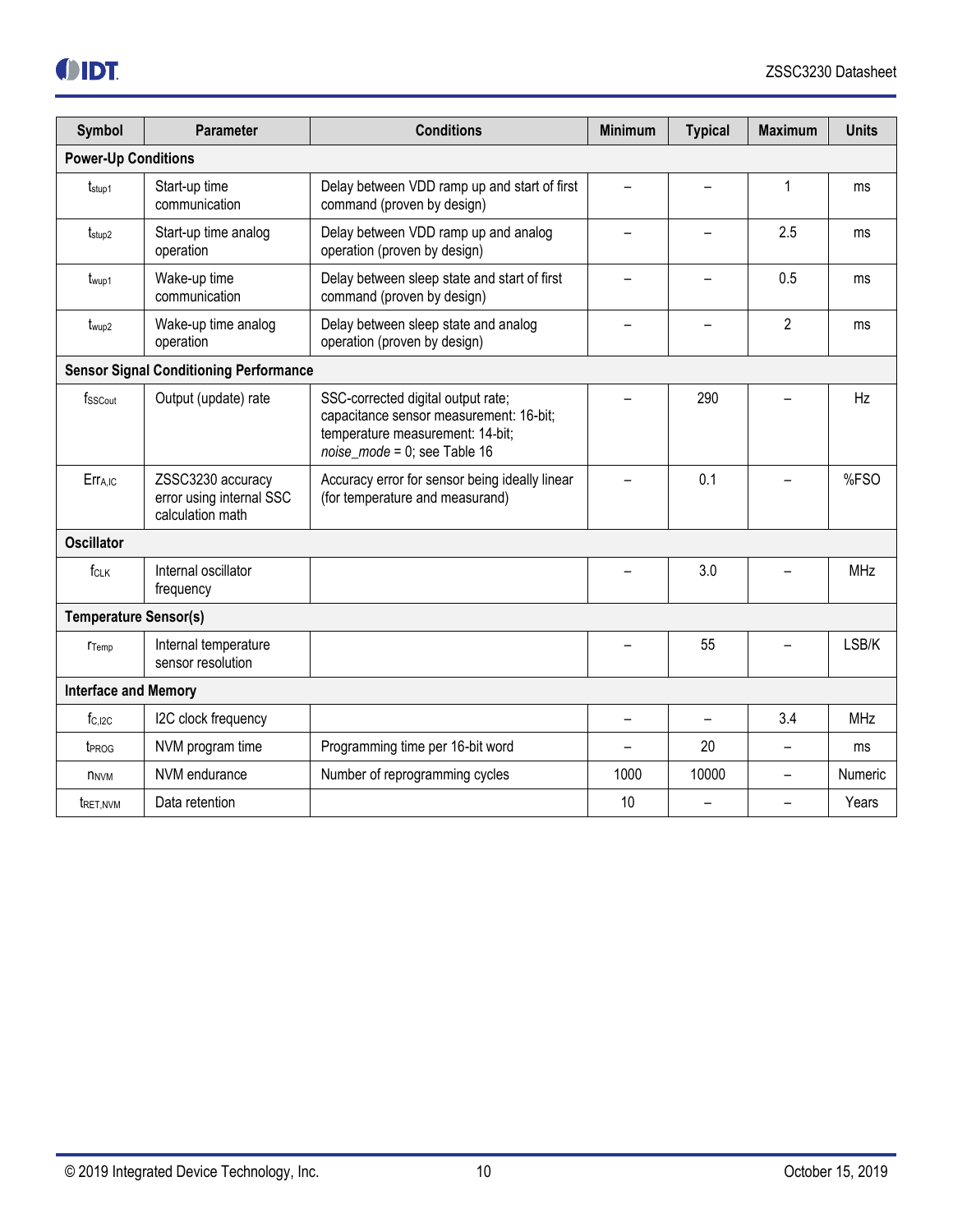## <span id="page-10-0"></span>6. Device Description

The ZSSC3230 can be set up for one of three main operating modes:

- Sleep Mode Sleep Mode based operation is recommended for smart sensors for the lowest average power consumption. The ZSSC3230 automatically enters an idle state after command execution for minimum current consumption; however, the interface is still listening and accepts commands. After receiving of a valid command, the ZSSC3230 wakes up, executes the command, and provides the results at the digital interface and then returns to Sleep State.
- Command Mode Command Mode is most appropriate for evaluation, test, and calibration purposes. In this mode, all commands are available, both digital and analog outputs are supported, and no restrictions for any functionality need to be considered. Command Mode can be used for applications requiring re-occurring (or even continuous) digital interaction and minimum latency. Applications in Command Mode are only active on command request. See [Table 15](#page-26-1) for definitions of the commands.
- Cyclic Measurement Mode Cyclic operation means autonomous, cyclically repeated sensor measurements and related digital and output updates.

After power-on, the voltage regulators are switched on, and the ZSSC3230's low-voltage section (LV) is active while the related interface configuration information is read from memory. Then the LV section is switched off, the ZSSC3230 goes into Sleep Mode, and the interface is ready to receive commands. The interface is always powered by  $V_{DD}$ , so it is referred to as the high voltage section (HV).

[Figure 5](#page-10-1) shows the ZSSC3230 main operation modes: Normal Mode (which uses two operation principles: "Sleep" and "Cyclic") and Command Mode. The Normal Mode automatically returns to Sleep Mode after executing the requested measurements, or periodically wakes up and conducts another measurement according to the setting for the sleep duration configured by the *CYC\_period* (bits[14:12] in memory register  $02$ <sub>HEX</sub>; see [Table 16\)](#page-28-1). In Command Mode, the ZSSC3230 remains active if a dedicated command (e.g., Start NOM) is sent, which is helpful during calibration. Command Mode can only be entered if a Start\_CM (command A9<sub>HEX</sub>; see [Table 15\)](#page-26-1) is the first command received after a POR.

#### <span id="page-10-1"></span>Figure 5. Main Operating Modes of the ZSSC3230

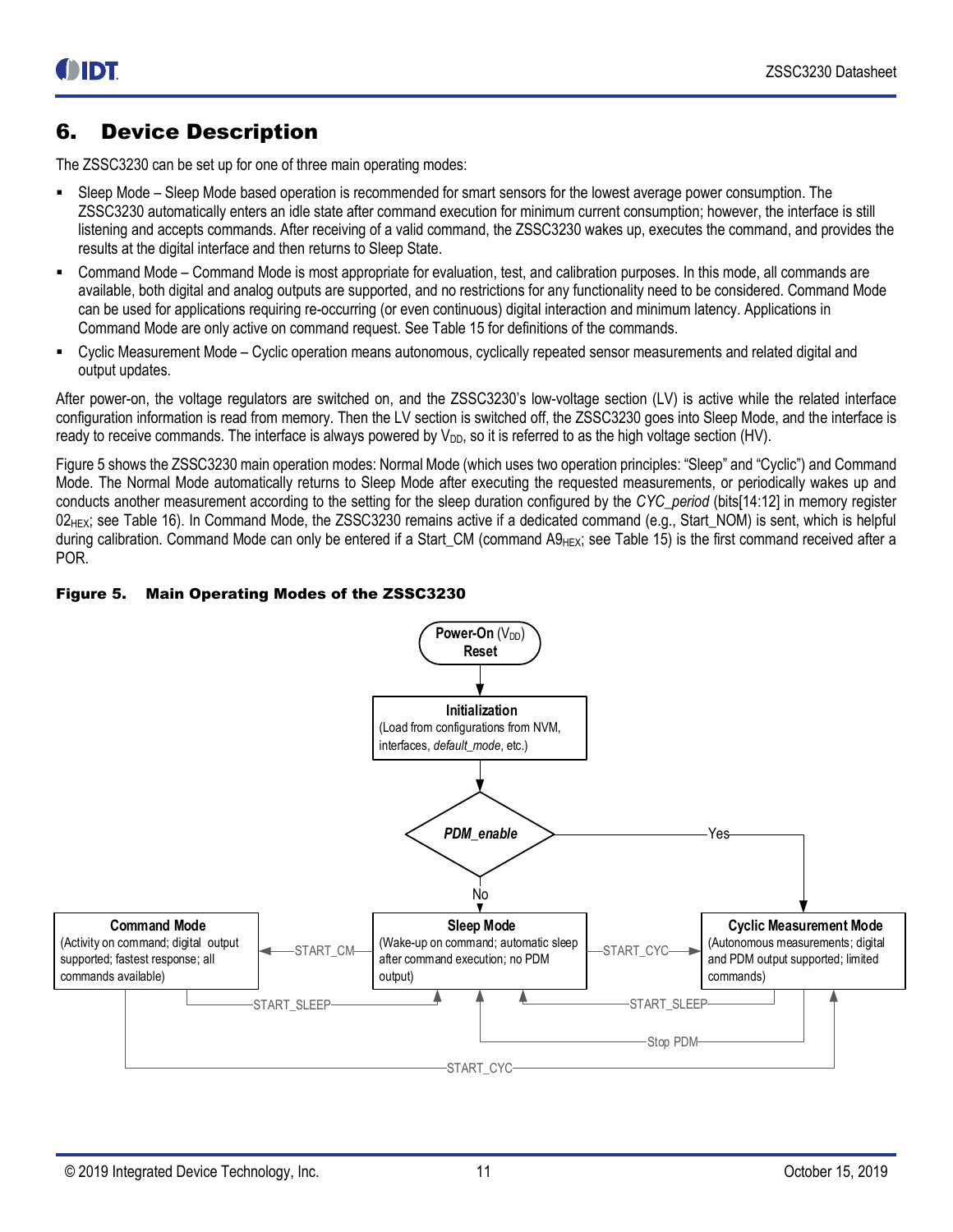### <span id="page-11-0"></span>6.1 Signal Flow

Se[e Figure 1](#page-2-0) and [Figure 2](#page-2-1) for the ZSSC3230 block diagram sensors input options. The CC pin is duplicated as CC' depending on the preferred physical sensor connection. Selecting CC or CC' can be done using the signal setup *CC\_pin\_selection* bits[1:0] in memory register 19<sub>HEX</sub> (see [Table 16\)](#page-28-1).

Two sensor connections are possible:

- Differential Measurement Mode, which is an isolated C mode with *CMEAS* connected between CC and C0 or CC' and C0 so that both ends of the capacitor are connected to the ZSSC3230.
- Single-Ended Measurement Mode, which is a grounded C mode with *CMEAS* connected between CC and VSS or CC' and VSS/ground. In this mode, C0 is switched to VSS. In this mode, only one capacitor input pin needs to be directly connected to the ZSSC3230.

The capacitance amplifier (CapAmp), which is also referred to as the charge-voltage converter (CVC), measures an external capacitance value,  $C_{MEAS}$  and provides a differential output voltage proportional to the capacitance (change) to the subsequent ADC. Thereby  $C_{MEAS}$  is connected with both ends to the IC or with one pin to VSS.

The bias current for the stage (CapAmp) can be programmed (using the setup signal *noise\_mode* bit 8 in the *Sensor\_config* memory register 12<sub>HEX</sub>; se[e Table 16\)](#page-28-1) to allow a trade-off between current consumption and achievable signal to noise ratio (SNR).

The system control unit controls the analog circuitry to perform the measurement types for the external capacitive sensor and internal temperature. The multiplexer selects the signal input to the amplifier, which can be the voltage-converted signals of the external capacitive sensor or the internal temperature reference sensor signal. A full measurement request will trigger an automatic sequence of all measurement types and all input signals.

The gain amplifier (PGA) adjusts the respective signal from the capacitance-to-voltage converter or internal temperature sensor. The ZSSC3230 employs a programmable analog-to-digital converter (ADC) optimized for conversion speed and noise suppression. The programmable resolution from 12 to 18 bits provides flexibility for adapting the conversion characteristics.

The math core accomplishes the auto-zero, span, and 1<sup>st</sup> and 2<sup>nd</sup> order temperature compensation of the measured external sensor signal. The correction coefficients are stored in the nonvolatile memory. The ZSSC3230 supports I2C interface communication for controlling the ZSSC3230, configuration, and measurement result output. An adequate PDM signal for the compensated sensor signal can be provided in Cyclic Measurement Mode at the PDM pin.

[Table 5](#page-11-1) lists the conversion time of a full corrected and compensated measurement. The temperature measurement always has a 14-bit resolution. The conversion time for the sensor channels includes a full ADC conversion plus auto-zero measurement and the corresponding CVC conversion time for this channel and the respective temperature measurement and math calculation. The 2 noise modes (bit[8] in memory register  $12_{\text{HEX}}$ ) are listed separately.

| $adc_bits[7:6]$ |        | <b>ADC Resolution [Bits]</b> | Conversion Time for Full Temperature Compensated Measurement, Typical [µs] |                   |  |
|-----------------|--------|------------------------------|----------------------------------------------------------------------------|-------------------|--|
| bit[7]          | bit[6] |                              | $noise_model = 0$                                                          | $noise_model = 1$ |  |
|                 |        | 12                           | 1770                                                                       | 2550              |  |
|                 |        | 14                           | 2310                                                                       | 3850              |  |
|                 |        | 16                           | 3390                                                                       | 6440              |  |
|                 |        | 18                           | 5520                                                                       | 11630             |  |

<span id="page-11-1"></span>

|  |  |  |  | Table 5. Conversion Time for Full Temperature Compensated Measurement |  |
|--|--|--|--|-----------------------------------------------------------------------|--|
|--|--|--|--|-----------------------------------------------------------------------|--|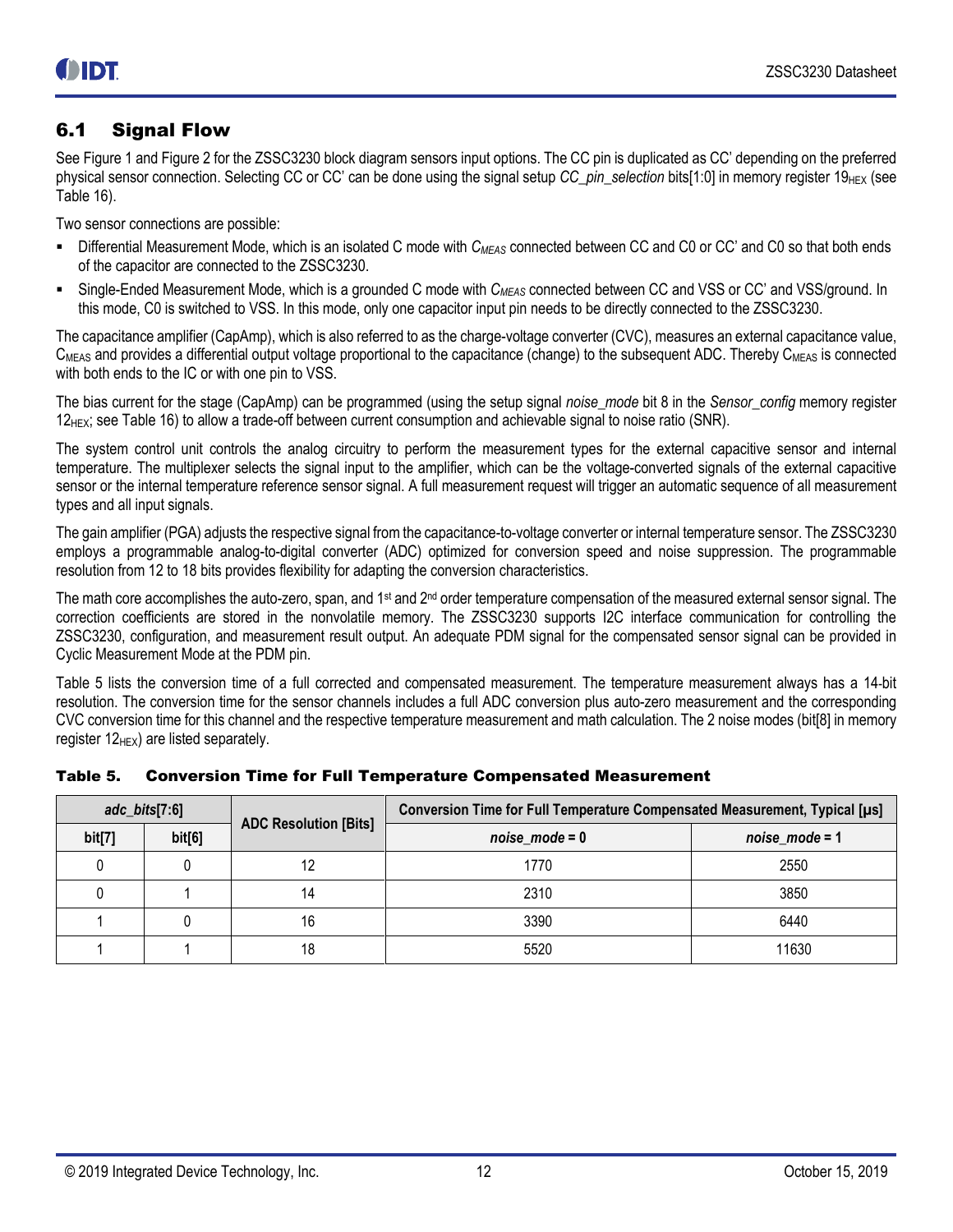### <span id="page-12-0"></span>6.2 Capacitive Sensor Front-End

The capacitance amplifier input range  $(C_{\text{RANGE}})$  must be adjusted to the external capacitance conditions for signal  $(C_{\text{SIGNAL}})$  and offset shift  $(C<sub>OFFSET</sub>)$  as given i[n Equation 1.](#page-12-2) See [Figure 6](#page-12-1) for an illustration of the terms.

<span id="page-12-2"></span>
$$
C_{\text{RANGE}} = C_{\text{OFFSET}} + C_{\text{SIGNAL}}
$$

*COFFSET* operates as a zero-shift capacitance to cancel a given offset by the sensor. The offset-shift capacitance must not exceed the selected input capacitance range *CRANGE*. For *COFFSET*, the respective configuration must be set up in the EEPROM for the *shift\_cap* parameter (bits[5:0] in memory register  $12$ <sub>HEX</sub>; see [Table 16\)](#page-28-1).

The correlating setup for C<sub>SIGNAL</sub> must be done in the EEPROM for parameter *cap\_range* (bits[13:9] in memory register 12<sub>HEX</sub>). I[n Table 16,](#page-28-1) the respective values are given. These values can be measured in the positive and negative direction, so the effective range of *CSIGNA*<sup>L</sup> will be doubled compared to the *cap\_range* setting. The principle is shown i[n Figure 6.](#page-12-1)

#### <span id="page-12-1"></span>Figure 6. Capacitive Input Signal Conditions

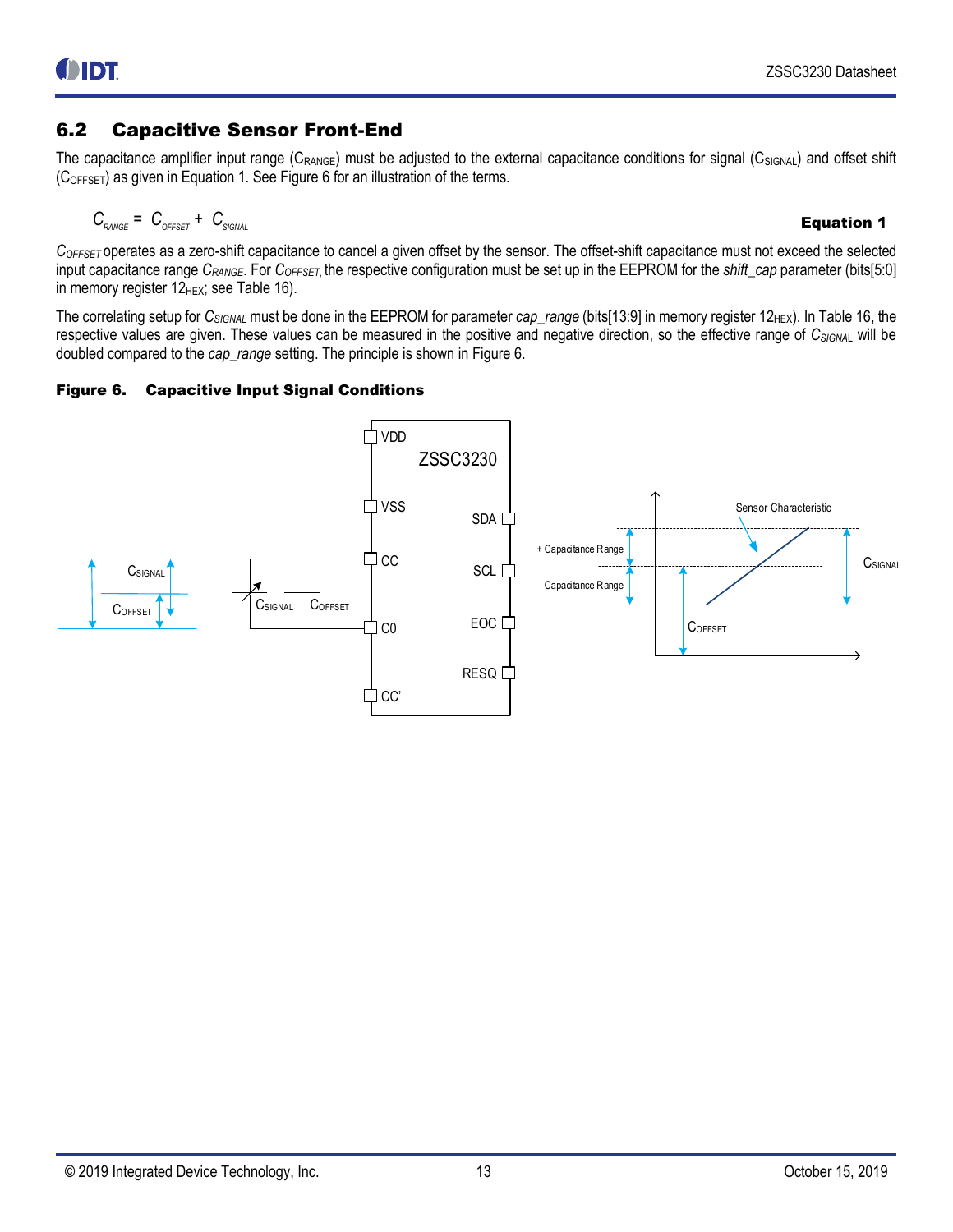#### <span id="page-13-0"></span>6.2.1 Differential Mode

The most relevant measurement mode is the Differential Measurement Mode, with C<sub>MEAS</sub> connected between CC and C0 or CC' and C0 so that both ends of the capacitor are connected to the ZSSC3230. For electrical connections, see [Figure 7.](#page-13-3)

For the ZSSC3230 for the Differential Measurement Mode, the configuration must be done in the EEPROM for parameter *sensecap\_type*  (bit[15] in memory register  $12_{HEX}$ ; see [Table 16\)](#page-28-1). When the *sensecap\_type* is 0, the differential mode is selected, which is the default configuration.

<span id="page-13-3"></span>



#### <span id="page-13-1"></span>6.2.2 Single-Ended Mode

Another measurement mode is the single ended measurement mode, with C<sub>MEAS</sub> connected between CC and VSS or CC' and VSS/ground. In this mode C0 is switched to VSS. In this mode only 1 Pin needs to be directly connected to the IC.

Configuring the ZSSC3230 for Single-Ended Input Mode must be done in the EEPROM via the parameter *sensecap\_type* (bit[15] in memory register  $12$ <sub>HEX</sub>; see [Table 16](#page-28-1)). Since the respective bit is defined as "0" in the default configuration for Differential Mode, the bit must be programmed to "1."

#### <span id="page-13-2"></span>6.2.3 Sensor Leakage Compensation

Sensor leakage compensation is an additional option for Single-Ended Mode to enable the sensor element's leakage current compensation. The leakage current is caused by the sensor element's parasitic resistance. Enabling this function via the *sensor\_leakage* bit[14] in memory register 12<sub>HEX</sub> leads to loss of dynamic range and a decrease in the SNR. With losing 1-bit effective resolution on leakage compensation, the respective capacitive input range for C<sub>SIGNAL</sub> will be doubled compared to the description in section [6.2.](#page-12-0)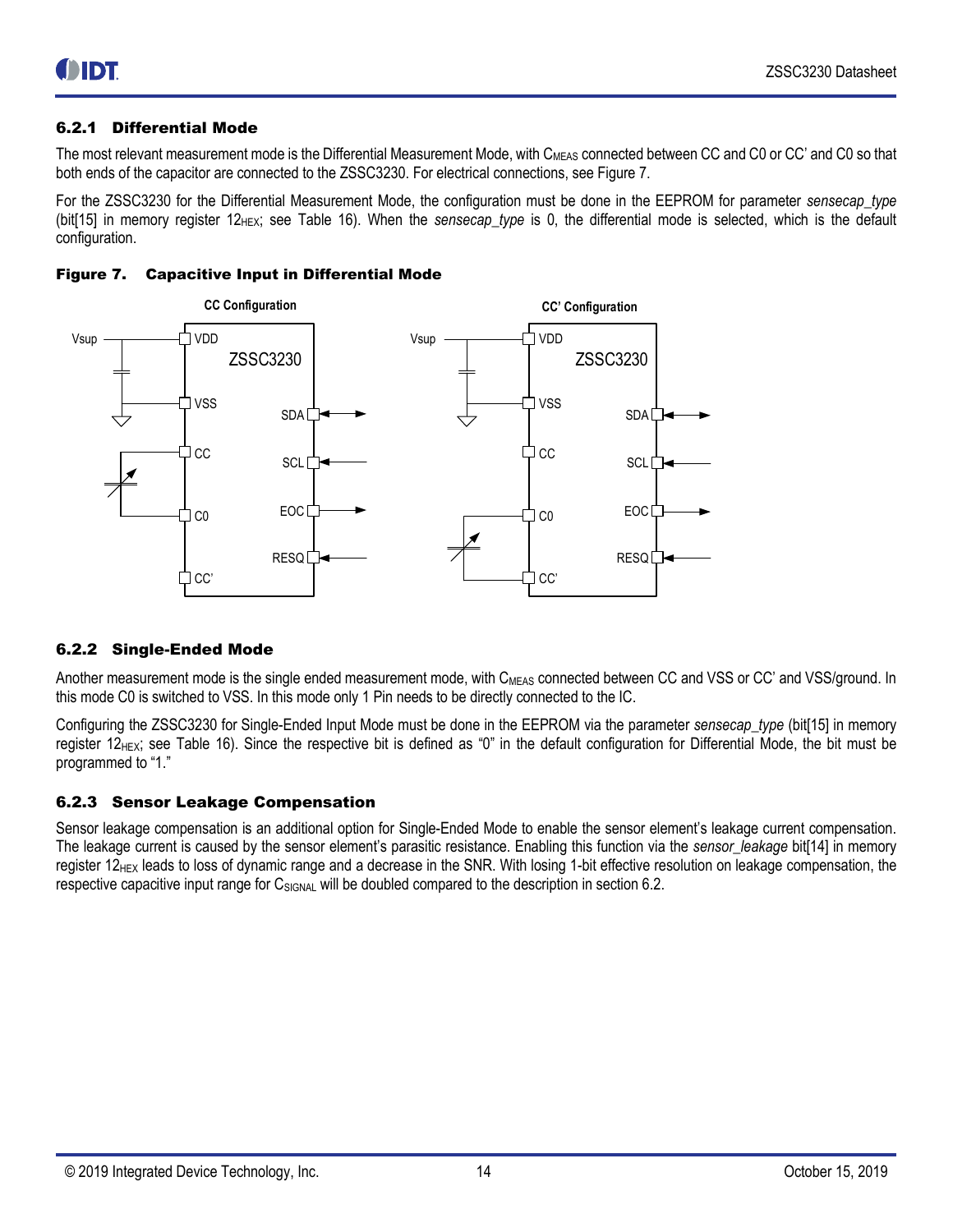

#### <span id="page-14-1"></span>Figure 8. Capacitive Input in Single-Ended Mode

#### <span id="page-14-0"></span>6.2.4 Shield Driver Mode

The Shield Driver Mode is a special sub-mode for Single-Ended Mode. In this mode, the C0 pin will be forced to the same level as the CC/CC' pin. This pin can be used to drive a shield, so the shield parasitic capacitance does not have an effect on the measurement. The Shield Driver Mode can be enabled by setting the EEPROM parameter *En\_shlddrv* (bit[4] in memory register 19<sub>HEX</sub>) to "1" (se[e Table 16\)](#page-28-1).

<span id="page-14-2"></span>

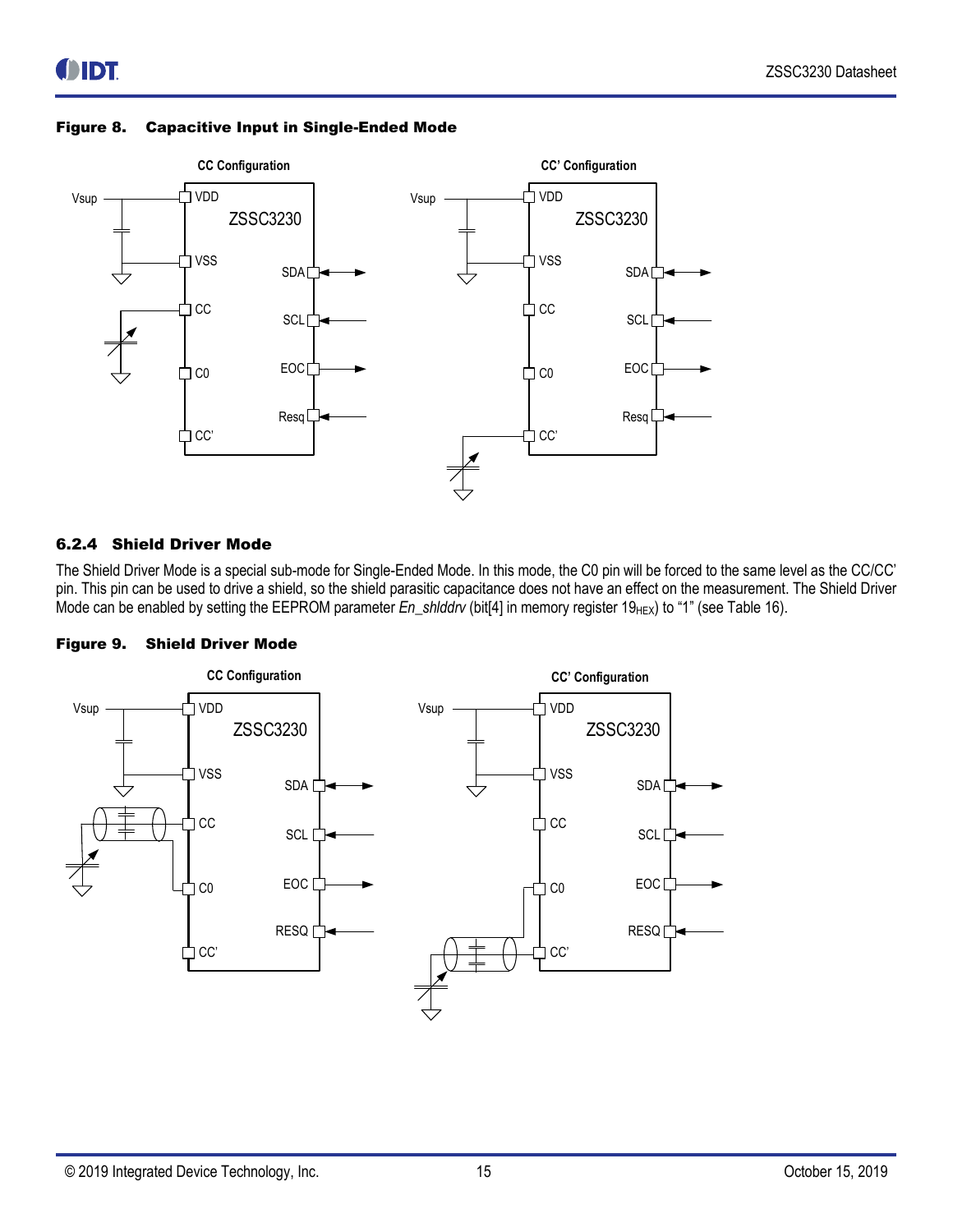#### <span id="page-15-0"></span>6.2.5 Subtraction Mode

The Subtraction Mode is a special sub-mode for Single-Ended Mode. It is activated by setting the *En\_sh2* bit to "1" (bit[3] in memory register 19<sub>HEX</sub>; se[e Table 16\)](#page-28-1). In this mode, C0 is charged to the opposite reference of the CC/CC' node level. In conversion phase the charge of CC/CC' and C0 are integrated. In this mode, the integrated capacitance corresponds to "Cx-Cy"; thus this mode can provide an additional range extension.

#### <span id="page-15-3"></span>Figure 10. Subtraction Mode



### <span id="page-15-1"></span>6.3 Temperature Sensor

The ZSSC3230 provides a PTAT-based internal temperature sensor measurement to allow compensation for temperature effects. The temperature output signal is a differential voltage that is adapted by the amplifier (PGA) for the ADC input. For IC-internal temperature measurements, the respective settings are defined and programmed in the NVM by IDT. The resolution setting for temperature measurements is defined as 14-bit.

### <span id="page-15-2"></span>6.4 Analog to Digital Converter (ADC)

An analog-to-digital converter (ADC) is used to digitize the amplifier signal. To allow optimizing the trade-off between conversion time and resolution, the resolution can be programmed from 12-bit to 18-bit by configuring the parameter *adc\_bits*, (bits [7:6] in memory register 12<sub>HEX</sub>; see [Table 16\)](#page-28-1). The ADC processes differential input signals provided by the internal amplifier for sensor measurement and temperature measurement. The application default setting is 16-bit. The corresponding conversion times are listed in [Table 6.](#page-15-4) The conversion time for the sensor channels includes a full ADC conversion as well as the corresponding CVC conversion time for this channel. There are 2 noise modes (selected with bit[8] in memory register  $12_{\text{HEX}}$ ). The listed conversion times are valid for raw measurements including auto-zero compensation.

| $adc_bits[7:6]$ |        |                              | Conversion Time ADC (including CVC), typical [µs] | <b>Conversion Time</b> |                           |
|-----------------|--------|------------------------------|---------------------------------------------------|------------------------|---------------------------|
| bit[7]          | bit[6] | <b>ADC Resolution [Bits]</b> | $noise_model = 0$                                 | $noise_model = 1$      | Temperature, Typical [µs] |
|                 |        | 12                           | 770                                               | 1550                   | 630                       |
|                 |        | 14                           | 1310                                              | 2850                   | 1040                      |
|                 |        | 16                           | 2390                                              | 5440                   | 1810                      |
|                 |        | 18                           | 4550                                              | 10620                  | 3470                      |

<span id="page-15-4"></span>

| Table 6. ADC Resolution and Conversion Times for a Single Analog-to-Digital Conversion with Auto-Zero |  |  |
|-------------------------------------------------------------------------------------------------------|--|--|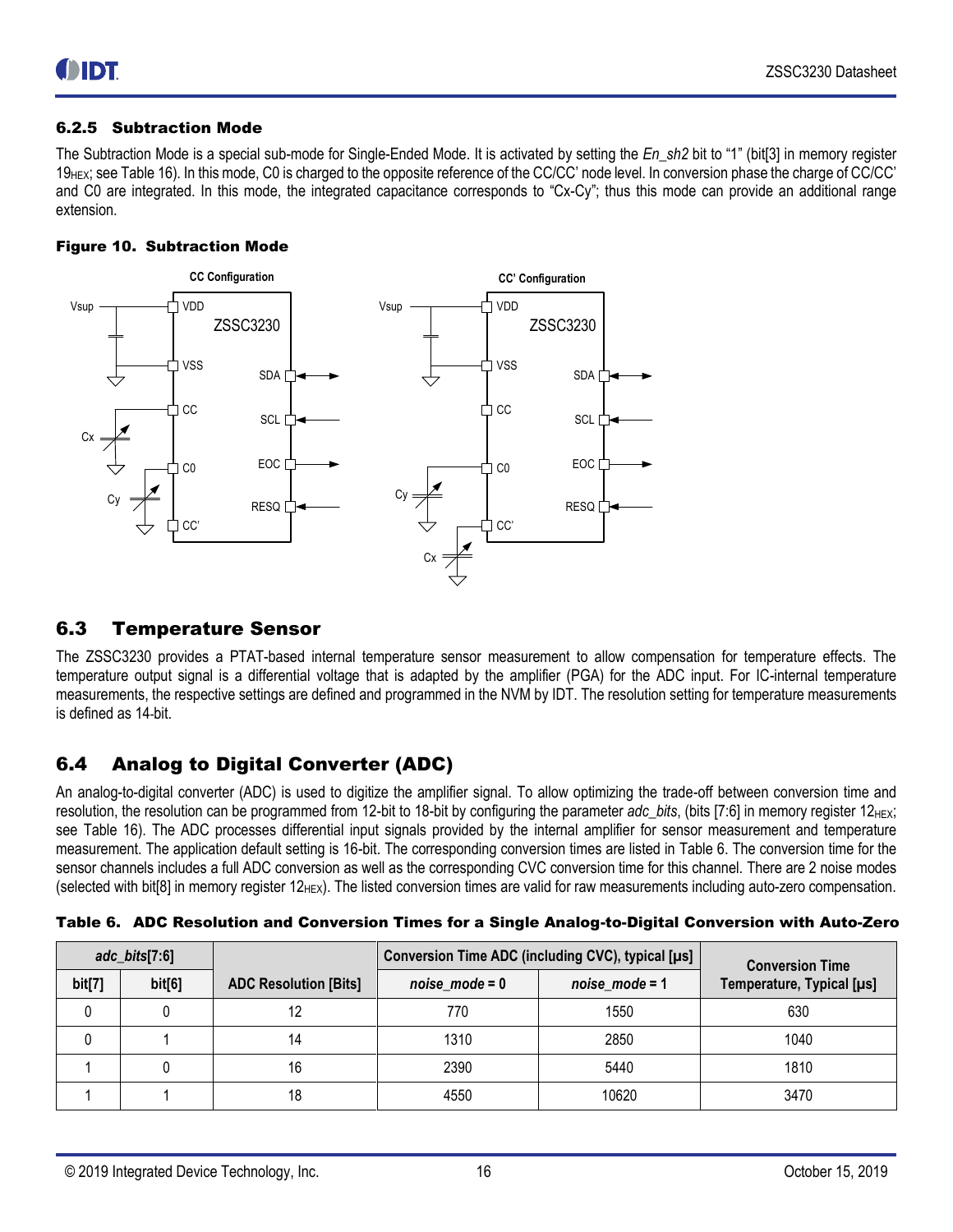### <span id="page-16-0"></span>6.5 Calibration Math

The data path internally calculates with a 26-bit two's-complement integer representation. The coefficients in the memory are stored as integers in sign-magnitude representation (1-bit sign + 23-bit magnitude). Each multiplication scales the product by 2<sup>23</sup> . There is an option to preprocess the data by applying a 1/C algorithm. 1/C is typically used to pre-process transfer characteristics for capacitive pressure sensors. A principle flow is shown i[n Figure 11.](#page-16-2)

Internal overflows and underflows are detected and the result is automatically saturated. The saturation is reported in the status byte.

<span id="page-16-2"></span>



#### <span id="page-16-1"></span>6.5.1 1/C Pre-compensation

For capacitive pressure sensors, a pre-compensation of the ADC signal might be beneficial. Using this function will help to fit the typical pressure sensor transfer characteristic to matching the second-order compensation input requirements for more accurate compensation results. If the 1/C pre-compensation is activated, it will apply only in Normal Measurement Mode with math compensation, not in RAW measurements using Command Mode. The respective 1/C calculation for determination of calibration coefficients is handled in the respective *calibration.dll*. This feature can be enabled by setting the corresponding bit *siginv* (bit[11] in memory register 02<sub>HEX</sub>; see [Table 16\)](#page-28-1). Before the 1/C math is applied, the ADC value of the respective sensor input signal will be inverted.

This leads to the following transfer function for *S\_raw* with the system transfer function that is shown i[n Figure 12.](#page-17-1)

$$
S_{rawi} = \left[2^{24} - \frac{2^{46}}{S_{raw}}\right]_{\frac{1}{2^{25}}}^{2^{25}-1}
$$
 **Equation 2**

**Note:** For the application, if a "C<sub>range</sub>/C<sub>Sens</sub>" inversion will be performed, the shift capacitor must to be set to "0."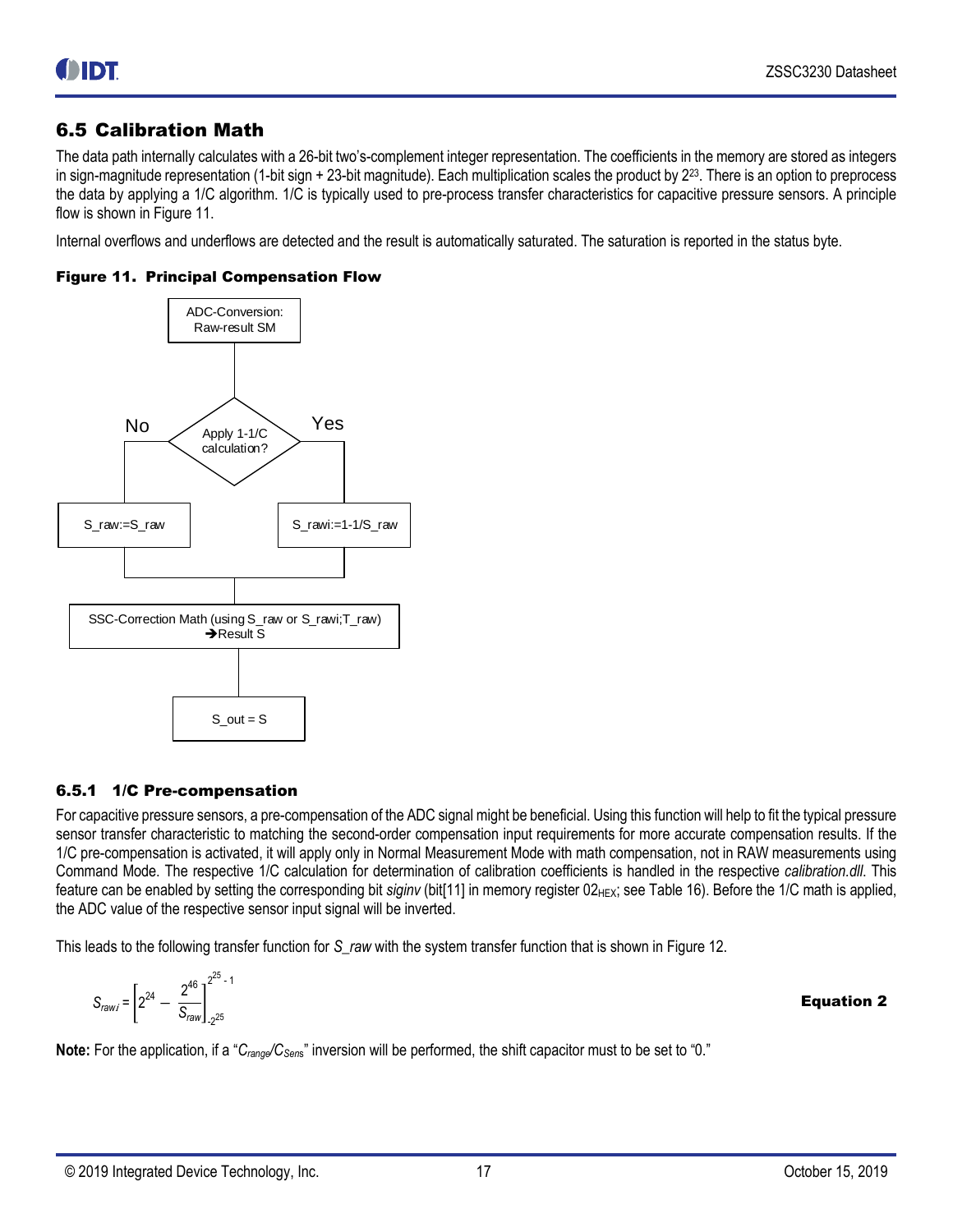

#### <span id="page-17-1"></span>Figure 12. System Transfer Function for 1/C

#### <span id="page-17-0"></span>6.5.2 Sensor Signal Compensation Math

The *SOT\_curve* (bit [15] in EEPROM word 02<sub>HEX</sub>; see [Table 16\)](#page-28-1) selects whether second-order equations compensate for sensor nonlinearity with a parabolic or S-shaped curve. The parabolic compensation is recommended.

#### Equations for the Parabolic SOT\_curve Setting (SOT\_curve = 0):

The coefficients from the memory (23-bit absolute and 1-bit sign; see [Table 7\)](#page-19-3) are read into 26-bit-wide registers in the calculation block. The 24-bit-memory coefficients are shifted by two bits so that the MSB of the 24-bit memory coefficient is placed at the MSB of the 26-bit calculation register coefficient.

Simplified:

| $K_1 = 2^{23} + \frac{T_Raw}{2^{23}} \cdot \left( \frac{4 \cdot \text{SOT\_tcg}}{2^{23}} \cdot T_{Raw} + 4 \cdot Tcg \right)$          |                                    | <b>Equation 3</b> |
|----------------------------------------------------------------------------------------------------------------------------------------|------------------------------------|-------------------|
| $K_2 = 4$ · Offset_S + S_Raw + $\frac{T_Raw}{a^{23}} \cdot \left(\frac{4 \cdot 80T_tca}{a^{23}} \cdot T_{Raw} + 4 \cdot T_{CO}\right)$ |                                    | <b>Equation 4</b> |
| $Z_{SP} = \frac{4.4 \text{ Gain}_S}{233} \cdot \frac{K_1}{233} \cdot K_2 + 2^{23}$                                                     | (Bounded to positive number range) | <b>Equation 5</b> |
| $S = \frac{Z_{SP}}{233} \cdot \left( \frac{4 \cdot 807\text{~sensor}}{233} \cdot Z_{SP} + 2^{23} \right) +$ Sensor_Shift               | (Bounded to positive number range) | <b>Equation 6</b> |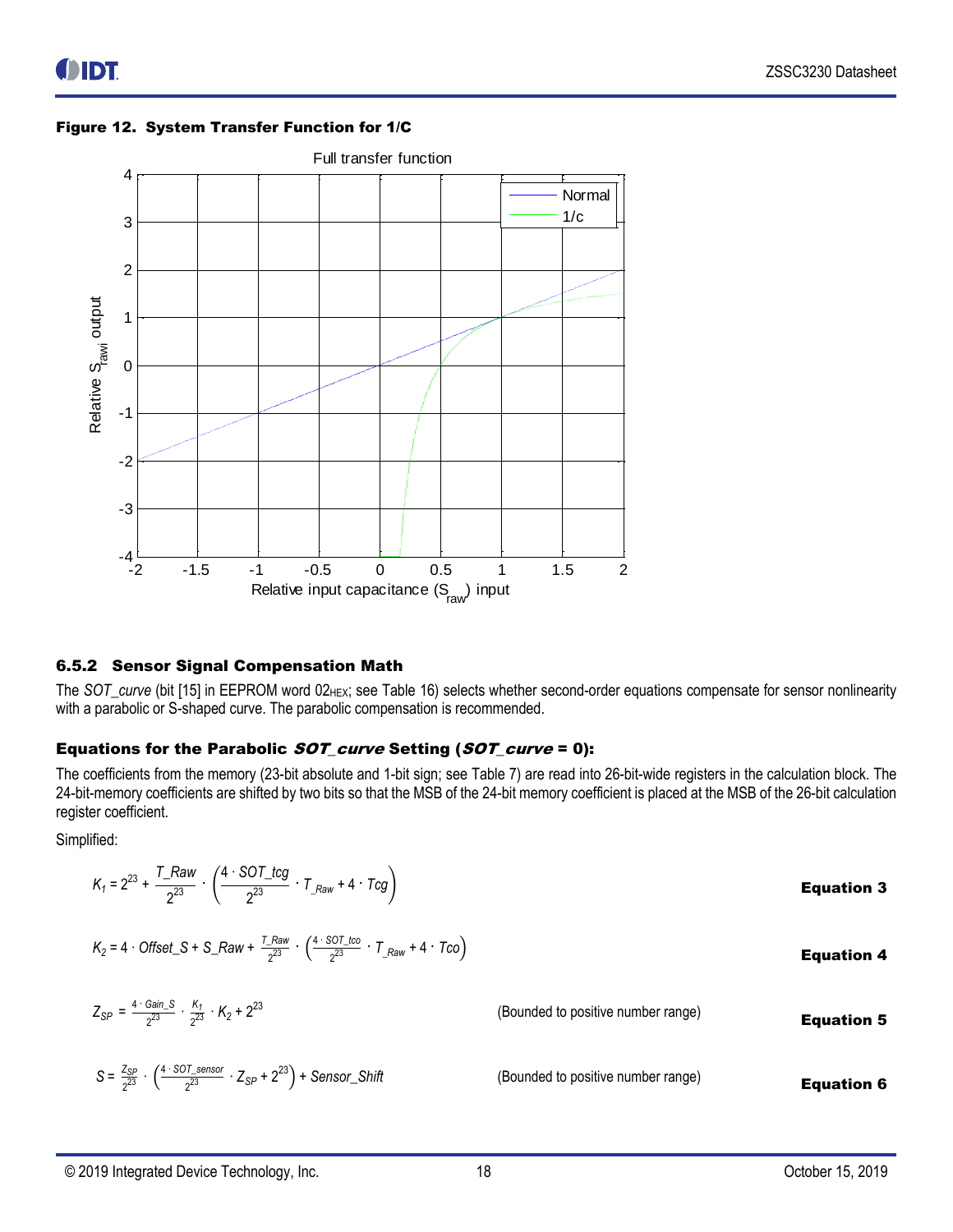### Equations for the S-shaped SOT\_curve Setting (SOT\_curve = 1):

Simplified:

$$
Z_{SS} = \frac{4 \cdot \text{Gain\_S}}{2^{23}} \cdot \frac{K_1}{2^{23}} \cdot K_2
$$
 **Equation 7**

$$
\frac{Z_{SS}}{2^{23}} \cdot \left(\frac{4 \cdot \text{SOT\_sensor}}{2^{23}} \cdot |Z_{SS}| + 2^{23}\right) + 2^{23} + \text{Sensor\_Shift}
$$

(Bounded to positive number range) **Equation 8** 

Complete:

 $S = \frac{Z_{SS}}{23}$ 

 $25 \t 1^2$  $\begin{array}{c|c} 25 & 25 \end{array}$  $\frac{\sin 2S}{2^{21}} \cdot \left[ \frac{K_1}{2^{23}} \cdot K_2 \right]_{-2^{25}}^{2^{25}-1} \Big]_{-2^{25}}^{2^{25}-1}$  $-1$ <sup>2<sup>25</sup><sup>-1</sup></sup>  $-2^{25}$   $\perp$ Gain\_S  $K_1, K_2$ <sup>25-1</sup><sup>225-1</sup>  $=\left[\frac{Gain\_S}{2^{21}} \cdot \left[\frac{K_1}{2^{23}} \cdot K_2\right]_{-2^{25}}^{2^{25}-1}\right]_{-2^{25}}^{2^{25}-1}$  $Z_{SS} = \left[\frac{Gain\_S}{2^{21}} \cdot \left[\frac{K_1}{2^{23}} \cdot K\right]\right]$ Equation 9

| $-2^{25}$<br>$\left[\frac{\text{SOT\_sensor}}{\frac{1}{2} \cdot \frac{1}{2}}\right]^{2^{25}-1}$<br>$\mathbb{R}^n$<br>$\frac{Z_{SS}}{2}$ .<br>$+2^{23}$<br>$+2^{23} +$ Sensor _Shift<br>$S =$<br>$\cdot$ $ Z_{SS} $<br>2 <sup>3</sup><br>2 <sup>1</sup><br>$1 - 2^{25}$<br>25<br>┶<br>$J - 2^{25}$<br>10 | <b>Equation 10</b> |
|---------------------------------------------------------------------------------------------------------------------------------------------------------------------------------------------------------------------------------------------------------------------------------------------------------|--------------------|
|---------------------------------------------------------------------------------------------------------------------------------------------------------------------------------------------------------------------------------------------------------------------------------------------------------|--------------------|

Where the following representations are valid:

| S                               | Corrected capacitive sensor reading output via I2C; range: [0 to FFFFFF <sub>HEX</sub> ]                                                  |
|---------------------------------|-------------------------------------------------------------------------------------------------------------------------------------------|
| S_Raw                           | Raw capacitive sensor reading from ADC (after auto-zero correction); shifted range to: [-7FFFFF <sub>HEX</sub> to 7FFFFF <sub>HEX</sub> ] |
| Gain_S                          | Capacitive sensor gain term; range: $[-7$ FFFFF $_{HEX}$ to $7$ FFFF $_{HEX}$ ]                                                           |
| Offset_S                        | Capacitive sensor offset term; range: $[-7$ FFFFF $_{\text{HEX}}$ to $7$ FFFF $_{\text{HEX}}$ ]                                           |
| Tcg                             | Temperature coefficient gain term; range: [-7FFFFF <sub>HEX</sub> to 7FFFFF <sub>HEX</sub> ]                                              |
| Tco                             | Temperature coefficient offset term; range: [-7FFFFF <sub>HEX</sub> to 7FFFFF <sub>HEX</sub> ]                                            |
| T_Raw                           |                                                                                                                                           |
| SOT_tcg                         | Second-order term for Tcg non-linearity; range: [-7FFFFF <sub>HEX</sub> to 7FFFFF <sub>HEX</sub> ]                                        |
| SOT_tco                         | Second-order term for Tco non-linearity; range: [-7FFFFF <sub>HEX</sub> to 7FFFFF <sub>HEX</sub> ]                                        |
| SOT_sensor                      | Second-order term for sensor non-linearity; range: [-7FFFFF <sub>HEX</sub> to 7FFFFF <sub>HEX</sub> ]                                     |
| Sensor_shift                    | Post-calibration, post-assembly offset shift; range: [-7FFFFF <sub>HEX</sub> to 7FFFFF <sub>HEX</sub> ]                                   |
| $\left  \ldots \right $         | Absolute value                                                                                                                            |
| $\left[\ldots\right]_{ll}^{ul}$ | Bound number range from II to uI; if needed, apply saturation at the limits II or uI and report overflow/underflow in the<br>status byte  |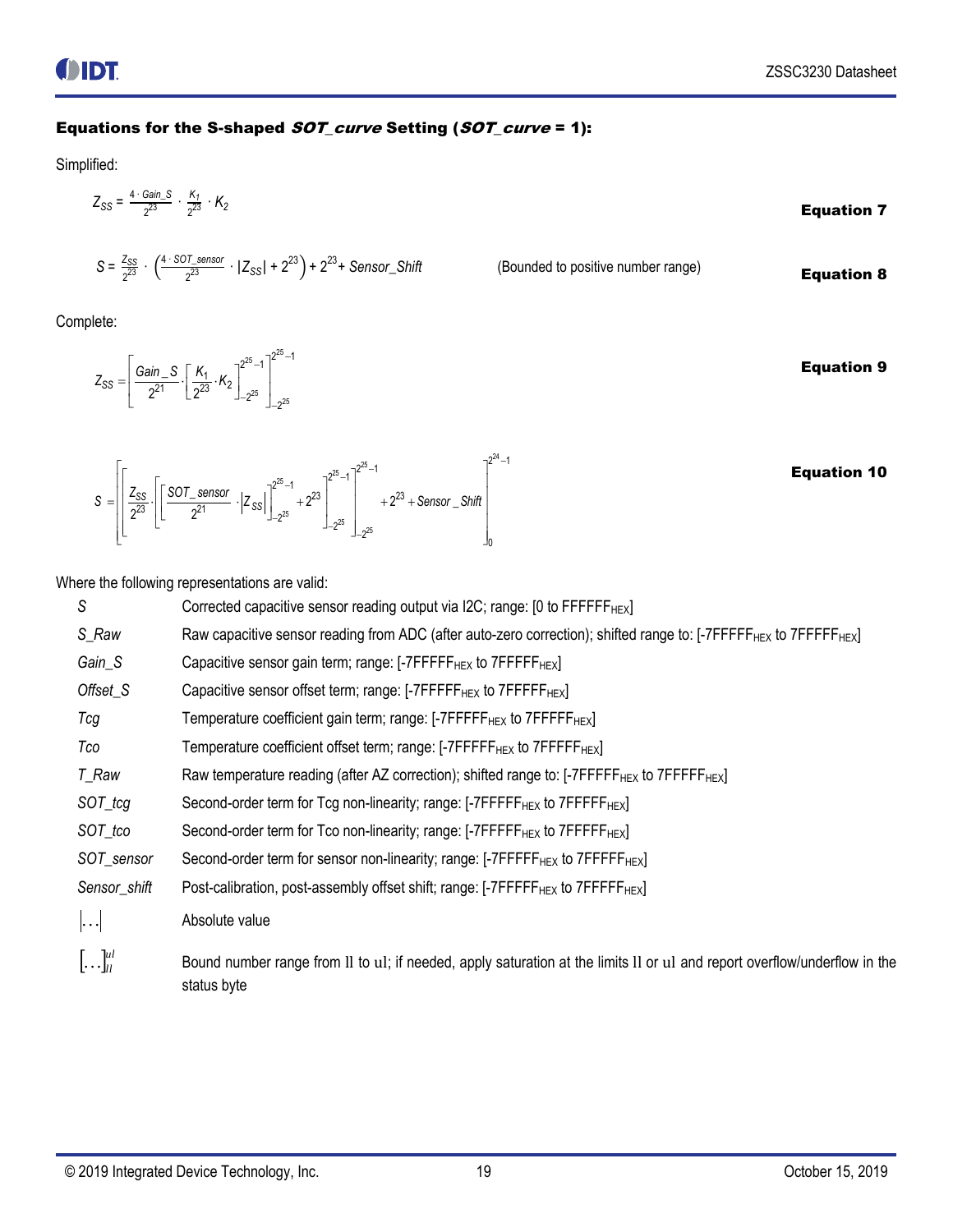#### <span id="page-19-0"></span>6.5.3 Temperature Signal Compensation

Temperature is measured internally. Temperature correction contains both linear gain and offset terms as well as a second-order term to correct for any nonlinearities. For temperature, second-order compensation for nonlinearity is always parabolic:

Simplified:

$$
Z_{T} = \frac{4 \cdot \text{Gain}_{T}}{2^{23}} \cdot (T_{Raw} + 4 \cdot \text{OfficeL}) + 2^{23}
$$
 (Bounded to positive number range) **Equation 11**  

$$
T = \frac{Z_{T}}{2^{23}} \cdot \left(\frac{4 \cdot \text{SOT}_{T}}{2^{23}} \cdot Z_{T} + 2^{23}\right) + T_{S} \text{ shift}
$$
 (Bounded to positive number range) **Equation 12**

**Where** 

|          | Corrected Temperature reading output via I2C; range $[0HEX$ to 0xFFFFFF <sub>HEX</sub> ]                         |
|----------|------------------------------------------------------------------------------------------------------------------|
| Gain_T   | Gain coefficient for temperature; range [-7FFFFF <sub>HEX</sub> to 7FFFFF <sub>HEX</sub> ]                       |
| T_Raw    | Raw temperature reading after AZ correction; shifted range to [-7FFFFF <sub>HEX</sub> to 7FFFFF <sub>HEX</sub> ] |
| Offset_T | Offset coefficient for temperature; range [-7FFFFF <sub>HEX</sub> to 7FFFFF <sub>HEX</sub> ]                     |
| SOT_T    | Second-order term for temperature source non-linearity; range [-7FFFFF <sub>HEX</sub> to 7FFFFF <sub>HEX</sub> ] |
| T_Shift  | Shift for post-calibration/post-assembly offset compensation [-7FFFFF <sub>HEX</sub> to 7FFFFF <sub>HEX</sub> ]  |

<span id="page-19-3"></span>Table 7. Data Format of Calibration Coefficients in Memory

| <b>Bit Number:</b>         | n n<br>ZJ                      | n <sub>n</sub><br><u></u> | $\overline{a}$ | 20 | $\cdots$ |               |               |               |
|----------------------------|--------------------------------|---------------------------|----------------|----|----------|---------------|---------------|---------------|
| <b>Meaning, Weighting:</b> | $0 = Positive$<br>$=$ Negative | <b>.</b>                  | 20             |    | $\cdots$ | $2 - 19$<br>- | $2 - 20$<br>- | $2 - 21$<br>- |

### <span id="page-19-1"></span>6.6 Output Stages

The ZSSC3230 supports signal output via a PDM output pin and I2C output. Measured values are provided at an I2C output interface and at a pulse-density modulation (PDM) output. The digital interface can be used for configuration and the calibration procedure using the user's computer in order to program a set of calibration coefficients into the on-chip memory.

#### <span id="page-19-2"></span>6.6.1 PDM Output Stage

To use the ZSSC3230 in PDM Output Mode, the Cyclic Measurement Mode is required. The ZSSC3230 will not go into Sleep Mode or powerdown between measurements. The PDM Output Mode can be enabled via the *PDM* enable bit (bit[9] in memory register 02<sub>HEX</sub>; se[e Table 16\)](#page-28-1). In this case, the PDM output will be started after power-on reset.

Note: If the ZSSC3230 is not used in PDM Output Mode, the PDM pin should not be connected.

The ZSSC3230 provides a pseudo-analog output of a sigma-delta modulator, i.e. a pulse-density stream, which can be converted into an analog DAC-like output by external low-pass filtering. The PDM signal will be output selectively at the PDM pin. The PDM output is available for the compensated sensor signal. The PDM output is scaled to a 16-bit wide output signal.

When the PDM output is used, an external capacitor must be connected to the PDM output as shown i[n Figure 13.](#page-20-1)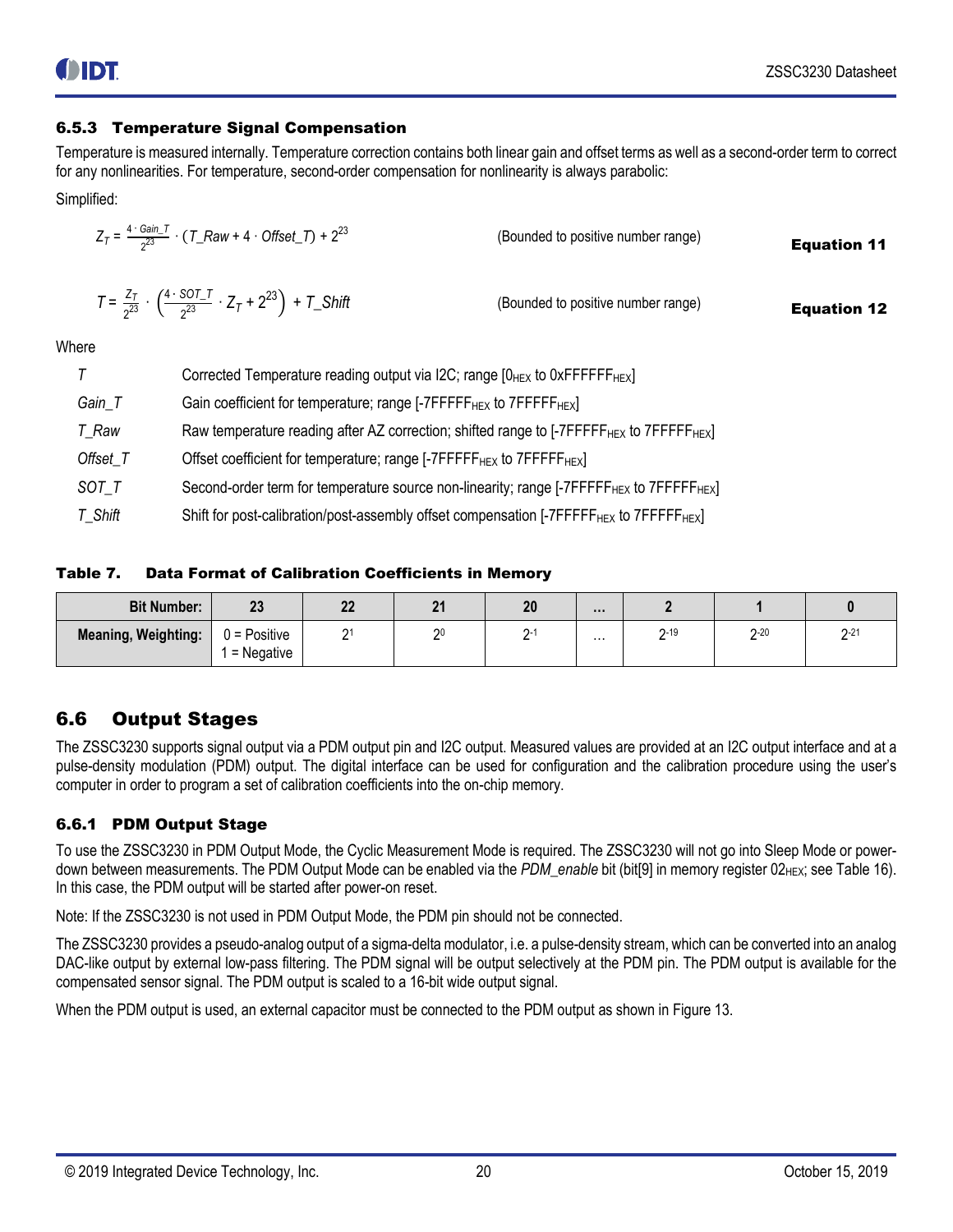| <b>Filter Capacitance (nF)</b> | Vout Ripple (µV/V) | 0 to 90%Settling Time (ms) | <b>Analog Output Resolution (Bit)</b> |
|--------------------------------|--------------------|----------------------------|---------------------------------------|
| 100                            | 1000.0             | 2.3                        |                                       |
| 400                            | 250                | 9.2                        |                                       |
| 1600                           | 62                 | 36.8                       |                                       |
| 6400                           | 16                 | 147.2                      | 16                                    |

<span id="page-20-2"></span>

| Table 8. |  | <b>Analog Output Performance by External Capacitor Value</b> |  |  |
|----------|--|--------------------------------------------------------------|--|--|
|          |  |                                                              |  |  |

#### <span id="page-20-1"></span>Figure 13. PDM Output Configuration



#### <span id="page-20-0"></span>6.6.2 I2C Output

The ZSSC3230 supports an I2C slave interface for digital output operation. The implementation of the interfaces is such that the available commands (see sectio[n 6.7.2\)](#page-26-0) and request codes for the ZSSC3230 are the same regardless on the interface type used.

Initially after power-up or reset, the I2C slave address is loaded from the on-chip NVM from the Slave\_Addr bits [6:0] in register 02<sub>HEX</sub>; see [Table 16\)](#page-28-1). There is a general status byte, which is part of the ZSSC3230's digital response on READ requests. Every response starts with a status byte followed by the data word. The data word depends on the previous command. It is possible to read the same data more than once if the read request is repeated. The next command invalidates any previous data.

<span id="page-20-3"></span>

| Table 9. | <b>General Status Byte</b> |  |
|----------|----------------------------|--|
|          |                            |  |

| <b>Bit-Number:</b> |          |       |      |                  |                     |                    |
|--------------------|----------|-------|------|------------------|---------------------|--------------------|
| <b>Meaning:</b>    | Powered? | Busy? | Mode | Memory<br>Error? | <b>ADC Overflow</b> | Math<br>Saturation |

- Bit 7 is intentionally not assigned in order to allow for a 1 bit-length time.
- Bit 6 indicates power: 1 if device is powered, 0 if not powered.
- Bit 5 indicates whether the ZSSC3230 is busy. The data for the last command is not available yet. No new commands are processed if the device is busy. It is "1" if the device is busy.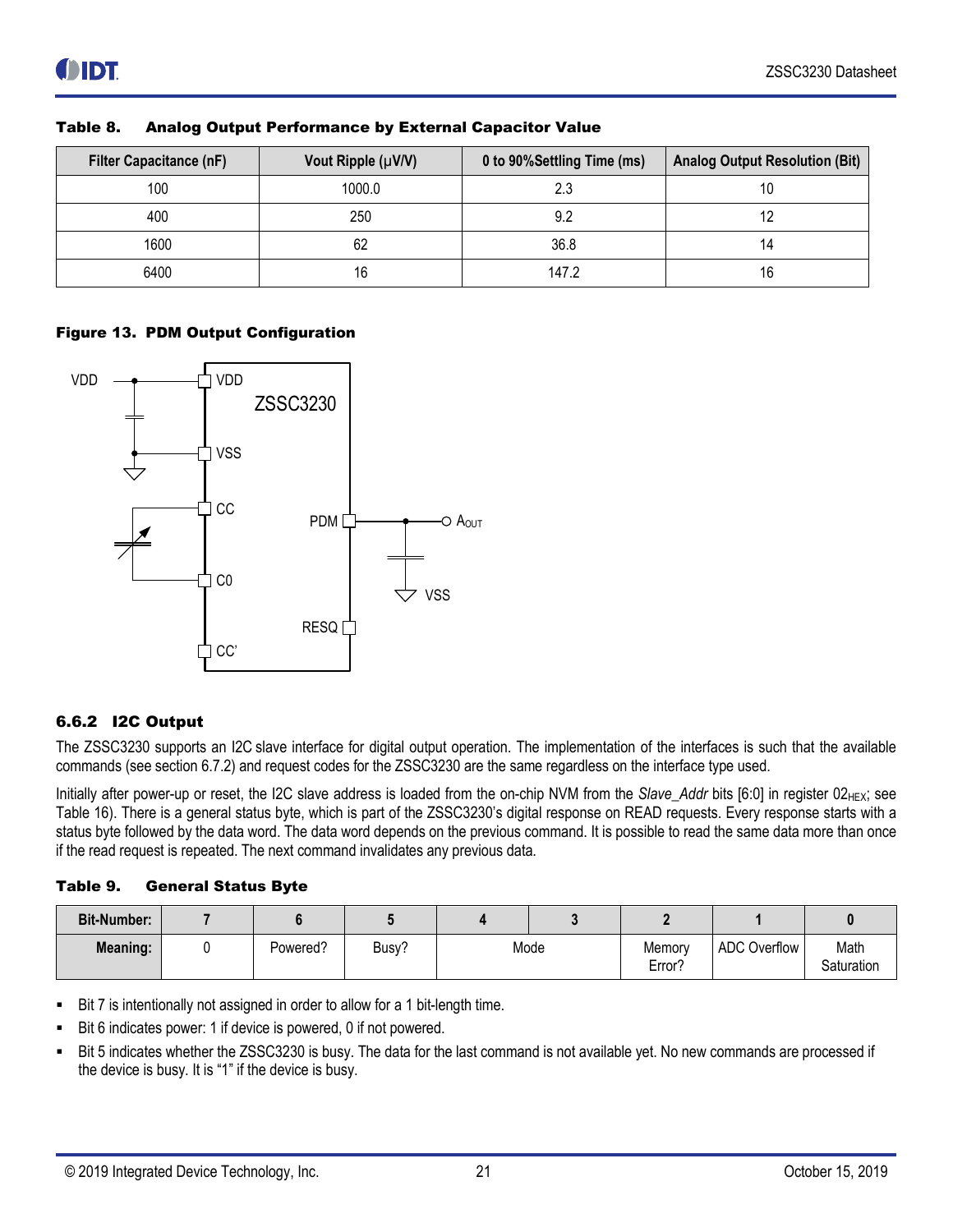- Bit 3 and 4 indicate the actual mode of the ZSSC3230: 00 = Normal Operation Mode; 01 = Command Mode; 10 = Test Mode. See Table [10.](#page-21-1)
- Bit 2 shows whether there has been a memory integrity/error as indicated by whether the checksum-based integrity check passed or failed: 0 if the integrity test passed; 1 if the test failed.
- Bit 1 shows whether there has been an ADC overflow, which is detected if the raw ADC-output value for capacitive measurement exceeded the nominal, digital ADC-output range, depending on the selected ADC resolution. This check is only for the raw results for the capacitive measurement.
- Bit 0 shows the status Information regarding ALU saturation. If the last executed command was a measurement request, this bit is 0 if any intermediate value and the final SSC result are in a valid range and no SSC-calculation internal saturation occurred. If the last command was a measurement request, this bit is 1 if an SSC-calculation internal saturation occurred. This bit is also 0 for any non-measurement command.

#### <span id="page-21-1"></span>Table 10. Mode Status

| Status[4:3] | Mode                                                |
|-------------|-----------------------------------------------------|
| 00          | Normal Operation Mode (sleep and cyclic operations) |
|             | <b>Command Mode</b>                                 |
| 10          | <b>IDT Reserved for Test Mode</b>                   |
|             | <b>IDT Reserved</b>                                 |

The I2C interface is compliant with the *NXP I2C Bus Specification, Rev. 06* (UM10204, 4 April 2014). All modes up to High Speed Mode are supported. Slave address codes 04<sub>HEX</sub> to 07<sub>HEX</sub> must not be programmed to the ZSSC3230 since they are exclusively used for the High Speed Mode. The ZSSC3230 will support 7 bit addressing only.

In I2C Mode, each command is started as shown in [Figure 14.](#page-21-0) Only the number of bytes that are needed for the command must be sent. An exception is the I2C High Speed Mode where 3 bytes must always be sent. After the execution of a command (busy = 0), the expected data can be read as illustrated in [Figure 15](#page-22-0) or if no data are returned by the command, the next command can be sent. The status can be read at any time as described in [Figure 16.](#page-22-1)

#### <span id="page-21-0"></span>Figure 14. I2C Command Request

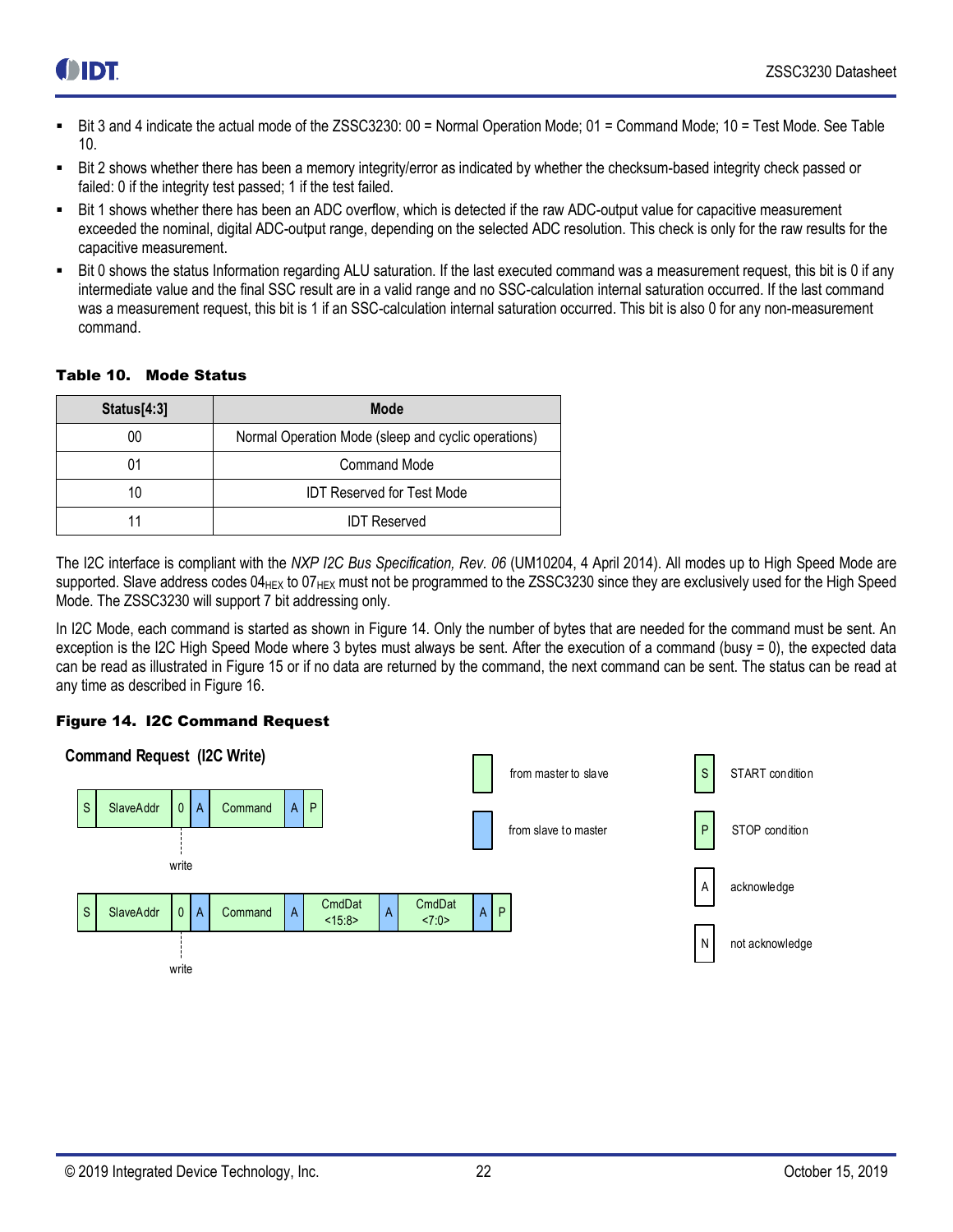#### <span id="page-22-0"></span>Figure 15. I2C Read Data

#### **Read Data (I2C Read)**

(a) Example: after the completion of a Memory Read command



(b) Example: after the completion of a **Measure** command (AA<sub>HEX</sub>)



#### <span id="page-22-1"></span>Figure 16. I2C Read Status

#### **Read Status (I2C Read)**



#### <span id="page-22-2"></span>Table 11. I2C Interface Parameters

| Symbol                  | <b>Parameter</b>                     | <b>Conditions</b>                                                                                          | <b>Minimum</b> | <b>Typical</b> | <b>Maximum</b> | <b>Units</b>          |
|-------------------------|--------------------------------------|------------------------------------------------------------------------------------------------------------|----------------|----------------|----------------|-----------------------|
| $f_{SCL}$               | Interface clock                      |                                                                                                            | 0.1            |                | 3.4            | <b>MHz</b>            |
| $D_{\sf SPI}$           | Duty cycle                           |                                                                                                            | 33             |                | 50             | $\%$                  |
| V <sub>high, I2C</sub>  | Input HIGH level voltage             |                                                                                                            | 0.7            |                | 1.0            | V <sub>DD</sub>       |
| V <sub>low, I2C</sub>   | Input LOW level voltage              | Referenced to the external supply voltage V <sub>DD</sub>                                                  | 0.0            |                | 0.3            | <b>V<sub>DD</sub></b> |
| <b>C</b> <sub>SDA</sub> | Capacitive load at input<br>pin, SDA | 100pF ⇔ maximum for Standard and<br>Fast Mode; in High-Speed Mode<br>$f_{\text{SCL,max}} = 3.4 \text{MHz}$ |                | 100            | 400            | pF                    |
|                         |                                      | 400pF ⇔ only in High-Speed Mode,<br>$f_{SCL,max} = 1.7 MHz$                                                |                |                |                |                       |
| $I_{OL}$                | LOW level output current             | V <sub>SDA</sub> =0.4V, Standard and Fast Mode with<br>400kHz; 400pF load                                  | 3              | 6              | 40             | mA                    |

Details for timing and protocol of the ZSSC3230-supported I2C communication in Standard Mode, Fast Mode, and High-Speed Mode are given in the *I2C-Bus Specification, Rev.6, UM10204*.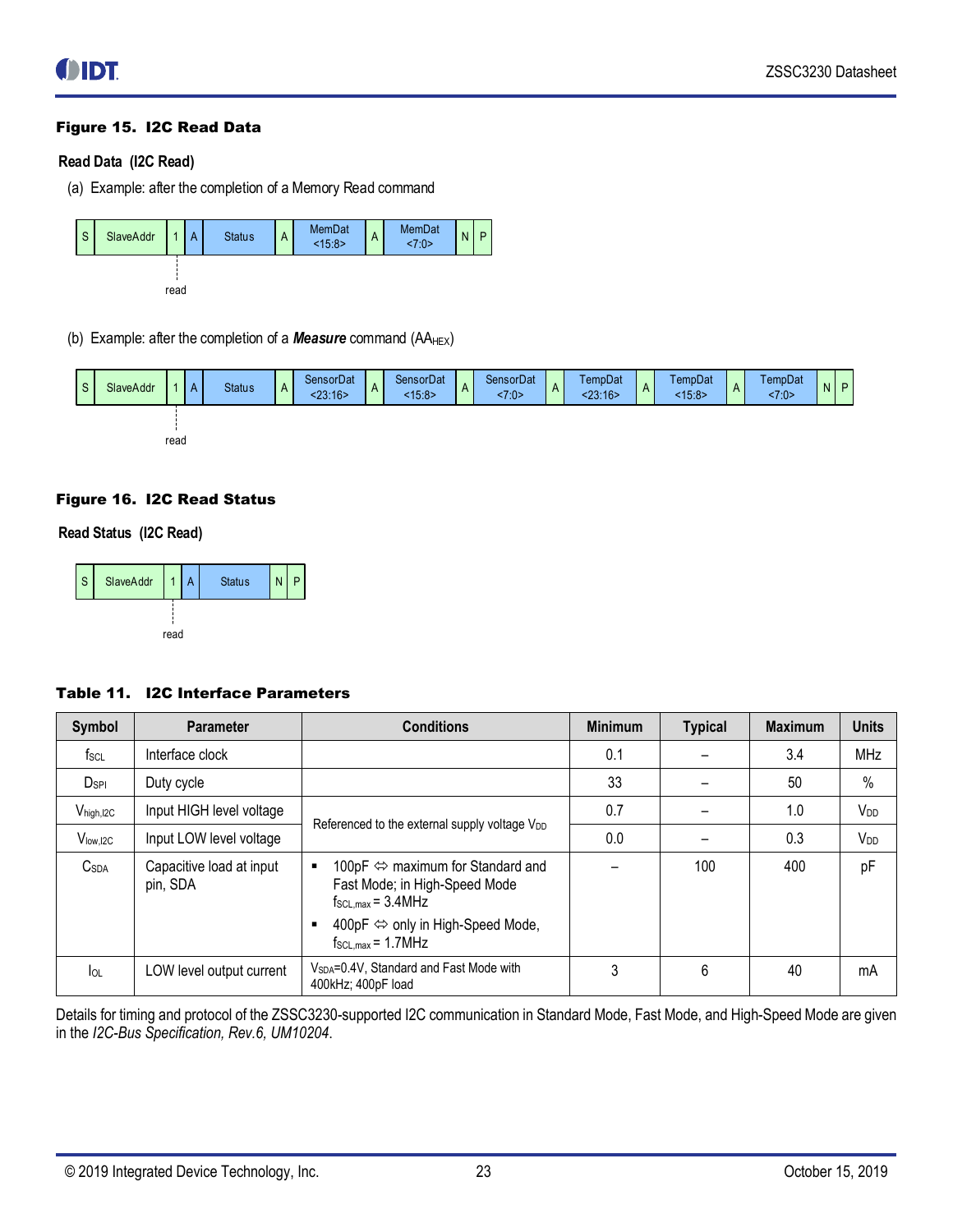#### <span id="page-23-0"></span>6.6.3 EOC and Output Interrupt Signaling

The EOC pin can be programmed to operate either as a "measurement busy" indicator and end-of-conversion (EOC) transducer, or as a configurable interrupt transducer. The respective basic operation must be programmed into *INT\_setup* bits in the memory (bits[8:7] in NVM register 02HEX; see [Table 16\)](#page-28-1). One or two 24-bit-quantized thresholds can be programmed (see the *Interrupt Level Setup* memory registers: 13HEX, 14HEX and 15HEX). Depending on the *INT\_setup* selection, the EOC pin provides a logic 1 or logic 0 according to the SSC-corrected measurement result. The respective thresholds are programmed left-aligned in the memory, such that they must be programmed with the threshold's MSB in the memory register's MSB, etc. The LSBs of the 24-bit threshold in the memory must be ignored according to the number of bits of the selected ADC resolution (according to *adc\_bits*).

If only the effective end-of-conversion is signalized (*INT\_setup* = 00<sub>BIN</sub>), the EOC signal is pulse of approximately 5µs. The next command will be executed only after this EOC-signaling period.

The interrupt functionality is only available for digital values from the SSC-calculation unit. The interrupt feature cannot monitor any type of raw values. The encoding and data format of the interrupt thresholds is the same as for SSC-corrected measurement results (see [Table 12\)](#page-23-1).

<span id="page-23-1"></span>Table 12. Data Format of Interrupt Thresholds (TRSH1 and TRSH2)

| <b>Bit-Number:</b>         | n <sub>n</sub><br>$\sim$ | n <sub>n</sub><br>-- | n. | n,<br>£ |   |   |        |               |
|----------------------------|--------------------------|----------------------|----|---------|---|---|--------|---------------|
| <b>Meaning, Weighting:</b> | $\sim$                   |                      |    |         | . | ົ | $2-22$ | $\sim$ $\sim$ |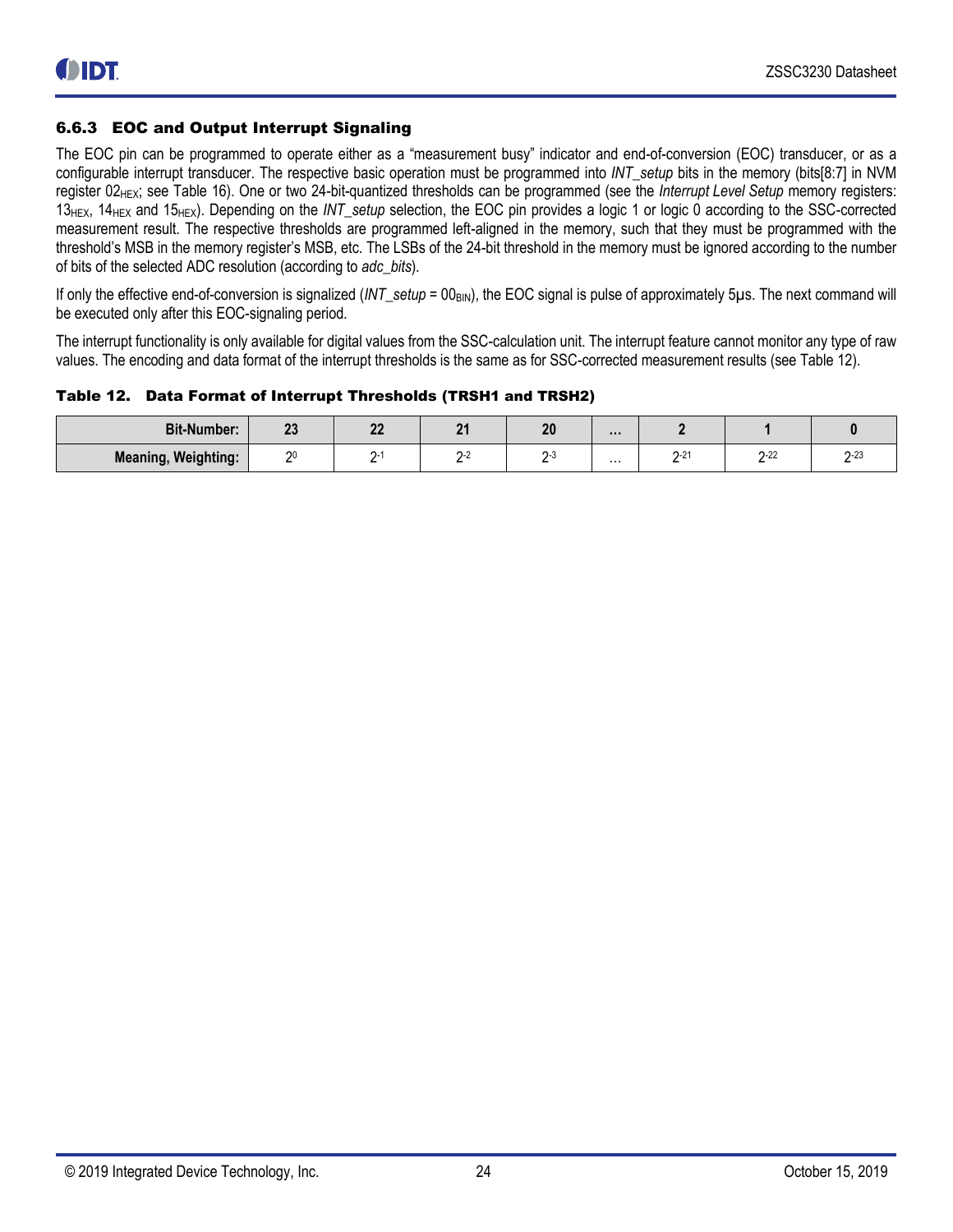<span id="page-24-0"></span>

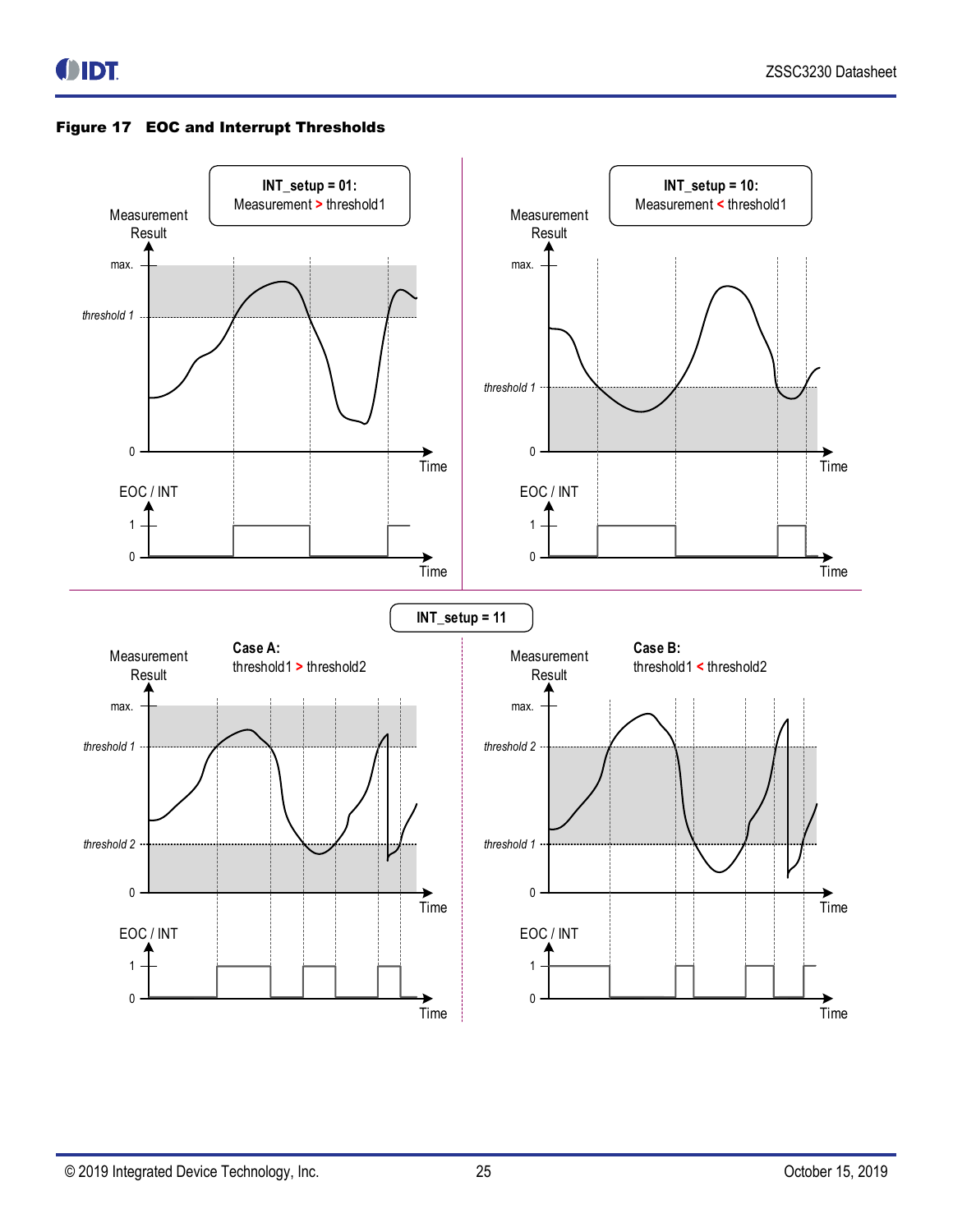### <span id="page-25-0"></span>6.7 Measurement and Output Options

Sensor measurement results of the ZSSC3230 are provided in digital at the I2C interface. This will be the main active interaction path, and it can combined with the PDM output configuration.

#### <span id="page-25-1"></span>6.7.1 Single Measurements: Digital Raw and SSC Results

The ZSSC3230 generates digital raw values, which are processed by the IC-internal math-core generating the SSC-corrected (linearized, temperature-compensated) output signal; see section [6.5.2](#page-17-0) for details about SSC math, etc. In addition to the SSC-corrected digital measurement results, the ZSSC3230 can provide raw values with or without SSC correction for evaluation and/or calibration purposes. The respective results are provided at the digital interface as a 24-bit-wide data word. Raw values are LSB-aligned. SSC results are MSB-aligned.

#### <span id="page-25-2"></span>Table 13. Data Format of Raw ADC Readings

| <b>Bit-Number:</b>         |       | n.<br>. . | n. | 10<br>ZU | $\cdots$ |         |             |      |
|----------------------------|-------|-----------|----|----------|----------|---------|-------------|------|
| <b>Meaning, Weighting:</b> | $-20$ | ר.        |    | . .      | .        | 21<br>- | $2-22$<br>- | ں ے۔ |

#### <span id="page-25-3"></span>Table 14. Data Format of Corrected SSC Results

| <b>Bit-Number:</b>         | n.<br> | n n<br>-- | л. | 20 | $\cdots$ |                      |                    |          |
|----------------------------|--------|-----------|----|----|----------|----------------------|--------------------|----------|
| <b>Meaning, Weighting:</b> |        |           | -  |    | .        | ,,,<br><u>.</u><br>- | $2-22$<br><u>.</u> | $2 - 23$ |

The ZSSC3230 can process and digitize the following signals:

- Direct sensor signal inputs; i.e. perform sensor measurements, *SM*
- Auto-zero signals for the sensor channel, referred to as *AZS*
- Direct temperature signal inputs; i.e. perform temperature measurements, *TM*
- Auto-zero signals for the temperature channel, referred to as *AZT*

The utilization of auto-zero measurements allows inherent compensation for long-term drift effects of the ZSSC3230, such that the risk of lifetime signal degradation for the application and smart sensor is minimized. For the auto-zero measurement, the sensor signal remains the input for the auto-zero measurement with the gain and ADC setups the same as for the original signal measurement, but with swapped inputs and offset configurations of the PGA and ADC such that the following holds for the resulting raw value:

- Sensor raw value with auto-zero: *S\_raw* =  $0.5 * (SM AZS)$
- Temperature raw value with auto-zero:  $T_{1}$ raw = 0.5  $*(TM AZT)$

Enabling auto-zero measurements is strongly recommended.

The NVM configuration and measurement request commands can be used to select which effective measurements are conducted, processed, and provided at the digital interface. The possible options for a single measurement request and output are the following:

- SSC-corrected sensor readings (requested by the "Measure" command AA<sub>HEX</sub>) generating an output of SSC-corrected, 24-bit sensor data followed by SSC-corrected, 24-bit temperature data.
- Raw sensor measurement with auto-zero correction (requested by the "Raw Sensor Measure" command  $A_{HEX}$ ) generating an output of raw, 24-bit sensor data.
- Raw temperature measurement with auto-zero correction (requested by the "Raw Temperature Measure" command  $A6_{HEX}$ ) generating an output of raw, 24-bit temperature data.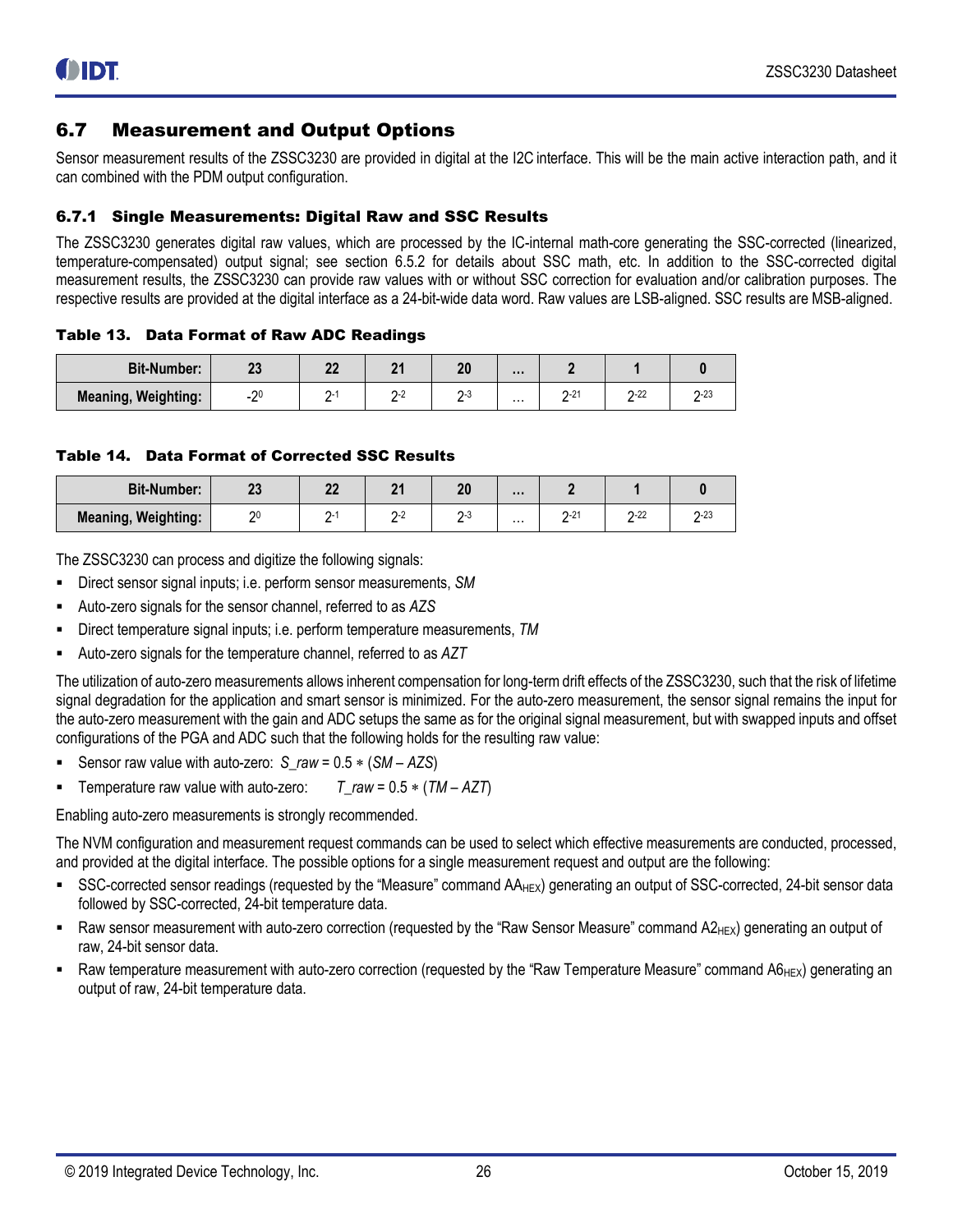#### <span id="page-26-0"></span>6.7.2 Digital Commands

The availability of commands depends on the active Main Operating Mode: Command, Sleep, or Cyclic Measurement Mode.

#### <span id="page-26-1"></span>Table 15. Command List

<span id="page-26-2"></span>

| <b>Command Code</b><br>(Byte)                                                       | Return                                                                              | <b>Description</b>                                                                                                                                                                                                                                                                                                                                                               | <b>Sleep Mode</b><br>Available in | Available in<br>Command Mode | Available in Cyclic<br>Measurement Mode |
|-------------------------------------------------------------------------------------|-------------------------------------------------------------------------------------|----------------------------------------------------------------------------------------------------------------------------------------------------------------------------------------------------------------------------------------------------------------------------------------------------------------------------------------------------------------------------------|-----------------------------------|------------------------------|-----------------------------------------|
| OOHEX to 1F HEX                                                                     | 16-bit data                                                                         | Memory Read: Read address 00HEX to 1FHEX.                                                                                                                                                                                                                                                                                                                                        | Yes                               | Yes                          | No                                      |
| 20HEX to 3CHEX<br>followed by data<br>(0000 <sub>HEX</sub> to FFFF <sub>HEX</sub> ) |                                                                                     | Memory Write: Write data to addresses 00HEX to 1CHEX (the<br>NVM-register address is the command minus 20HEX). Note: If the<br>NVM is locked, write requests are not acknowledged or ignored.                                                                                                                                                                                    | Yes                               | Yes                          | No                                      |
| 90 <sub>HEX</sub>                                                                   | $\overline{\phantom{0}}$                                                            | Calculate NVM Checksum: Calculate the checksum for the<br>NVM and write it to the memory.                                                                                                                                                                                                                                                                                        | Yes                               | Yes                          | No                                      |
| A2 <sub>HEX</sub> followed by data<br>0000 <sub>HEX</sub>                           | 24-bit raw data                                                                     | Raw Sensor Measurement:* Conduct a sensor measurement<br>without SSC correction. The configuration is loaded to the<br>controlling shadow registers from the Sensor_config register in<br>NVM.<br>Note: The auto-zero sensor measurement is also performed.                                                                                                                      | Yes                               | Yes                          | No                                      |
| $A3_{HEX}$ followed by data<br><b>SSSSHEX</b>                                       | 24-bit raw data                                                                     | Raw Sensor Measurement:* Conduct a sensor measurement<br>without SSC correction. The ssss is the user's configuration<br>setting for the measurement provided via the interface. The<br>format and purpose of the configuration bits must be according<br>to the definitions for Sensor_config.                                                                                  | Yes                               | Yes                          | No                                      |
| A6 <sub>HEX</sub> followed by data<br>0000 <sub>HEX</sub>                           | 24-bit raw data                                                                     | Note: The auto-zero sensor measurement is also performed.<br>Raw Temperature Measurement:* Conduct a temperature<br>measurement without SSC correction. The configuration is<br>loaded to the controlling shadow registers from the<br>extTemp_Config1/2 or T_config1/2 registers in NVM as well as<br>the SSF1/2 registers.<br>Note: Auto-zero-sensor measurement is performed. |                                   | Yes                          | No                                      |
| $AB$ <sub>HEX</sub>                                                                 |                                                                                     | <b>START_SLEEP:</b> Exit Command Mode or Cyclic Measurement<br>Mode and transition to Sleep Mode.<br>Note: The response to Start_Sleep is only the status byte.                                                                                                                                                                                                                  | No                                | Yes                          | Yes                                     |
| $A9$ <sub>HEX</sub>                                                                 |                                                                                     | <b>START CM: Enter Command Mode and enable/allow</b><br>respective commands. This command must be sent as the first<br>command after power-up.                                                                                                                                                                                                                                   | No                                | Yes                          | No                                      |
| AAHEX                                                                               | 24-bit SSC-corrected<br>sensor data and<br>24-bit SSC-corrected<br>temperature data | Measure - trigger a full measurement (auto-zero-sensor,<br>sensor, auto-zero-temperature, temperature) and perform the<br>SSC correction.                                                                                                                                                                                                                                        | Yes                               | Yes                          | No                                      |

<sup>\*</sup> These commands can be used to conduct a measurement without SSC correction; e.g., during smart sensor calibration procedure. No digital correction is performed on the measurement result.

l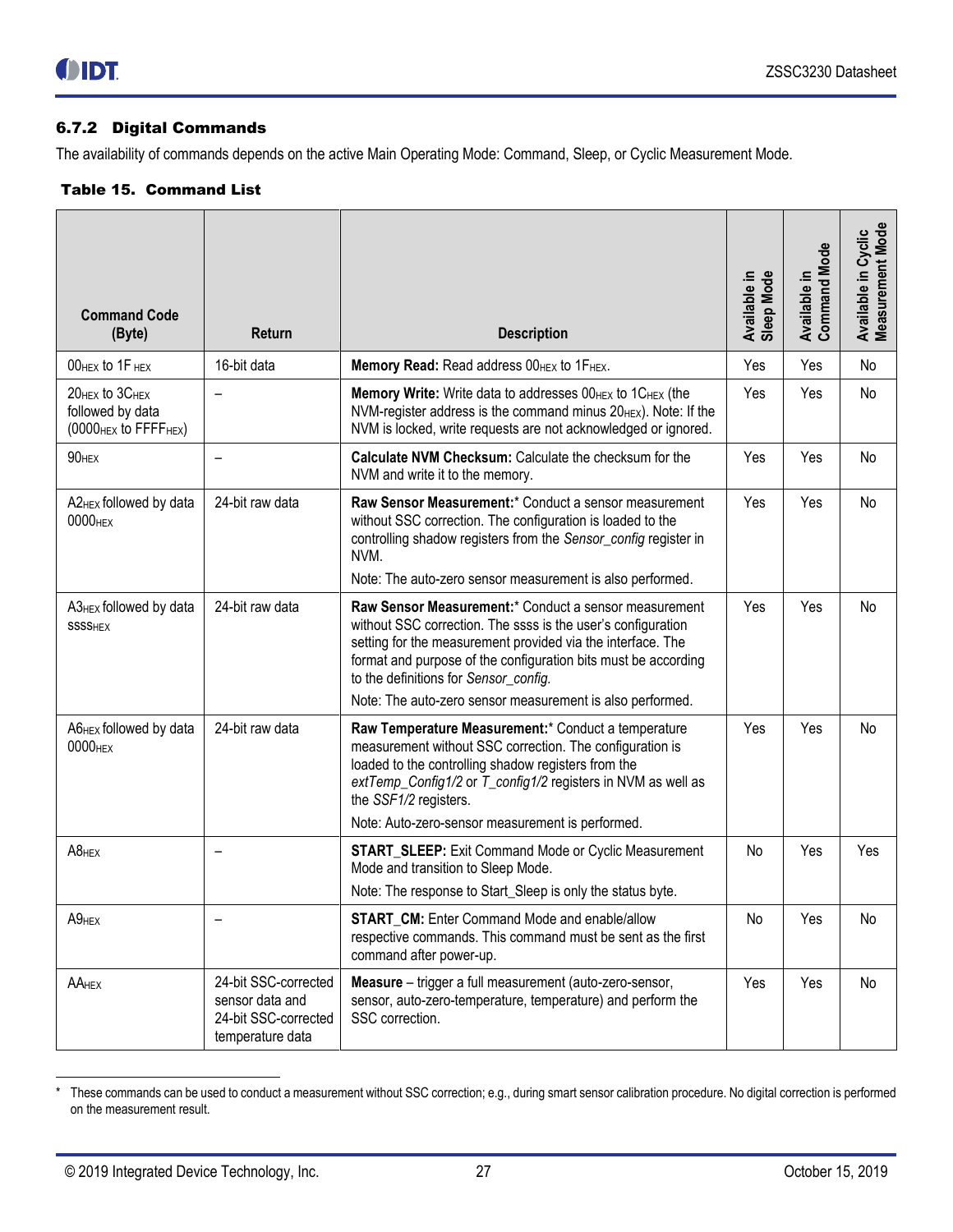<span id="page-27-1"></span>

| <b>Command Code</b><br>(Byte)                             | <b>Return</b>                                                                       | <b>Description</b>                                                                                                                                                                                                                                       | Sleep Mode<br>Available in | Available in<br>Command Mode | Available in Cyclic<br>Measurement Mode |
|-----------------------------------------------------------|-------------------------------------------------------------------------------------|----------------------------------------------------------------------------------------------------------------------------------------------------------------------------------------------------------------------------------------------------------|----------------------------|------------------------------|-----------------------------------------|
| <b>ABHEX</b>                                              | 24-bit SSC-corrected<br>sensor data and<br>24-bit SSC-corrected<br>temperature data | <b>START_CYC:</b> Enter Cyclic Measurement Mode: continuous<br>measurement cycles, SSC corrections, and automatic,<br>continuous digital output updates.                                                                                                 | Yes                        | Yes                          | No                                      |
| <b>ACHEX</b>                                              |                                                                                     | Oversample-2 Measure:* Complete multiple measurements for<br>mean-value generation: 2 full measurements are performed (the<br>same as measurements triggered with AA <sub>HEX</sub> , not cyclic) and the<br>resulting mean value is provided as output. | Yes                        | Yes                          | No                                      |
| <b>AD</b> <sub>HEX</sub>                                  | 24-bit SSC-corrected<br>sensor data and                                             | Oversample-4 Measure:* Complete multiple measurements for<br>mean-value generation: 4 full measurements are performed (the<br>same as AA <sub>HEX</sub> measurements, not cyclic) and the resulting<br>mean value is provided as output.                 | Yes                        | Yes                          | No                                      |
| <b>AEHEX</b>                                              | 24-bit SSC-corrected<br>temperature data                                            | Oversample-8 Measure:* Complete multiple measurements for<br>mean-value generation: 8 full measurements are performed (the<br>same as AA <sub>HEX</sub> measurements, not cyclic) and the resulting<br>mean value is provided as output.                 | Yes                        | Yes                          | No                                      |
| <b>AF<sub>HEX</sub></b>                                   |                                                                                     | Oversample-16 Measure:* Complete multiple measurements<br>for mean-value generation: 16 full measurements are performed<br>(the same as AA <sub>HEX</sub> measurements, not cyclic) and the resulting<br>mean value is provided as output.               | Yes                        | Yes                          | No                                      |
| BO <sub>HEX</sub>                                         | 16-bit data output<br>0 pass / 1 fail                                               | Broken Chip: Test resistance of corner wire.                                                                                                                                                                                                             | Yes                        | Yes                          | No                                      |
| B4 <sub>HEX</sub>                                         |                                                                                     | Stop PDM: This command can be used to stop the PDM in<br>order to change the PDM enable in NVM.<br>This command does not sent an ack.                                                                                                                    | No                         | No                           | Yes                                     |
| FX <sub>HEX</sub> x followed by<br>data XX <sub>HEX</sub> |                                                                                     | Soft-Reset: Full reset of digital part.<br>Note: Any FX <sub>HEX</sub> command extended by one arbitrary data byte<br>results in the soft reset. This command will not be answered by<br>an acknowledge                                                  | Yes                        | Yes                          | Yes                                     |

### <span id="page-27-0"></span>6.7.3 Nonvolatile Memory (NVM)

In the ZSSC3230, the memory is organized in 16-bit wide registers and can be programmed multiple times (approximately 10000). There are 28 x 16-bit registers available for customer use. Each register can be re-programmed. Basically, there are two NVM content sectors:

- Customer Use Accessible by means of regular WRITE operations:  $20_{\text{HEX}}$  to  $3C_{\text{HEX}}$ . It contains the customer ID, interface setup data, measurement setup information, calibration coefficients, etc.
- IDT Use Only accessible for WRITE operations by IDT. This sector contains specific trim information and is programmed during manufacturing test by IDT; e.g., configurations for the internal temperature sensor are stored there.

l

Use oversample measurements to obtain noise-minimized measurement results in Sleep or Command Mode. With higher oversampling factors, the command execution time increases proportionally.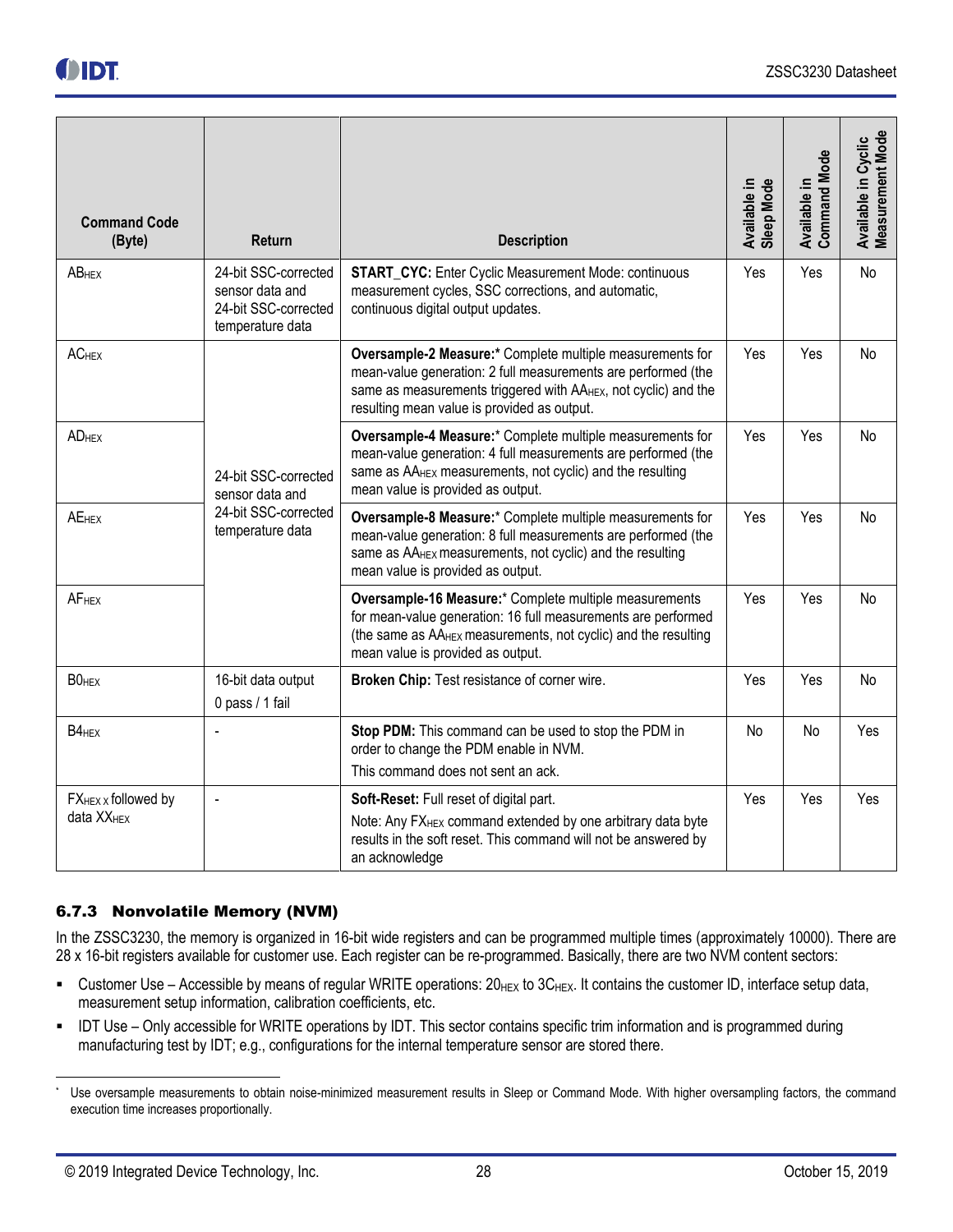### <span id="page-28-0"></span>6.7.4 Memory Contents

#### <span id="page-28-1"></span>Table 16. Memory (NVM) Content Assignments

| <b>NVM</b><br><b>Address</b> | Word/Bit<br>Range              | <b>Default</b><br><b>Setting</b> | <b>Word/Bit Field</b><br><b>Name</b> | <b>Description</b>                                                                                                                                                                                                                                                                                                                                                                                                                                                                                                                                                                                                                                        |
|------------------------------|--------------------------------|----------------------------------|--------------------------------------|-----------------------------------------------------------------------------------------------------------------------------------------------------------------------------------------------------------------------------------------------------------------------------------------------------------------------------------------------------------------------------------------------------------------------------------------------------------------------------------------------------------------------------------------------------------------------------------------------------------------------------------------------------------|
| $00$ HEX                     | 15:0                           | 0000 <sub>HEX</sub>              | Cust_ID0                             | Customer ID byte 0 (combines with memory word 01HEX to form the customer ID).*                                                                                                                                                                                                                                                                                                                                                                                                                                                                                                                                                                            |
| $01$ HEX                     | 15:0                           | 0000 <sub>HEX</sub>              | Cust_ID1                             | Customer ID byte 1 (combines with memory word 00HEX to form the customer ID).                                                                                                                                                                                                                                                                                                                                                                                                                                                                                                                                                                             |
|                              | <b>Interface Configuration</b> |                                  |                                      |                                                                                                                                                                                                                                                                                                                                                                                                                                                                                                                                                                                                                                                           |
|                              | 6:0                            | 000 0000 <sub>BIN</sub>          | Slave_Addr                           | I2C and OWI slave address; valid range: 00HEX to 7FHEX (default: 00HEX).<br>Note: Address codes 04 <sub>HEX</sub> to 07 <sub>HEX</sub> are reserved for entering the I2C High<br>Speed Mode.                                                                                                                                                                                                                                                                                                                                                                                                                                                              |
|                              | 8:7                            | $00_{\text{BIN}}$                | INT_setup                            | Interrupt configuration, EOC pin functionality:<br>00<br>End-of-conversion signal<br>0-1 transition if threshold1 (TRSH1) is exceeded and 1-0 transition if<br>01<br>threshold1 is underrun again<br>0-1 transition if threshold1 is underrun and 1-0 transition if threshold1 is<br>10<br>exceeded again<br>EOC is determined by threshold settings (see section 6.6.3):<br>11<br>If (TRSH1 > TRSH2) then EOC/INT (interrupt level) = 0 if (TRSH1 > MEAS $\ge$<br>TRSH2) where MEAS is the conditioned measurement result.<br>Otherwise EOC/INT=1.<br>If (TRSH1 $\leq$ TRSH2) then EOC = 1 if (TRSH1 $\leq$ MEAS $\leq$ TRSH2).<br>Otherwise $EOC = 0$ . |
| $02$ <sub>HEX</sub>          | 9                              | OBIN                             | PDM_enable                           | Enables PDM-output:<br>$0 \Leftrightarrow$ PDM output disabled<br>$1 \Leftrightarrow$ PDM output enabled<br>If PDM_enable bit is 1, the ZSSC3230 will start after reset without any further<br>command in Cyclic Measurement Mode                                                                                                                                                                                                                                                                                                                                                                                                                         |
|                              | 10                             | $0_{\text{BIN}}$                 | Reserved                             |                                                                                                                                                                                                                                                                                                                                                                                                                                                                                                                                                                                                                                                           |
|                              | 11                             | OBIN                             | siginv                               | Enables input signal inversion ("1-1/C") in conditioning math:<br>$0 \Leftrightarrow$ "1-1/C" disabled<br>1 $\Leftrightarrow$ "1-1/C" enabled                                                                                                                                                                                                                                                                                                                                                                                                                                                                                                             |
|                              | 14:12                          | $000_{\text{BIN}}$               | CYC_period                           | Update period (ZSSC3230 sleep time, except oscillator) in cyclic operation:<br>100 ⇔ 1333ms<br>$000 \Leftrightarrow 0.0 \text{ms}$ (= PDM default)<br>001 $\Leftrightarrow$ 167ms<br>101 ⇔ 2667ms<br>010 $\Leftrightarrow$ 333ms<br>110 $\Leftrightarrow$ 5333ms<br>011 $\Leftrightarrow$ 666ms<br>111 ⇔ Not assigned                                                                                                                                                                                                                                                                                                                                     |
|                              | 15                             | OBIN                             | SOT_curve                            | Type/shape of second-order curve correction for the sensor signal.<br>$0 \Leftrightarrow$ parabolic curve<br>1 ⇔ s-shaped curve                                                                                                                                                                                                                                                                                                                                                                                                                                                                                                                           |

 $\overline{a}$ 

<sup>\*</sup> For I<sup>3</sup>C operation, this should contain the Legacy Virtual Register "LVR" info: 0x1X … Index 0; Fast Mode supported.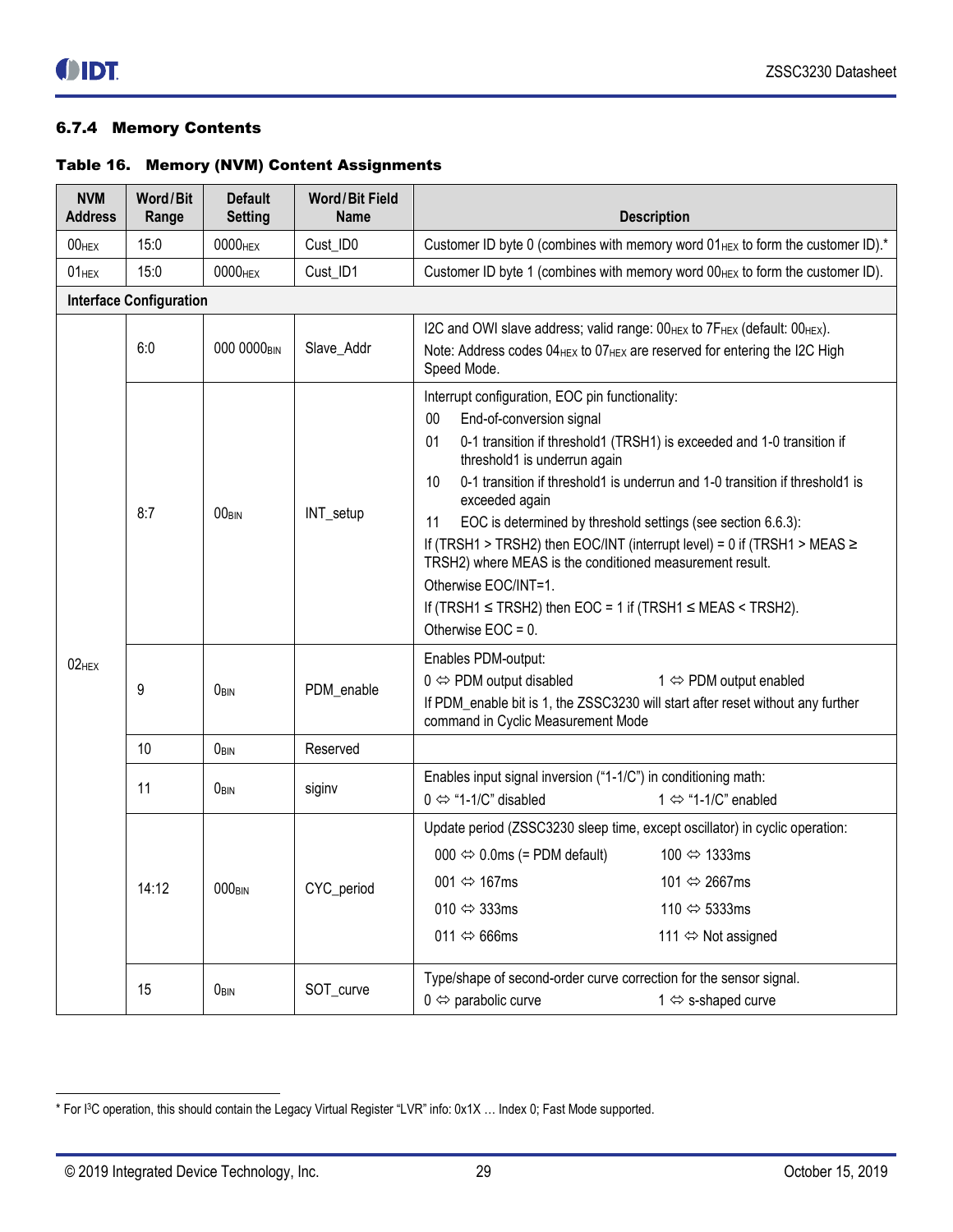| <b>NVM</b><br><b>Address</b> | Word/Bit<br>Range                     | <b>Default</b><br><b>Setting</b> | <b>Word/Bit Field</b><br><b>Name</b> | <b>Description</b>                                                                                                                                                                                                   |  |  |  |
|------------------------------|---------------------------------------|----------------------------------|--------------------------------------|----------------------------------------------------------------------------------------------------------------------------------------------------------------------------------------------------------------------|--|--|--|
|                              | <b>Signal Conditioning Parameters</b> |                                  |                                      |                                                                                                                                                                                                                      |  |  |  |
| $03$ <sub>HEX</sub>          | 15:0                                  | 0000 <sub>HEX</sub>              | Offset_S[15:0]                       | Bits [15:0] of the 24-bit-wide sensor offset correction coefficient Offset_S. (MSBs of<br>this coefficient including sign are Offset_S[23:16], which are bits [15:8] in 0DHEX.)                                      |  |  |  |
| $04$ <sub>HEX</sub>          | 15:0                                  | 0000 <sub>HEX</sub>              | Gain_S[15:0]                         | Bits [15:0] of the 24-bit-wide value of the sensor gain coefficient Gain_S. (MSBs of<br>this coefficient including sign are Gain_S[23:16], which are bits [7:0] in 0D <sub>HEX</sub> .)                              |  |  |  |
| $05$ HEX                     | 15:0                                  | 0000 <sub>HEX</sub>              | Tcg[15:0]                            | Bits [15:0] of the 24-bit-wide coefficient Tcg for the temperature correction of the<br>sensor gain. (The MSBs of this coefficient including sign are Tcg[23:16], which<br>are bits [15:8] in 0E <sub>HEX</sub> .)   |  |  |  |
| $06$ <sub>HEX</sub>          | 15:0                                  | 0000 <sub>HEX</sub>              | Tco[15:0]                            | Bits [15:0] of the 24-bit-wide coefficient Tco for temperature correction of the<br>sensor offset. (The MSBs of this coefficient including sign are Tco[23:16], which<br>are bits $[7:0]$ in $0E_{HEX}$ .)           |  |  |  |
| 07 <sub>HEX</sub>            | 15:0                                  | 0000 <sub>HEX</sub>              | SOT_tco[15:0]                        | Bits [15:0] of the 24-bit-wide 2 <sup>nd</sup> order term SOT_tco applied to Tco. (The MSBs of<br>this term including sign are SOT_tco[23:16], which are bits[15:8] in 0FHEX.)                                       |  |  |  |
| $08$ HEX                     | 15:0                                  | 0000 <sub>HEX</sub>              | SOT_tcg[15:0]                        | Bits [15:0] of the 24-bit-wide 2 <sup>nd</sup> order term SOT_tcg applied to Tcg. (The MSBs of<br>this term including sign are SOT_tcg[23:16], which are bits[7:0] in 0FHEX.)                                        |  |  |  |
| $09$ <sub>HEX</sub>          | 15:0                                  | 0000 <sub>HEX</sub>              | SOT_sens[15:0]                       | Bits [15:0] of the 24-bit-wide 2 <sup>nd</sup> order term SOT_sens applied to the sensor read-<br>out. (The MSBs of this term including sign are SOT_sens[23:16], which are<br>bits[15:8] in 10HEX.)                 |  |  |  |
| 0AHEX                        | 15:0                                  | 0000 <sub>HEX</sub>              | Offset_T[15:0]                       | Bits [15:0] of the 24-bit-wide temperature offset correction coefficient Offset_T.<br>(MSBs of this coefficient including sign are Offset_T[23:16]; i.e., bits[7:0] in 10HEX.)                                       |  |  |  |
| OB <sub>HEX</sub>            | 15:0                                  | 0000 <sub>HEX</sub>              | Gain_T[15:0]                         | Bits [15:0] of the 24-bit-wide absolute value of the temperature gain coefficient<br>Gain_T. (The MSBs of this coefficient including sign are Gain_T[23:16], which are<br>bits[15:8] in 11HEX.)                      |  |  |  |
| 0C <sub>HEX</sub>            | 15:0                                  | 0000 <sub>HEX</sub>              | SOT_T[15:0]                          | Bits [15:0] of the 24-bit-wide 2 <sup>nd</sup> -order term SOT_T applied to the temperature<br>reading. (The MSBs of this coefficient including sign are SOT_T[23:16], which are<br>bit[7:0] in 11 <sub>HEX</sub> .) |  |  |  |
| 0D <sub>HEX</sub>            | 7:0                                   | 00 <sub>HEX</sub>                | Gain_S[23:16]                        | Bits [23:16] including sign for the 24-bit-wide sensor gain correction coefficient<br>Gain_S. (The LSBs of this coefficient are Gain_S[15:0] in register 03HEX.)                                                     |  |  |  |
|                              | 15:8                                  | $00$ HEX                         | Offset_S[23:16]                      | Bits [23:16] including sign for the 24-bit-wide sensor offset correction coefficient<br>Offset_S. (The LSBs are Offset_S[15:0] in register 04HEX.)                                                                   |  |  |  |
| OE <sub>HEX</sub>            | 7:0                                   | $00$ HEX                         | Tco[23:16]                           | Bits [23:16] including sign for the 24-bit-wide coefficient Tco for temperature<br>correction for the sensor offset. (The LSBs are Tco[15:0] in register 05 <sub>HEX</sub> .)                                        |  |  |  |
|                              | 15:8                                  | $00$ HEX                         | Tcg[23:16]                           | Bits [23:16] including sign for the 24-bit-wide coefficient $Tcg$ for the temperature<br>correction of the sensor gain. (The LSBs are Tcg[15:0] in register 06HEX.)                                                  |  |  |  |
| OF <sub>HEX</sub>            | 7:0                                   | $00$ HEX                         | SOT_tcg[23:16]                       | Bits [23:16] including sign for the 24-bit-wide 2 <sup>nd</sup> order term SOT_tcg applied to<br>Tcg. (The LSBs are SOT_tcg[15:0] in register 07 HEX.)                                                               |  |  |  |
|                              | 15:8                                  | $00$ HEX                         | SOT_tco[23:16]                       | Bits [23:16] including sign for the 24-bit-wide 2 <sup>nd</sup> order term SOT_tco applied to<br>Tco. (The LSBs are SOT_tco[15:0] in register 08HEX.)                                                                |  |  |  |
| 10 <sub>HEX</sub>            | 7:0                                   | $00$ HEX                         | Offset_T[23:16]                      | Bits [23:16] including sign for the 24-bit-wide temperature offset correction<br>coefficient Offset_T. (The LSBs are Offset_T[15:0] in register 09 <sub>HEX</sub> .)                                                 |  |  |  |
|                              | 15:8                                  | $00$ HEX                         | SOT_sens[23:16]                      | Bits [23:16] including sign for the 24-bit-wide 2 <sup>nd</sup> order term SOT_sens applied to<br>the sensor readout. (The LSBs are SOT_sens[15:0] in register 0AHEX.)                                               |  |  |  |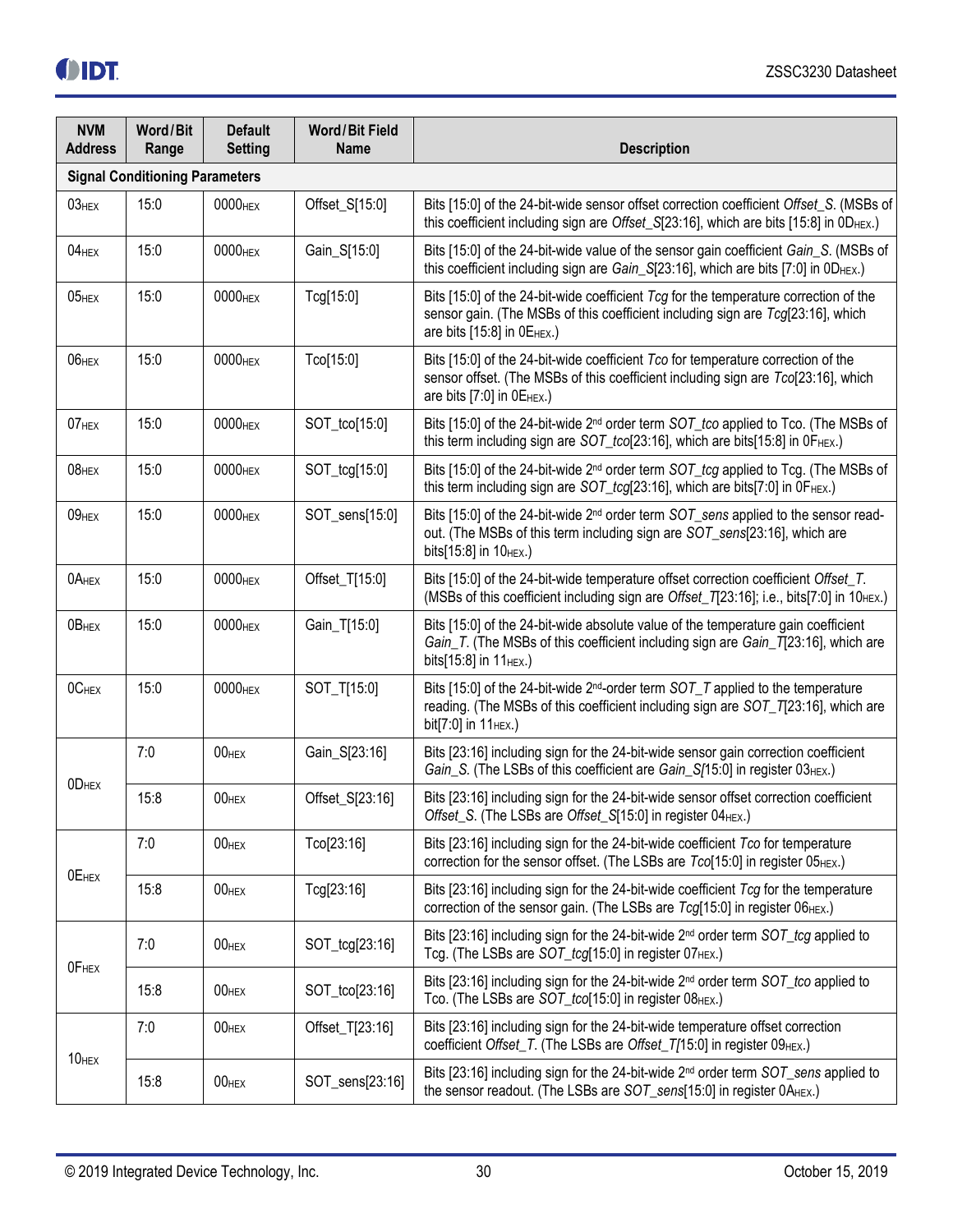| <b>NVM</b><br><b>Address</b> | Word/Bit<br>Range | <b>Default</b><br><b>Setting</b> | <b>Word/Bit Field</b><br><b>Name</b>                      | <b>Description</b>                                                                                                                                                     |                                                                                   |  |  |
|------------------------------|-------------------|----------------------------------|-----------------------------------------------------------|------------------------------------------------------------------------------------------------------------------------------------------------------------------------|-----------------------------------------------------------------------------------|--|--|
|                              | 7:0               | 00 <sub>HEX</sub>                | SOT_T[23:16]                                              | Bits [23:16] including sign for the 24-bit-wide 2 <sup>nd</sup> -order term SOT_T applied to the<br>temperature reading. (The LSBs are SOT_T[15:0] in register 0BHEX.) |                                                                                   |  |  |
| 11 <sub>HEX</sub>            | 15:8              | $00$ HEX                         | Gain_T[23:16]                                             | gain coefficient Gain_T. (The LSBs are Gain_T[15:0] in register 0CHEX.)                                                                                                | Bits [23:16] including sign for the 24-bit-wide absolute value of the temperature |  |  |
|                              |                   |                                  | <b>Measurement Configuration (Sensor_config) Register</b> |                                                                                                                                                                        |                                                                                   |  |  |
|                              |                   |                                  |                                                           | Defines the zero shift capacitance $\Leftrightarrow$ input offset shift to cancel the static input<br>capacitance of the sensor:                                       |                                                                                   |  |  |
|                              |                   |                                  |                                                           | 00 0000 $\Leftrightarrow$ no offset shift                                                                                                                              | 00 0111 ⇔1.75pF                                                                   |  |  |
|                              | 5:0               |                                  |                                                           | 00 0001 ⇔ 0.25pF                                                                                                                                                       | 00 1000 ⇔2.00pF                                                                   |  |  |
|                              |                   |                                  |                                                           | 00 0010 ⇔0.50pF                                                                                                                                                        | 00 1001 ⇔2.25pF                                                                   |  |  |
|                              |                   | 00 0000 <sub>BIN</sub>           | shift_cap                                                 | 00 0011 ⇔0.75pF                                                                                                                                                        |                                                                                   |  |  |
|                              |                   |                                  | 00 0100 ⇔1.00pF                                           | 11 1101 ⇔15.00pF                                                                                                                                                       |                                                                                   |  |  |
|                              |                   |                                  |                                                           | 00 0101 ⇔1.25pF                                                                                                                                                        | 11 1110 ⇔15.50pF                                                                  |  |  |
|                              |                   |                                  |                                                           | 00 0110 ⇔1.50pF                                                                                                                                                        | 11 1111 ⇔15.75pF                                                                  |  |  |
|                              |                   |                                  |                                                           | Note: the offset shift capacitance must not exceed the selected input<br>capacitance's range (see cap_range).                                                          |                                                                                   |  |  |
|                              |                   |                                  |                                                           | Defines the absolute number of bits for the A2D conversion:                                                                                                            |                                                                                   |  |  |
|                              | 7:6               | 00 <sub>BIN</sub>                | adc_bits                                                  | 00 ⇔12-bit                                                                                                                                                             | 10 ⇔16-bit                                                                        |  |  |
|                              |                   |                                  |                                                           | 01 $\Leftrightarrow$ 14-bit (default)                                                                                                                                  | 11 ⇔18-bit                                                                        |  |  |
|                              | 8                 | OBIN                             | noise_mode                                                | Select between control sequences for noise-quality vs. energy consumption<br>optimization:                                                                             |                                                                                   |  |  |
| $12$ <sub>HEX</sub>          |                   |                                  |                                                           | $0 \Leftrightarrow$ Low Current Mode                                                                                                                                   | 1 ⇔ Low Noise Mode                                                                |  |  |
|                              |                   |                                  |                                                           | Selection maximum possible external signal capacitance; i.e. the capacitance<br>sensor range (without any offset):                                                     |                                                                                   |  |  |
|                              |                   |                                  |                                                           | 00000 $\Leftrightarrow$ 0.5pF                                                                                                                                          | 10000 ⇔ 8.5pF                                                                     |  |  |
|                              |                   |                                  |                                                           | 00001 ⇔ 1.0pF                                                                                                                                                          | 10001 ⇔ 9.0pF                                                                     |  |  |
|                              |                   |                                  |                                                           | 00010 ⇔ 1.5pF                                                                                                                                                          | 10010 ⇔ 9.5pF                                                                     |  |  |
|                              |                   |                                  |                                                           | 00011 ⇔ 2.0pF<br>00100 $\Leftrightarrow$ 2.5pF                                                                                                                         | 10011 ⇔ 10.0pF<br>10100 ⇔ 10.5pF                                                  |  |  |
|                              |                   |                                  |                                                           | 00101 $\Leftrightarrow$ 3.0pF                                                                                                                                          | 10101 ⇔ 11.0pF                                                                    |  |  |
|                              |                   |                                  |                                                           | 00110 $\Leftrightarrow$ 3.5pF                                                                                                                                          | 10110 ⇔ 11.5pF                                                                    |  |  |
|                              | 13:9              | 0 0000 <sub>BIN</sub>            | cap_range                                                 | 00111 $\Leftrightarrow$ 4.0pF                                                                                                                                          | 10111 ⇔ 12.0pF                                                                    |  |  |
|                              |                   |                                  | 01000 $\Leftrightarrow$ 4.5pF                             | 11000 ⇔ 12.5pF                                                                                                                                                         |                                                                                   |  |  |
|                              |                   |                                  |                                                           | 01001 $\Leftrightarrow$ 5.0pF                                                                                                                                          | 11001 ⇔ 13.0pF                                                                    |  |  |
|                              |                   |                                  |                                                           | 01010 $\Leftrightarrow$ 5.5pF                                                                                                                                          | 11010 ⇔ 13.5pF                                                                    |  |  |
|                              |                   |                                  |                                                           | 01011 $\Leftrightarrow$ 6.0pF                                                                                                                                          | 11011 ⇔ 14.0pF                                                                    |  |  |
|                              |                   |                                  |                                                           | 01100 $\Leftrightarrow$ 6.5pF                                                                                                                                          | 11100 ⇔ 14.5pF                                                                    |  |  |
|                              |                   |                                  |                                                           | 01101 $\Leftrightarrow$ 7.0pF                                                                                                                                          | 11101 ⇔ 15.0pF                                                                    |  |  |
|                              |                   |                                  |                                                           | 01110 $\Leftrightarrow$ 7.5pF                                                                                                                                          | 11110 ⇔ 15.5pF                                                                    |  |  |
|                              |                   |                                  |                                                           | 01111 $\Leftrightarrow$ 8.0pF                                                                                                                                          | 11111 ⇔ 16.0pF                                                                    |  |  |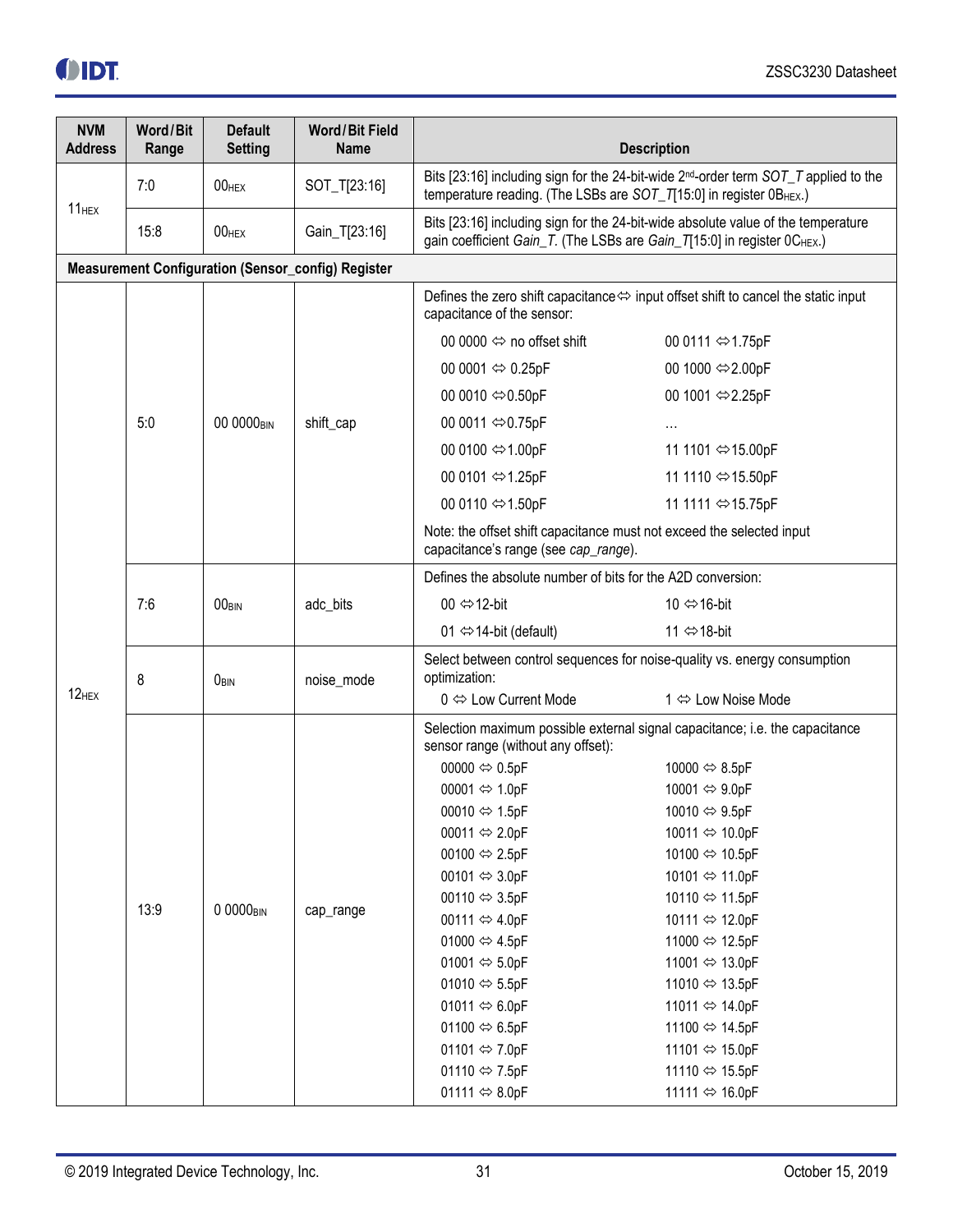|--|

| <b>NVM</b><br><b>Address</b>                                            | Word/Bit<br>Range | <b>Default</b><br><b>Setting</b> | <b>Word/Bit Field</b><br><b>Name</b> | <b>Description</b>                                                                                                                                                                                                                     |  |
|-------------------------------------------------------------------------|-------------------|----------------------------------|--------------------------------------|----------------------------------------------------------------------------------------------------------------------------------------------------------------------------------------------------------------------------------------|--|
|                                                                         |                   |                                  |                                      | Option to enable sensor element's leakage current compensation (due to sensor<br>element's parasitic resistance) ⇔ leakage cancellation leads to loss of dynamic<br>range and decrease of SNR (loss of 1 bit of effective resolution). |  |
|                                                                         | 14                | OBIN                             | sensor_leakage                       | The following setups are possible:<br>$0 \Leftrightarrow$ no sensor leakage cancellation; full internal dynamic range; full Vref                                                                                                       |  |
| $12$ HEX<br>(Continued)                                                 |                   |                                  |                                      | applied to external sensor<br>1 ⇔ sensor leakage cancellation enabled; applied voltage at external sensor<br>of 0.5 * Vref (loss of 1 bit of effective resolution)                                                                     |  |
|                                                                         |                   |                                  |                                      | Selection of applied (external) sensor capacitance:                                                                                                                                                                                    |  |
|                                                                         | 15                | OBIN                             | sensecap_type                        | $0 \Leftrightarrow$ "differential" sensor capacitance between C0 and CC (CC') pads                                                                                                                                                     |  |
|                                                                         |                   |                                  |                                      | 1 ⇔ single ended sensor capacitance between VSS and CC (CC') pad;<br>applied voltage at external sensor of 0.5 x Vref (loss of 1 bit of effective<br>resolution)                                                                       |  |
| Interrupt Level Setup and Post-Calibration (Digital) Offset Calibration |                   |                                  |                                      |                                                                                                                                                                                                                                        |  |
| $13$ <sub>HEX</sub>                                                     | 15:0              | 0000 <sub>HEX</sub>              | TRSH1[15:0]                          | Bits [15:0] of the 24-bit-wide interrupt threshold1, TRSH1. (The MSBs for this<br>threshold are $TRSH1/23:16$ ], which are bits [7:0] of register $15_{HEX}$ .)                                                                        |  |
| 14 <sub>HEX</sub>                                                       | 15:0              | 0000 <sub>HEX</sub>              | TRSH2[15:0]                          | Bits [15:0] of the 24-bit-wide interrupt threshold2, TRSH2. (The MSBs for this<br>threshold are TRSH2[23:16], which are bits[15:8] of register 15HEX.)                                                                                 |  |
|                                                                         | 7:0               | $00$ HEX                         | TRSH1[23:16]                         | Bits [23:16] of the 24-bit-wide interrupt threshold1, TRSH1. (The LSBs for this<br>threshold are TRSH1[15:0], which are bits[15:0] of register 13HEX.)                                                                                 |  |
| $15$ HEX                                                                | 15:8              | $00$ HEX                         | TRSH2[23:16]                         | Bits [23:16] of the 24-bit-wide interrupt threshold2, TRSH2. (The LSBs for this<br>threshold are TRSH2[15:0], which are bits[15:0] of register 14 <sub>HEX</sub> .)                                                                    |  |
| $16$ HEX                                                                | 15:0              | 0000 <sub>HEX</sub>              | SENS_Shift[15:0]                     | Bits [15:0] of the post-calibration sensor offset shift coefficient SENS_Shift. (The<br>MSBs of SENS_Shift are bits [7:0] of register 18 <sub>HEX</sub> .)                                                                             |  |
| 17 <sub>HEX</sub>                                                       | 15:0              | 0000 <sub>HEX</sub>              | T_Shift[15:0]                        | Bits [15:0] of the post-calibration temperature offset shift coefficient T_Shift. (The<br>MSBs of T_Shift are bits [15:8] of register 18HEX.)                                                                                          |  |
| $18$ HEX                                                                | 7:0               | $00$ HEX                         | SENS_Shift[23:16]                    | Bits [23:16] of the post-calibration sensor offset shift coefficient SENS_Shift. (The<br>LSBs of SENS_Shift are in register 16HEX.)                                                                                                    |  |
|                                                                         | 15:8              | $00$ HEX                         | T_Shift[23:16]                       | Bits [23:16] of the post-calibration temperature offset shift coefficient T_Shift. (The<br>LSBs of T_Shift are in register 17HEX.)                                                                                                     |  |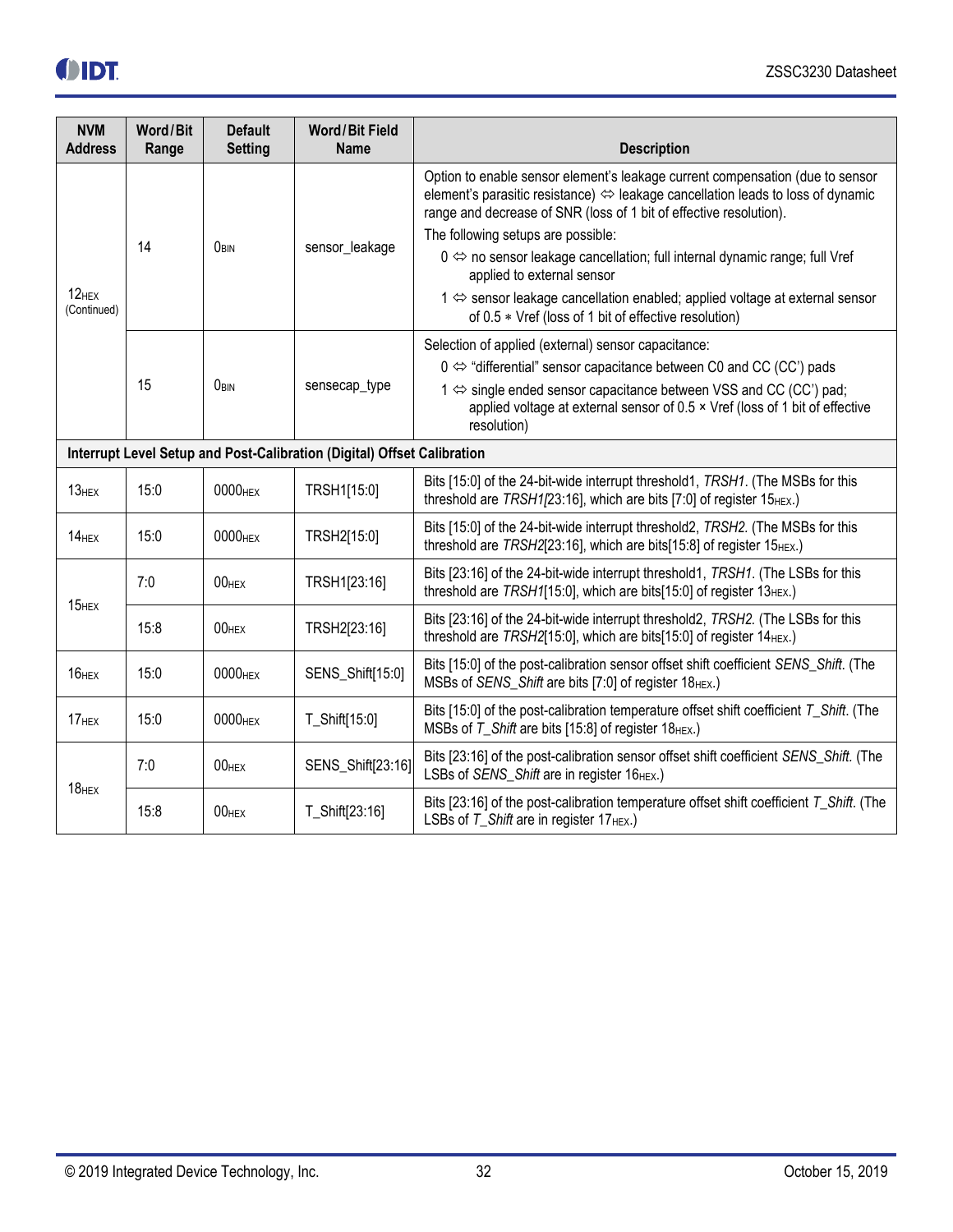

| <b>NVM</b><br><b>Address</b>  | Word/Bit<br>Range             | <b>Default</b><br><b>Setting</b> | <b>Word/Bit Field</b><br><b>Name</b>                                                                                                                                                  | <b>Description</b>                                                                                                                                                                                     |  |
|-------------------------------|-------------------------------|----------------------------------|---------------------------------------------------------------------------------------------------------------------------------------------------------------------------------------|--------------------------------------------------------------------------------------------------------------------------------------------------------------------------------------------------------|--|
|                               | <b>Configuration Register</b> |                                  |                                                                                                                                                                                       |                                                                                                                                                                                                        |  |
| 1:0                           | 00 <sub>RIN</sub>             | CC_pin_selection                 | Defines which pin is used for measurement (CC and/or CC'):<br>00 $\Leftrightarrow$ no input<br>01 $\Leftrightarrow$ CC<br>10 $\Leftrightarrow$ CC'<br>11 $\Leftrightarrow$ CC and CC' |                                                                                                                                                                                                        |  |
|                               | 2                             | OBIN                             | Dither                                                                                                                                                                                | Enable/disable digital dithering to improve EMI performance:<br>$0 \Leftrightarrow$ No dithering<br>$1 \Leftrightarrow$ Dithering enabled                                                              |  |
|                               | 3                             | ORIN                             | En_sh2                                                                                                                                                                                | Enable Subtraction Mode in grounded mode (see section 6.2.5):<br>$0 \Leftrightarrow$ Disabled<br>$1 \Leftrightarrow$ Enabled                                                                           |  |
| $19$ <sub>HEX</sub><br>4<br>5 | OBIN                          | En_shlddrv                       | Enable active shield drive at the C0 pin (see section 6.2.4):<br>$0 \Leftrightarrow$ Disabled<br>$1 \Leftrightarrow$ Enabled                                                          |                                                                                                                                                                                                        |  |
|                               |                               | OBIN                             | Dyn_imp                                                                                                                                                                               | Enables higher drive current in analog front end, which will be needed if the<br>sensor range is much smaller than the shift capacitor:<br>$0 \Leftrightarrow$ Disabled<br>$1 \Leftrightarrow$ Enabled |  |
|                               | 6                             | OBIN                             | Test_cap                                                                                                                                                                              | Enables an internal reference sensor capacitor of approx. 2pF in parallel to<br>sensor input:<br>$0 \Leftrightarrow$ Disabled<br>$1 \Leftrightarrow$ Enabled                                           |  |
|                               | 15:7                          |                                  | Reserved                                                                                                                                                                              | IDT lot tracking information; can be overwritten and used as free space for<br>customer use.                                                                                                           |  |
| 1A <sub>HEX</sub>             | 15:0                          | 0000 <sub>HEX</sub>              | Reserved                                                                                                                                                                              | IDT lot tracking information; can be overwritten and used as free space for<br>customer use.                                                                                                           |  |
| 1B <sub>HEX</sub>             | 15:0                          | 0000 <sub>HEX</sub>              | Reserved                                                                                                                                                                              | IDT lot tracking information; can be overwritten and used as free space for<br>customer use.                                                                                                           |  |
| 1CHEX                         | 15:0                          | 0000 <sub>HEX</sub>              | <b>CRC</b>                                                                                                                                                                            | Generated checksum (CRC) for whole memory through a linear feedback shift<br>register (LFSR); Signature is checked upon power-up to ensure memory content<br>integrity                                 |  |

The NVM-consistency checksum is calculated (IC-internally for the whole NVM) using the polynomial:  $x^{16} + x^{15} + x^{2} + 1$ . The checksum verification is only realized directly after V<sub>DD</sub> power-on. If the checksum is successfully verified, then the "Memory Error" status bit is set to OBIN.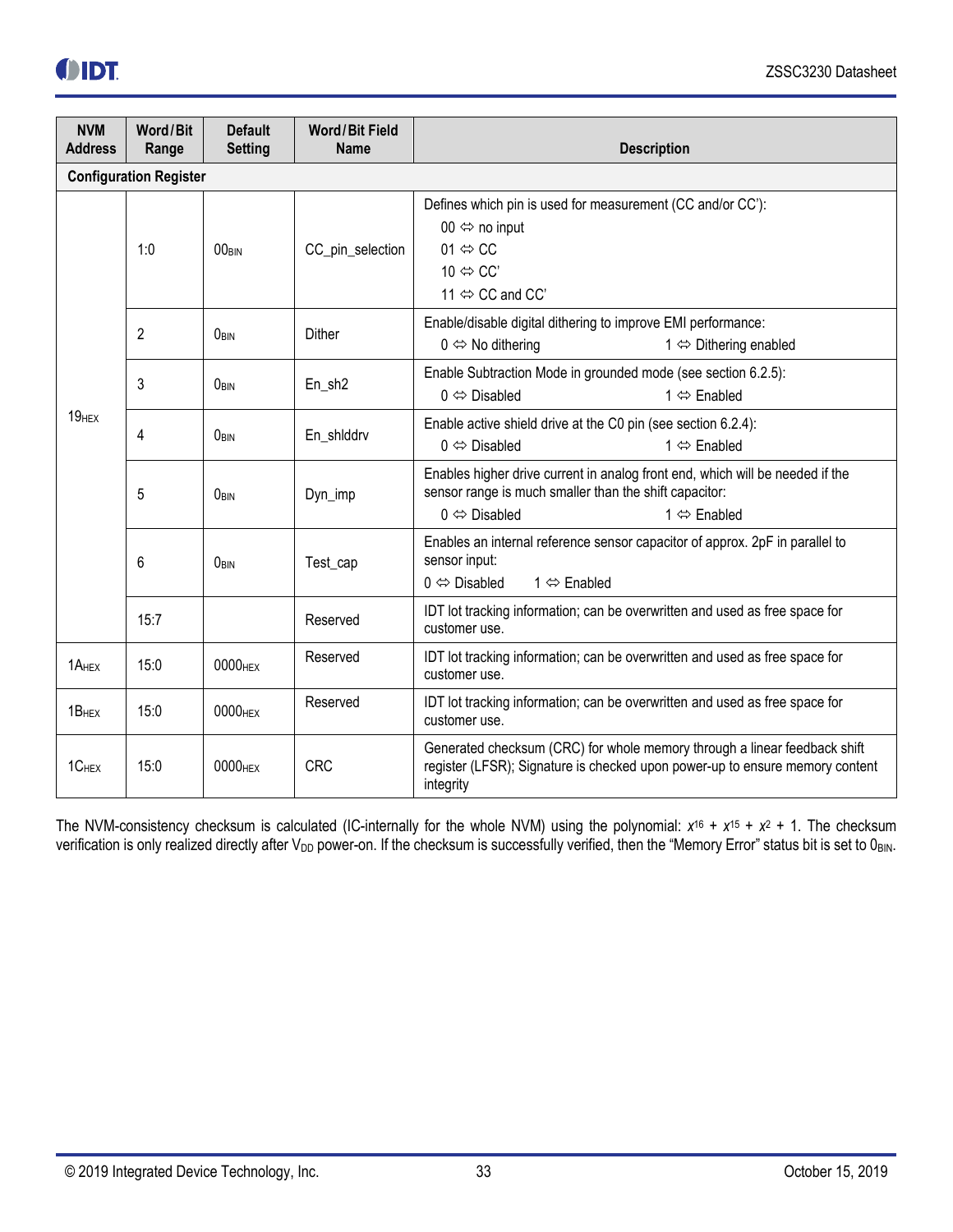### <span id="page-33-0"></span>7. Package Outline Drawings

The package outline drawings VFQFPN package are appended at the end of this document and are accessible from the link below. The package information is the most current data available.

<span id="page-33-1"></span><https://www.idt.com/document/psc/24-vfqfpn-package-outline-drawing-40-x-40-x-090-mm-body050mm-pitchepad-245-x-245-mm-nlg24p1>

## 8. Marking Diagram

3230B **YYWW XXXXX** 

- 1. Line 1 is the truncated part number.
- 2. Line 2 "YYWW" are the last two digit of the year and week that the part was assembled.
- 3. Line 3 "XXXXX" denotes assembly lot number.

### <span id="page-33-2"></span>9. Ordering Information

| <b>Orderable Part Number</b> | <b>Description and Package</b>                         | <b>MSL Rating</b> | <b>Carrier Type</b> | <b>Temperature</b>     |  |  |
|------------------------------|--------------------------------------------------------|-------------------|---------------------|------------------------|--|--|
| ZSSC3230BC1B                 | Dice on 304µm wafer no inking                          | Not applicable    | <b>Wafer Box</b>    | -40 to $85^{\circ}$ C  |  |  |
| ZSSC3230BC2B                 | Dice on 725µm wafer no inking                          | Not applicable    | Wafer Box           | -40 to $85^{\circ}$ C  |  |  |
| ZSSC3230BI1B                 | Dice on 304µm wafer no inking                          | Not applicable    | Wafer Box           | -40 to 125 $\degree$ C |  |  |
| ZSSC3230BI2B                 | Dice on 725µm wafer no inking                          | Not applicable    | Wafer Box           | -40 to 125 $\degree$ C |  |  |
| ZSSC3230BC5B                 | Dice on 304µm wafer with inking                        | Not applicable    | Wafer Box           | -40 to 85 $^{\circ}$ C |  |  |
| ZSSC3230BC6B                 | Dice on 725µm wafer with inking                        | Not applicable    | Wafer Box           | -40 to $85^{\circ}$ C  |  |  |
| ZSSC3230BI5B                 | Dice on 304µm wafer with inking                        | Not applicable    | Wafer Box           | -40 to 125 $\degree$ C |  |  |
| ZSSC3230BI6B                 | Dice on 725um wafer with inking                        | Not applicable    | Wafer Box           | -40 to 125 $\degree$ C |  |  |
| ZSSC3230BC3R                 | $4 \times 4$ mm <sup>2</sup> PQFN                      | MSL <sub>1</sub>  | 13" Reel            | -40 to $85^{\circ}$ C  |  |  |
| ZSSC3230BI3R                 | $4 \times 4$ mm <sup>2</sup> PQFN                      | MSL <sub>1</sub>  | 13" Reel            | -40 to $125^{\circ}$ C |  |  |
| ZSSC3230BI3W                 | $4 \times 4$ mm <sup>2</sup> PQFN                      | MSL <sub>1</sub>  | 7" Reel             | -40 to 125 $\degree$ C |  |  |
| ZSSC3230KIT                  | ZSSC3230 Evaluation Board with USB Cable and 5 Samples |                   |                     |                        |  |  |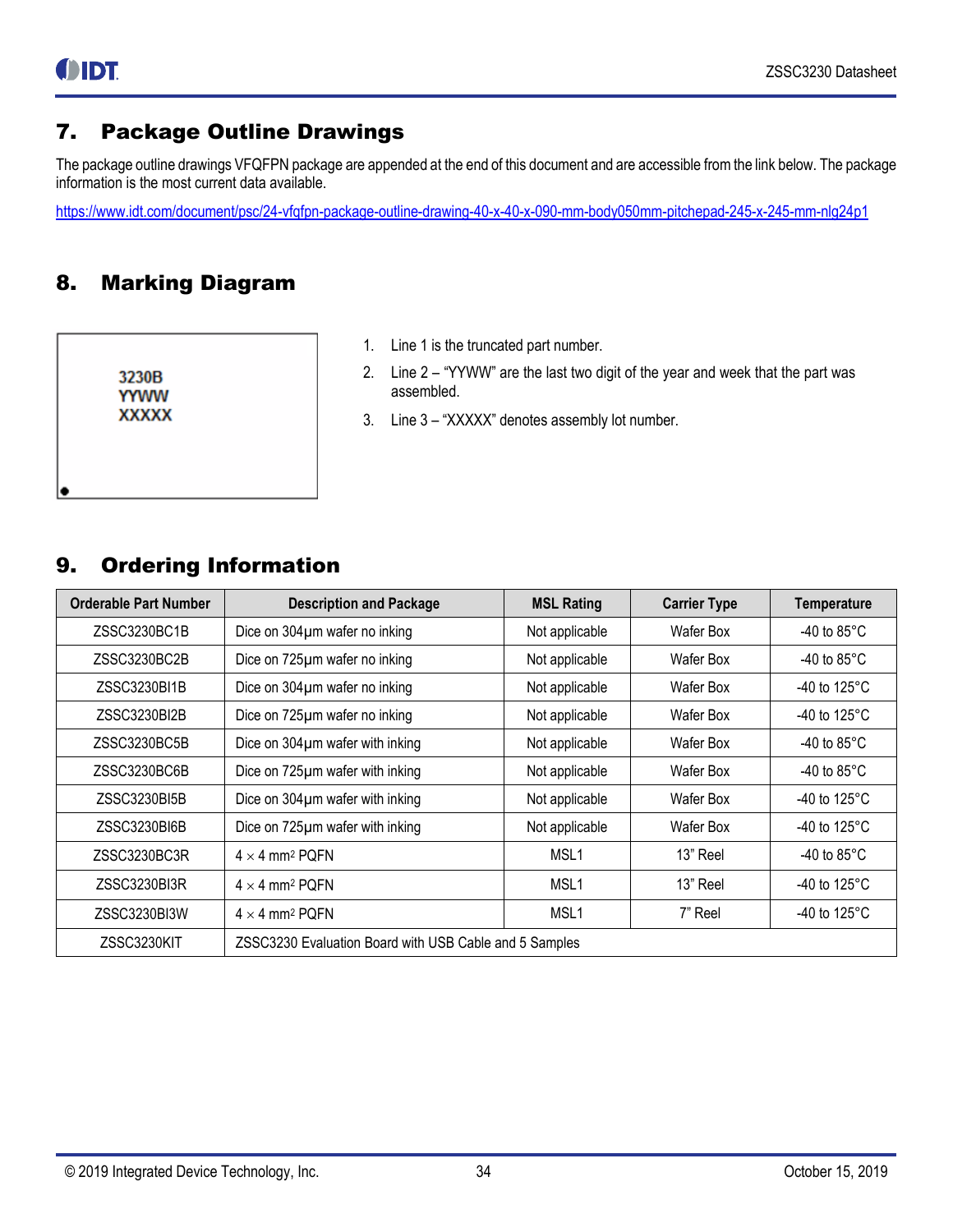## <span id="page-34-0"></span>10. Glossary

| <b>Term</b>      | <b>Description</b>                                                                                 |
|------------------|----------------------------------------------------------------------------------------------------|
| A <sub>2</sub> D | Analog-to-Digital                                                                                  |
| <b>ACK</b>       | Acknowledge (interface's protocol indicator for successful data/command transfer)                  |
| <b>ADC</b>       | Analog-to-Digital Converter or Conversion                                                          |
| <b>AGND</b>      | Analog Ground                                                                                      |
| AZ               | Auto-Zero (unspecific)                                                                             |
| <b>AZS</b>       | Auto-Zero Measurement for (External) Sensor Path                                                   |
| <b>AZT</b>       | Auto-Zero Measurement for (External or Internal) Temperature Path                                  |
| <b>CLK</b>       | Clock                                                                                              |
| <b>CVC</b>       | Charge-Voltage Converter                                                                           |
| <b>DAC</b>       | Digital-to-Analog Converter or Conversion                                                          |
| EOC              | End of Conversion                                                                                  |
| <b>FSO</b>       | Full Scale Output (value in percent relative to the ADC maximum output code; resolution dependent) |
| <b>HVAC</b>      | Heating, Ventilation, and Air Conditioning                                                         |
| <b>LFSR</b>      | Linear Feedback Shift Register                                                                     |
| <b>LSB</b>       | Least Significant Bit                                                                              |
| <b>MSB</b>       | Most Significant Bit                                                                               |
| <b>MSL</b>       | Moisture Sensitivity Level                                                                         |
| <b>NACK</b>      | Not Acknowledge (interface's protocol indicator for unsuccessful data/command transfer)            |
| <b>NVM</b>       | Nonvolatile Memory                                                                                 |
| OpAmp            | <b>Operating Amplifier</b>                                                                         |
| <b>PGA</b>       | Programmable Gain Amplifier                                                                        |
| <b>POR</b>       | Power-On Reset                                                                                     |
| <b>PSRR</b>      | Power Supply (Disturbance) Rejection Ratio                                                         |
| <b>PTAT</b>      | Proportional to Absolute Temperature                                                               |
| S                | SSC-Corrected Sensor Readout / Result                                                              |
| <b>SM</b>        | Sensor Measurement                                                                                 |
| <b>SNR</b>       | Signal to Noise Ratio                                                                              |
| SOT              | Second-Order Term                                                                                  |
| <b>SSF</b>       | Smart-Sensor Function (specific NVM registers)                                                     |
| T                | SSC-Corrected (additional) Temperature Readout / Result                                            |
| ТC               | <b>Temperature Coefficient</b>                                                                     |